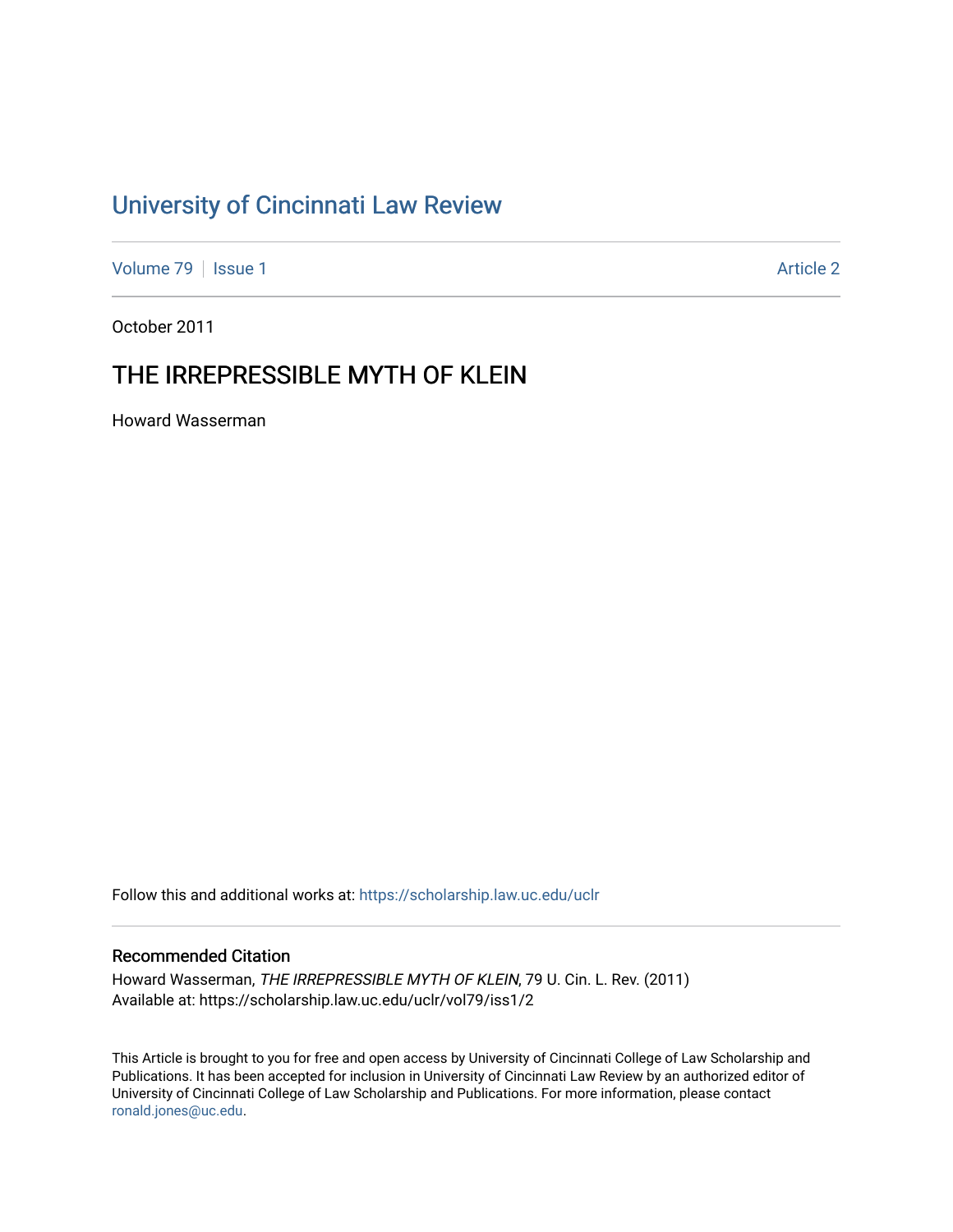#### *Howard M. Wasserman*[\\*](#page-1-0)

#### I. INTRODUCTION

Law is steeped in myth.<sup>[1](#page-1-1)</sup> So, too, are many judicial decisions in the legal canon. $<sup>2</sup>$  $<sup>2</sup>$  $<sup>2</sup>$ </sup>

One such mythical decision is *United States v. Klein*. [3](#page-1-3) In that Reconstruction-era decision, the Supreme Court invalidated a congressional attempt to dictate the judicial and evidentiary effect of presidential pardons in Court of Claims actions brought by Southern property owners to recover proceeds on property confiscated by Union agents during the Civil War.<sup>[4](#page-1-4)</sup> Klein is canonical as much for its purported indeterminacy as for its principles of separation of powers.<sup>[5](#page-1-5)</sup>

<span id="page-1-1"></span>1. *See, e.g.*, Edward K. Cheng, *The Myth of the Generalist Judge*, 61 STAN. L. REV. 519 (2008); Christopher M. Fairman, *The Myth of Notice Pleading*, 45 ARIZ. L. REV. 987 (2003); Steven G. Gey, *The Myth of State Sovereignty*, 63 OHIO ST. L.J. 1601 (2002); Burt Neuborne, *The Myth of Parity*, 90 HARV. L. REV. 1105 (1977); Todd E. Pettys, *The Myth of the Written Constitution*, 84 NOTRE DAME L. REV. 991 (2009)*; see also* Frederic M. Bloom, *Jurisdiction's Noble Lie*, 61 STAN. L. REV. 971, 972 (2009) [hereinafter Bloom, *Noble Lie*].

<span id="page-1-2"></span> 2. Scholars have described the "myth" of three other canonical cases: *Erie R.R. Co. v. Tompkins*, 304 U.S. 64 (1938), *Marbury v. Madison*, 5 U.S. (1 Cranch) 137 (1803), and *Celotex Corp. v. Catrett*, 477 U.S. 317 (1986). *See* John Hart Ely, *The Irrepressible Myth of* Erie, 87 HARV. L. REV. 693 (1974); Michael Stokes Paulsen, *The Irrepressible Myth of* Marbury, 101 MICH. L. REV. 2706 (2003) [hereinafter Paulsen, *Myth*]; Adam N. Steinman, *The Irrepressible Myth of* Celotex*: Reconsidering Summary Judgment Burdens on the Twenty-fifth Anniversary of the Trilogy*, 63 WASH. & LEE L. REV. 81 (2006).

3. 80 U.S. (13 Wall.) 128 (1871).

<span id="page-1-4"></span><span id="page-1-3"></span>4. *Id.* at 145–47. *See* Evan Caminker, *Schiavo and Klein*, 22 CONST. COMMENT. 529, 571–72 (2005); Edward A. Hartnett, *Congress Clears its Throat*, 22 CONST. COMMENT. 553, 570–73 (2005); Martin H. Redish & Christopher R. Pudelski, *Legislative Deception, Separation of Powers, and the Democratic Process: Harnessing the Political Theory of* United States v. Klein, 100 NW. U. L. REV. 437, 438 (2006); Lawrence G. Sager, *Klein's First Principle*, 86 GEO. L.J. 2525, 2525–26 (1998); Gordon G. Young, *Congressional Regulations of Federal Courts' Jurisdiction and Processes*: United States v. Klein *Revisited*, 1981 WIS. L. REV. 1189, 1192–94.

<span id="page-1-5"></span>5. *See* Plaut v. Spendthrift Farm, Inc*.*, 514 U.S. 211, 218 (1995) (expressing uncertainty as to the "precise scope of *Klein*"); Nat'l Coalition to Save Our Mall v. Norton, 269 F.3d 1092, 1096 (D.C. Cir. 2001) ("*Klein*'s exact meaning is far from clear."); *see also* Sager, *supra* note 4, at 2525 (labeling

<span id="page-1-0"></span> <sup>\*</sup> Associate Professor of Law, FIU College of Law. Various versions of this paper were presented at faculty workshops at Florida State University College of Law in February 2010, FIU College of Law and Rutgers School of Law–Camden in March 2009, and at PrawfsFest! in November 2008; thanks to all participants for their comments and suggestions. Special thanks to Michael Allen, William Araiza, Elizabeth Foley, Todd Pettys, Martin Redish, Michael Solimine, Allan Stein, Amanda Tyler, William Van Alstyne, Steve Vladeck, and Gordon Young for comments and suggestions on research and early drafts.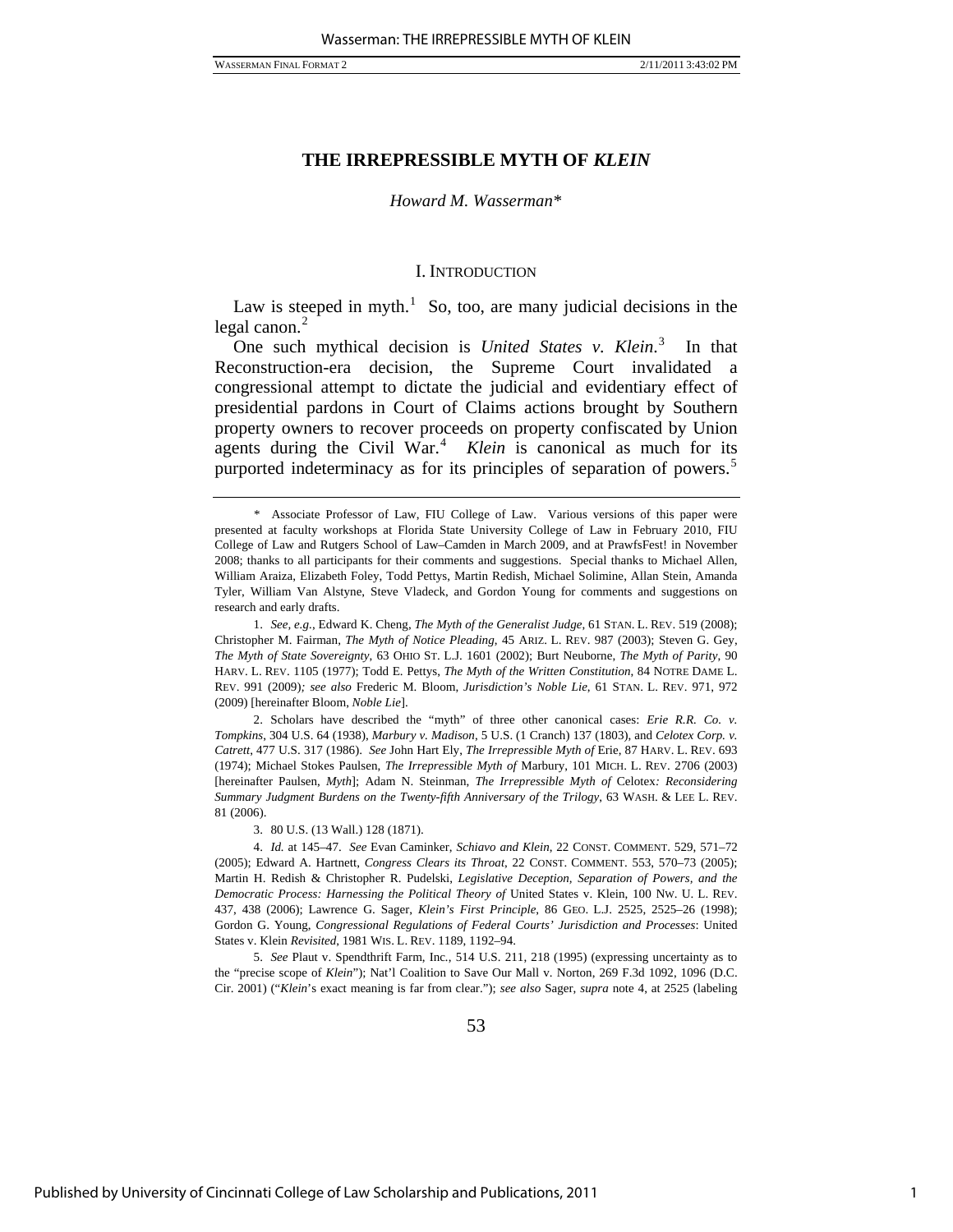WASSERMAN FINAL FORMAT 2 2/11/2011 3:43:02 PM

# 54 *UNIVERSITY OF CINCINNATI LAW REVIEW* [Vol. 79

The case is of "substantial significance," although "no one is exactly sure how or why."<sup>[6](#page-2-0)</sup>

In fact, *Klein* is more relevant today than it has been in its 140-year history.<sup>[7](#page-2-1)</sup> In the past decade, Congress has considered, and occasionally enacted, laws that have at least triggered *Klein*-based separation of powers objections or arguments. These laws broadly fall in three areas: (1) tort reform efforts to prohibit particular classes of state-law tort claims; $8$  (2) attempts to control so-called judicial activism, such as by overriding state court decisions on controversial issues<sup>[9](#page-2-3)</sup> or prohibiting federal-court use of foreign and international law in constitutional interpretation;<sup>[10](#page-2-4)</sup> and (3) laws enacted as part of the Global War on Terror, such as granting retroactive immunity to telecommunications providers who assisted the Bush Administration in arguably unlawful domestic wiretap operations $11$  or establishing adjudicative mechanisms for dealing with terror detainees.<sup>[12](#page-2-6)</sup> All of these laws, particularly those dealing with the War on Terror, return *Klein* and the limits it purportedly imposes on Congress and the executive to the center of the constitutional

*Klein* as "deeply puzzling").

<span id="page-2-2"></span>8. *See, e.g.*, Protection of Lawful Commerce in Arms Act, Pub. L. No. 109-92, 119 Stat. 2095 (2005); City of New York v. Beretta U.S.A. Corp., 524 F.3d 384, 395–96 (2d Cir. 2008); Personal Responsibility in Food Consumption Act of 2005, H.R. 554, 109th Cong. (as passed in the House of Representatives); *see also* WILLIAM HALTOM & MICHAEL MCCANN, DISTORTING THE LAW: POLITICS, MEDIA, AND THE LITIGATION CRISIS 228 (2004) (coining term "third world of torts" to describe classaction litigation to recover for mass-tort conduct causing latent injuries, labeling it a "harbinger of future development of social policy torts involving gun manufacturers [and] fast food producers"). *See infra* notes 269–276 and accompanying text.

 <sup>6.</sup> Redish & Pudelski, *supra* note 4, at 437.

<span id="page-2-1"></span><span id="page-2-0"></span> <sup>7.</sup> Two things demonstrate *Klein*'s rebirth in doctrinal prominence. First, one Federal Courts casebook now gives *Klein* and its subsequent evolution substantial play. *See* PETER W. LOW ET AL., FEDERAL COURTS AND THE LAW OF FEDERAL–STATE RELATIONS 103–13 (6th ed. Supp. 2009). Other casebooks continue to give the case note status. *See, e.g.*, DONALD L. DOERNBERG ET AL., FEDERAL COURTS, FEDERALISM AND SEPARATION OF POWERS: CASES AND MATERIALS (4th ed. 2008); RICHARD H. FALLON, JR. ET AL., HART AND WECHSLER'S THE FEDERAL COURTS AND THE FEDERAL SYSTEM (6th ed. 2009); MARTIN H. REDISH & SUZANNA SHERRY, FEDERAL COURTS: CASES, COMMENTS, AND QUESTIONS (6th ed. 2007). Second, the new "Federal Courts Stories" book, telling the underlying stories of significant Federal Courts cases, includes a chapter on *Klein*. Amanda L. Tyler, *The Story of*  Klein*: The Scope of Congress' Authority to Shape the Jurisdiction of the Federal Courts*, *in* FEDERAL COURTS STORIES (Vicki C. Jackson & Judith Resnik eds., 2009).

<span id="page-2-3"></span><sup>9.</sup> *See* An Act for the Relief of Parents of Theresa Marie Schiavo, Pub. L. No. 109-8, 119 Stat. 25 (2005).

<span id="page-2-4"></span><sup>10.</sup> *See* Constitution Restoration Act of 2005, S.520, 109th Cong. § 201 (as introduced in the Senate) (prohibiting federal courts from considering foreign and international law in interpreting U.S. Constitution). *See infra* notes 182–200 and accompanying text.

<span id="page-2-6"></span><span id="page-2-5"></span> <sup>11.</sup> Foreign Intelligence Surveillance Act of 1978 Amendments Act of 2008, Pub. L. No. 110- 261, § 802, 122 Stat. 2436 (codified at 50 U.S.C.A. § 1885a (West 2010)); *In re* Nat'l Sec. Agency Telecomms. Records Litig., 633 F. Supp. 2d 949, 956–57 (N.D. Cal. 2009) (upholding immunity provision as against *Klein* challenge).

<sup>12.</sup> *See* Military Commissions Act of 2006, Pub. L. No. 109-366, 120 Stat. 2600.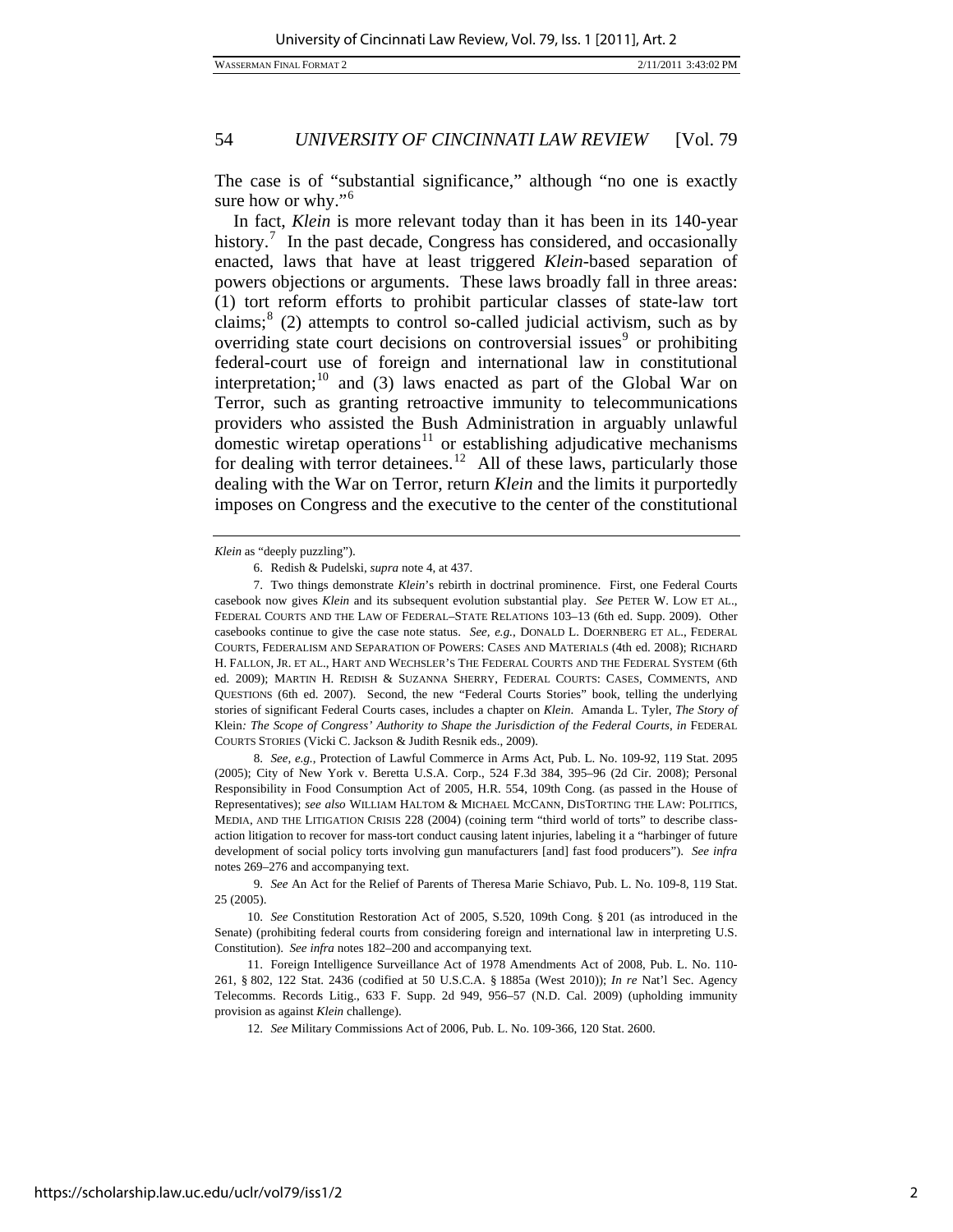$debate.<sup>13</sup>$  $debate.<sup>13</sup>$  $debate.<sup>13</sup>$ 

The problem is that *Klein* is a myth. Actually, *Klein* is two related myths. The first is the myth of meaninglessness—that *Klein* does not obviously stand for anything because no one knows what the case means or says. To be sure, the opinion by Chief Justice Chase is "opaque," "deeply puzzling," "disjointed," "delphic," "generally difficult to follow," and contains broad language and exaggerated rhetorical flourishes, with statements of principles that cannot literally be true and often are dead wrong.[14](#page-3-1) That perceived opacity lends *Klein* indeterminacy, an all-things-to-all-people quality.<sup>[15](#page-3-2)</sup> The result is a "cult of *Klein*," a reverence that prompts parties and scholars to seize on the perceived lack of clarity to argue for broad *Klein*-derived limits on congressional control over federal law and courts.[16](#page-3-3) If *Klein* has no discernible meaning, there is at least a plausible argument that it applies to any objectionable situation.

This leads to the second, more fundamental myth of vigor—the false belief that *Klein* is strong precedent imposing genuine, unique limitations that an overreaching Congress realistically might transgress and that a court might wield to invalidate congressional action. Consider that in almost 140 years, the only case to strike down a law explicitly on *Klein* grounds was *Klein* itself; every *Klein*-based challenge to federal legislation has, quite appropriately, failed.[17](#page-3-4) *Klein*

16. *Id.*

<span id="page-3-0"></span> <sup>13.</sup> I consider the effect of *Klein* on War on Terror legislation in the follow-up to this Article. *See* Howard M. Wasserman, *Constitutional Pathology, the War on Terror, and* United States v. Klein, 5 J. NAT'L SEC. L. & POL'Y (forthcoming 2011).

<span id="page-3-1"></span><sup>14.</sup> *See* William D. Araiza, *The Trouble with Robertson: Equal Protection, the Separation of Powers, and the Line Between Statutory Amendment and Statutory Interpretation*, 48 CATH. U. L. REV. 1055, 1074 (1999); Frederic M. Bloom, *Unconstitutional Courses*, 83 WASH. U. L.Q. 1679, 1718 (2005) [hereinafter Bloom, *Unconstitutional Courses*]; Hartnett, *supra* note 4, at 572; Barry Friedman, *The History of the Countermajoritarian Difficulty, Part II: Reconstruction's Political Court*, 91 GEO. L.J. 1, 34 (2002) ("*Klein* is sufficiently impenetrable that calling it opaque is a compliment"); Daniel J. Meltzer, *Congress, Courts, and Constitutional Remedies*, 86 GEO. L.J. 2537, 2549 (1998) ("Much that it said in the opinion is exaggerated if not dead wrong . . . ."); Sager, *supra* note 4, at 2525 (arguing that, while not exactly Fermat's Last Theorem, *Klein* is "deeply puzzling"); Young, *supra* note 4, at 1193, 1195 (describing opinion as "confusing" and criticizing "excessively broad and ambiguous statements" in majority opinion); *id.* at 1212 (labeling opinion "disjointed, ambiguous, and generally difficult to follow").

<sup>15.</sup> *See* Young, *supra* note 4, at 1195.

<span id="page-3-4"></span><span id="page-3-3"></span><span id="page-3-2"></span><sup>17.</sup> *See, e.g.*, Plaut v. Spendthrift Farm, Inc*.*, 514 U.S. 211, 218 (1995); Robertson v. Seattle Audubon Soc'y, 503 U.S. 429, 439–41 (1992); Ileto v. Glock, Inc., 565 F. 3d 1126, 1139 (9th Cir. 2009); City of New York v. Beretta Corp. U.S.A., 524 F.3d 384, 396 (2d Cir. 2008); Ecology Ctr. v. Castaneda, 426 F.3d 1144, 1148 (9th Cir. 2005); Nat'l Coalition to Save Our Mall v. Norton, 269 F.3d 1092, 1096 (D.C. Cir. 2001); *In re* Nat'l Sec. Agency Telecomms. Records Litig, 633 F. Supp. 2d 949, 961–64 (N.D. Cal. 2009); *see also* Caminker, *supra* note 4, at 542 (stating that courts "work very hard to avoid *Klein*"); Sager, *supra* note 4, at 2525 ("*Klein* typically is invoked as good law but not applicable to the case before the Court . . . .").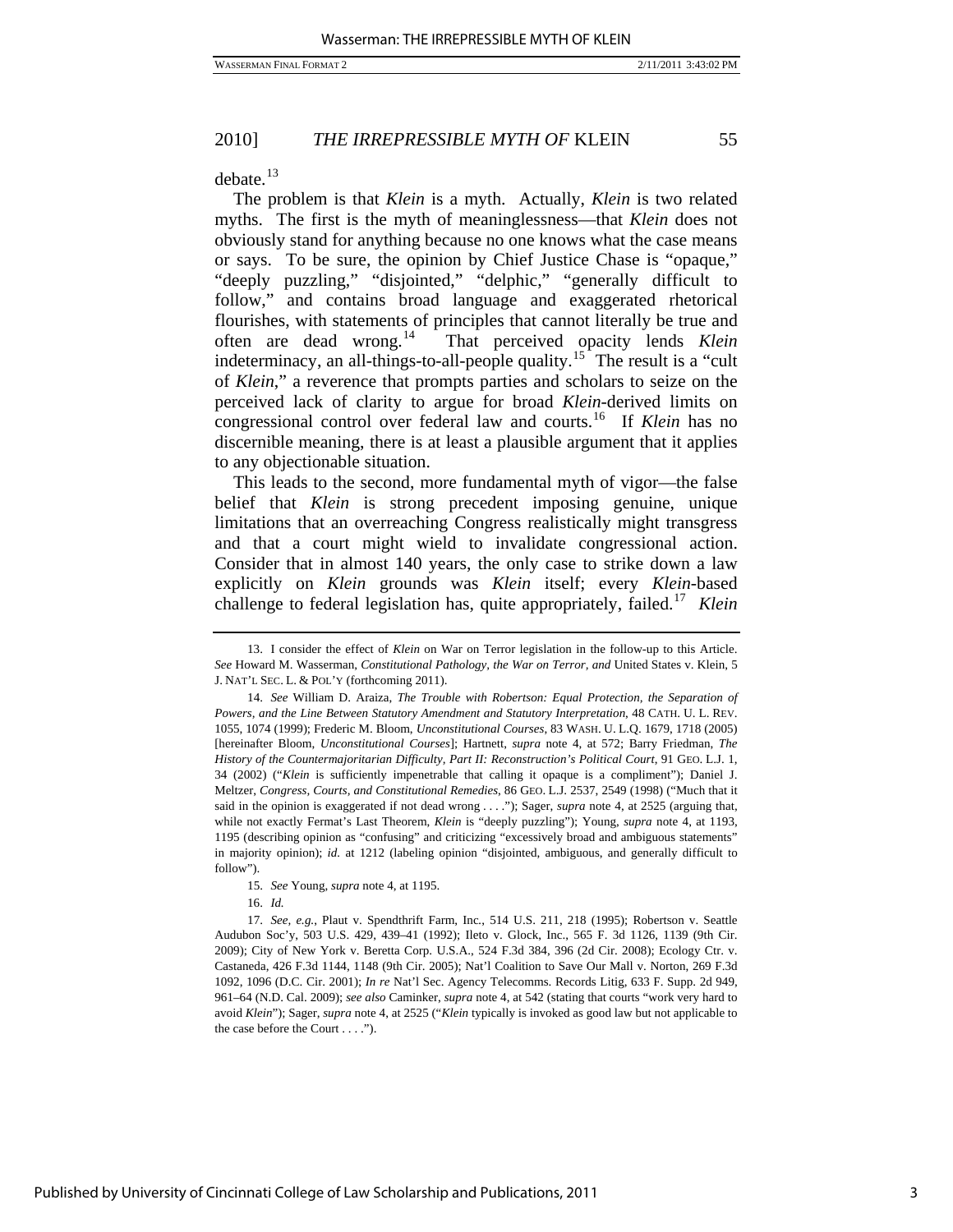arguments rarely gain traction with anyone other than entrepreneurial litigants, scholars, and the occasional stray judge.<sup>[18](#page-4-0)</sup>

In speaking of the myth of *Klein*, we must understand the paradoxical meanings of "myth" in law. Most commonly, myth is a synonym for fiction, describing a false idea or premise.<sup>[19](#page-4-1)</sup> But myth also describes a story or belief that, although false in some respects, nevertheless is accepted and celebrated in the legal community because it "encapsulate[s] a community's perceptions of its origins, its identity, or its commitments, and thereby advance[s] the lives of its members."[20](#page-4-2) Both meanings are in play here. Calling *Klein* a myth suggests that our common judicial and scholarly understanding is wrong (false). But it also suggests that this wrong (false) understanding is fundamental or necessary to the understanding and functioning of the political-legal community.<sup>[21](#page-4-3)</sup>

Both of *Klein*'s twin myths are false—the precedent is neither meaninglessly indeterminate nor vigorous.

However inartfully written, the "doctrine" of *Klein* is not indeterminate. Read historically with subsequent elaboration, limitation, and application, *Klein* readily admits of several related, clearly identifiable constitutional principles. Once past the sweeping and inaccurate rhetoric of the opinion itself, three core principles<sup>[22](#page-4-4)</sup> emerge: (1) Congress cannot dictate to courts the outcome of particular litigation or command how courts should resolve particular legal and factual questions in a case;  $23$  (2) Congress cannot compel courts to speak a "constitutional untruth" by dictating how to understand and apply the Constitution where courts' independent judgment compels a different understanding or conclusion; $^{24}$  $^{24}$  $^{24}$  and (3) Congress cannot enact legislation depriving individuals of their constitutional rights.<sup>[25](#page-4-7)</sup> The problem is that none of these principles is groundbreaking; all are common ideas,

<span id="page-4-0"></span><sup>18.</sup> *Compare, e.g.*, Sager, *supra* note 4, at 2532–33, *with* Meltzer, *supra* note 14, at 2543. *Compare* Schiavo *ex rel* Schindler v. Schiavo, 404 F.3d 1270, 1274–75 (11th Cir. 2005) (Birch, J., specially concurring in denial of rehearing *en banc*), *with* Hartnett, *supra* note 4, at 580–81.

 <sup>19.</sup> Pettys, *supra* note 1, at 992–93.

 <sup>20.</sup> *Id.* at 993.

<span id="page-4-3"></span><span id="page-4-2"></span><span id="page-4-1"></span> <sup>21.</sup> *Id.* Fred Bloom captures the same idea in his concept of the "noble lie." Bloom, *Noble Lie*, *supra* note 1, at 975.

<span id="page-4-7"></span><span id="page-4-6"></span><span id="page-4-5"></span><span id="page-4-4"></span> <sup>22.</sup> Because the statute at issue in *Klein* targeted the Supreme Court's jurisdiction, *infra* notes 61–65 and accompanying text, a fourth reading of the case treats it as about "fundamental and timeless constraint on Congress' otherwise broad authority to control the jurisdiction of the federal courts." Tyler, *supra* note 7, at 88. The jurisdictional point largely has fallen away in *Klein* discussions, however.

<sup>23.</sup> *Infra* Part III.A.

 <sup>24.</sup> Meltzer, *supra* note 14, at 2545; Sager, *supra* note 4, at 2529; *infra* Part III.B.

 <sup>25.</sup> Hartnett, *supra* note 4, at 580; *infra* Part III.C.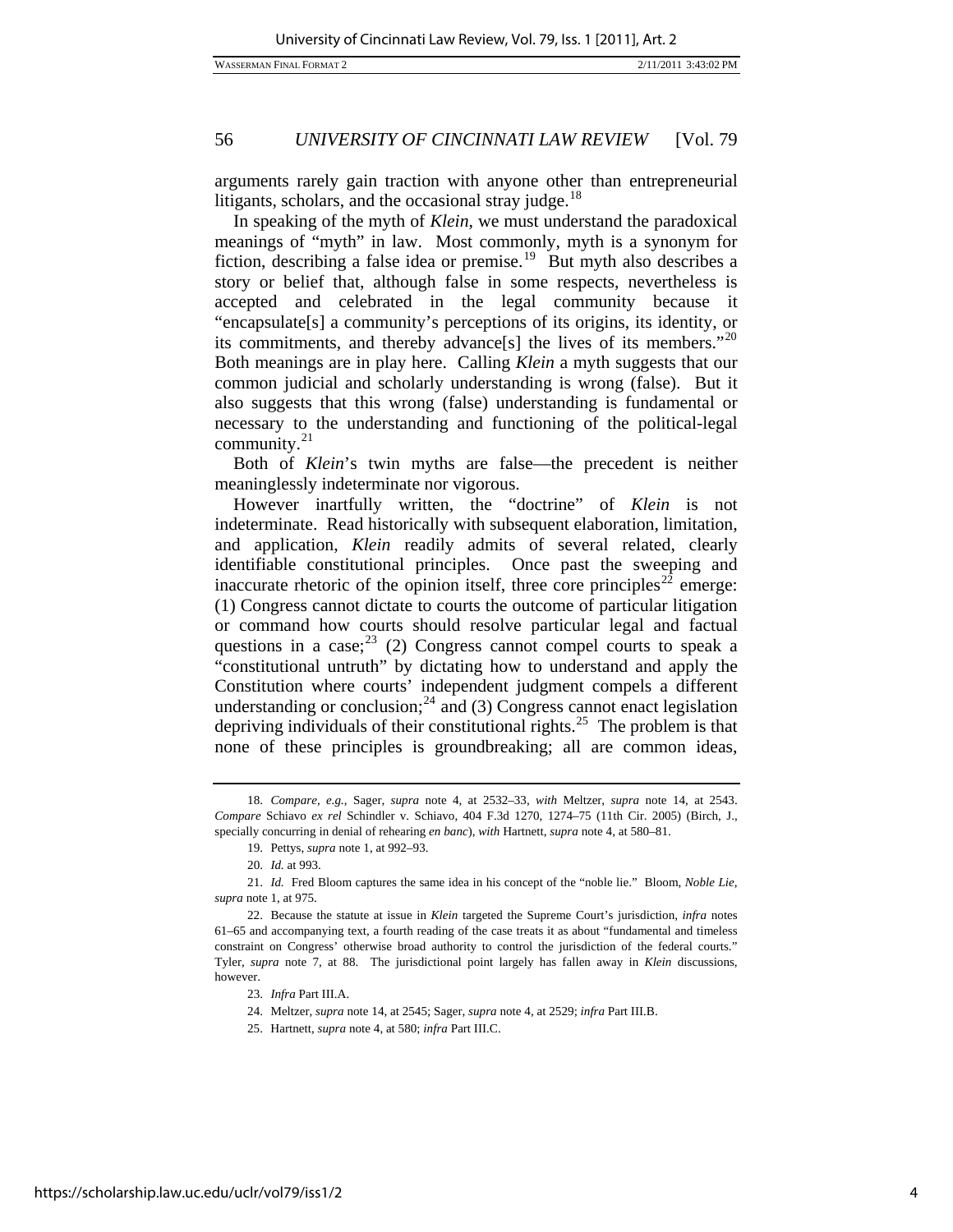reflected in other precedents and constitutional doctrines. Moreover, they do little to provide a judicial basis for invalidating overreaching legislation.

Even if false, however, *Klein*'s twin myths nevertheless remain fundamental to our community's constitutional self-understanding.<sup>[26](#page-5-0)</sup> *Klein* is a product of a unique time—the Civil War and Reconstruction—and a unique set of political and constitutional pathologies.[27](#page-5-1) That pathology included Union efforts to bring rebellious states and citizens back into the fold; a unique class of confiscated enemy property and efforts by property owners to recover proceeds;<sup>[28](#page-5-2)</sup> and a three-way power struggle among Radical Republicans dominating Congress, Democratic President Andrew Johnson (and his non-Radical Republican successor, Ulysses S. Grant), and the Supreme Court.<sup>[29](#page-5-3)</sup> *Klein* suggests that the Court can and will, in the extreme case, protect itself from the encroachment of other branches. Alternatively, *Klein* works to keep Congress from pursuing its worst excesses in enacting legislation that genuinely might so invade the judicial province. With *Klein* in the background, Congress dare not approach the constitutional line or engage in extreme separation-of-powers brinksmanship.

At least not in ordinary times. If *Klein* is a product of constitutional pathology, it does its constitutional heavy lifting only in similar periods. Genuinely *Klein*-violative legislation—in which Congress truly oversteps the limits of separation of powers—thus arises only in the worst of times.[30](#page-5-4) This perhaps justifies the "cult of *Klein*," reverence for a tool that the Court uses to defend itself and the public against congressional overreaching in most-desperate times. If that is *Klein*'s purpose, a fully contextualized understanding of the case and its resulting doctrine is necessary. Whatever the socio-legal benefits the legal community derives from holding on to the myth of *Klein* and maintaining its cult as a separation-of-powers bulwark, its practical use and strength as a judicial tool to invalidate real, even pathological, legislation is a falsehood.

Instead, recent *Klein*-vulnerable legislation and proposals are

 <sup>26.</sup> Pettys, *supra* note 1, at 993.

<span id="page-5-1"></span><span id="page-5-0"></span><sup>27.</sup> *See* Vincent Blasi, *The Pathological Perspective and the First Amendment*, 85 COLUM. L. REV. 449, 459 (1985) (defining pathology as "the phenomenon of an unusually serious challenge to one or more of the central norms of the constitutional regime").

<sup>28.</sup> *See* United States v. Klein, 80 U.S. (13 Wall.) 128, 136–37 (1871).

<sup>29.</sup> *Infra* notes 53–58, 216–221 and accompanying text.

<span id="page-5-4"></span><span id="page-5-3"></span><span id="page-5-2"></span> <sup>30.</sup> Although Vincent Blasi's seminal work on constitutional pathology focuses on the role of the First Amendment in pathological times, he speaks in terms of constitutionalism generally and the need for stability as to basic structural arrangements. Blasi, *supra* note 27, at 453. This logically includes separation of powers and the arrangements of power among the three branches. *Id.*; *infra* Part IV.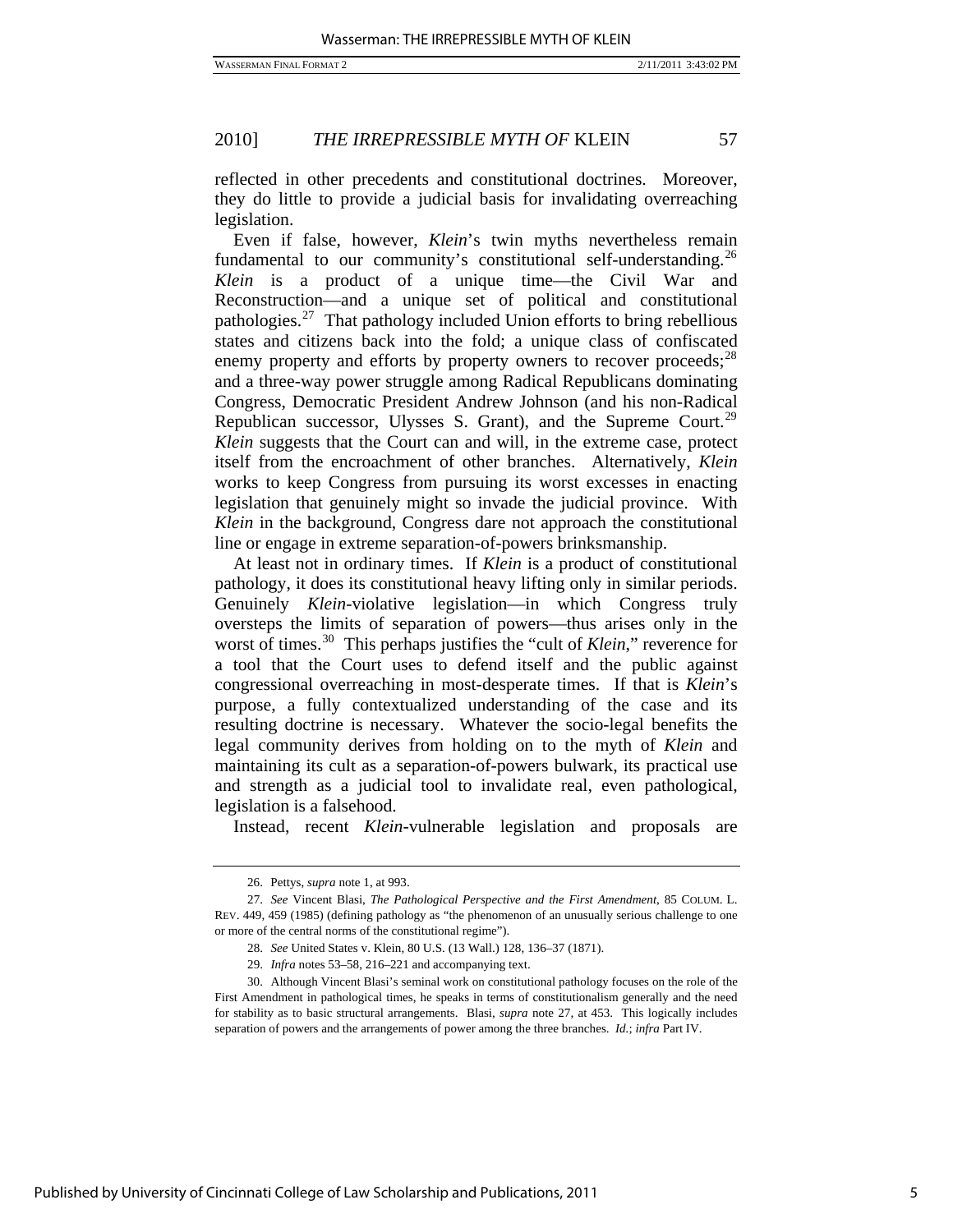criticized and objected to as politically regrettable or unwise congressional enactments, especially for those who want to see private litigation used to enforce accountability on government and its officers. The instinct towards broad judicial independence and supremacy leads to a visceral sense that Congress overstepped its bounds, even if only as a policy matter. But there is a central distinction between bad or unwise public policy and unconstitutional action.<sup>[31](#page-6-0)</sup> Couching policy preferences in constitutional *Klein* terms does not change this.

This article proceeds in four steps. Part II examines *Klein* in its full historical and political context, looking particularly at the Court's sweeping, although largely inaccurate, rhetoric. This overbroad language reveals much of how the myth of *Klein* and the cult surrounding that myth was born and has evolved.

Part III identifies three core principles associated with *Klein*, subsequent case law, and commentary. This Part shows *Klein* as a fiction, revealing that there are clear principles and ideas discernable from the case and that it is neither as opaque or as meaningless as many suggest, but that the principles are not unique, groundbreaking, or meaningfully constraining on Congress. In other words, *Klein* is not as vigorous as many believe.

Part IV considers the historic pathological context of *Klein* and how that context affects the doctrine's current understanding and use. In particular, it examines why extreme legislation that would violate *Klein* has not been enacted, perhaps suggesting that *Klein* plays a slightly more vigorous role outside the courts, as an *ex ante* check, keeping Congress from following its worst populist instincts. Of course, pathological periods, such as those giving rise to the legislation at issue in *Klein*, occur precisely when that legislative check is most likely to be ignored.

Part V examines the problem of conflating bad policy with unconstitutional policy, a conflation to which *Klein* contributes. With its broad language, apparent indeterminacy, purportedly empty core, and perceived historical pedigree as a separation-of-powers, judicialindependence trump card—that is, in light of the twin myths of opacity and vigor—*Klein* takes on an all-things-to-all-people quality.<sup>[32](#page-6-1)</sup> It becomes the ideal vehicle for constitutionalizing those ordinary policy preferences, however inappropriate such constitutionalization might be.

*United States v. Klein* is a myth in both senses of the word—a source of rarely used and genuinely ineffectual constitutional principles, but principles on which we continue to place great rhetorical weight and

<span id="page-6-1"></span><span id="page-6-0"></span> <sup>31.</sup> Gerald Gunther, *Congressional Power to Curtail Federal Court Jurisdiction: An Opinionated Guide to the Ongoing Debate*, 36 STAN. L. REV. 895, 898 (1984).

 <sup>32.</sup> Young, *supra* note 4, at 1195.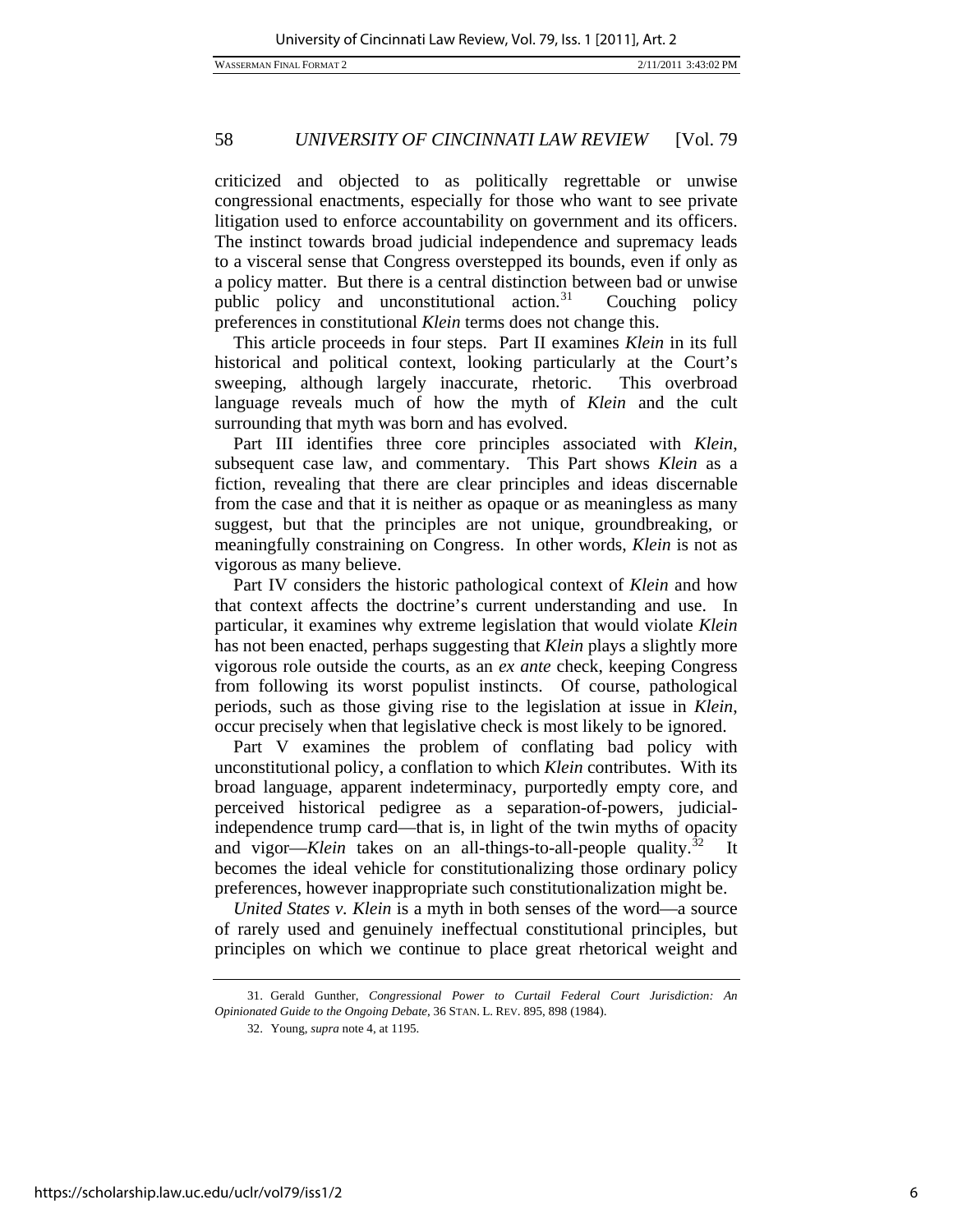through which we define our legal convictions and constitutional culture.

#### II. A BRIEF HISTORY OF *KLEIN*

*Klein* arises out of the historical milieu of the Civil War and its aftermath and the unique political and inter-branch pathologies accompanying that time. The false belief in *Klein*'s vigor and in *Klein* as a significant tool for judicially enforcing the limits on congressional power too readily ignores that historical context.

During the Civil War, Congress enacted a series of laws to address the unique legal problem of abandoned and confiscated property in the South. Congress particularly targeted cotton, the sale of which financed the Confederate war effort.<sup>[33](#page-7-0)</sup> The first law, enacted in 1861, provided for forfeiture of all property used in aiding, abetting, and promoting the insurrection.<sup>[34](#page-7-1)</sup> In 1862, a second statute empowered the President to make a public warning to those engaged in or aiding the rebellion to cease on threat of forfeiture of property.[35](#page-7-2)

The central act was passed in  $1863<sup>36</sup>$  $1863<sup>36</sup>$  $1863<sup>36</sup>$  Congress empowered the Secretary of the Treasury to appoint agents to receive abandoned and captured property, sell it, and deposit proceeds into the general treasury.<sup>[37](#page-7-4)</sup> The 1863 Act also established procedures through which the owner of abandoned or captured property could bring a claim to recover proceeds in the Court of Claims:

[A]ny person claiming to have been the owner of any such abandoned or captured property may, at any time within two years after the suppression of the rebellion, prefer his claim to the proceeds thereof in the Court of Claims; and on proof to the satisfaction of said court of his ownership of said property, of his right to the proceeds thereof, and that he has never given any aid or comfort to the present rebellion, to receive the residue of such proceeds  $\ldots$ <sup>3</sup>

At the same time, Congress laid the groundwork for bringing Confederate sympathizers back into the Union. An 1862 law had invited

 <sup>33.</sup> Tyler, *supra* note 7, at 88–89; Young, *supra* note 4, at 1203–04.

<span id="page-7-2"></span><span id="page-7-1"></span><span id="page-7-0"></span> <sup>34.</sup> United States v. Klein, 80 U.S. (13 Wall.) 128, 130 (1871) (citing Act of Aug. 6, 1861, 12 Stat. 319 (1861)).

<sup>35.</sup> *Id.* at 130 (citing Act of July 17, 1862, 12 Stat. 589 (1862)).

 <sup>36.</sup> Young, *supra* note 4, at 1197–98.

<span id="page-7-4"></span><span id="page-7-3"></span><sup>37.</sup> *Klein*, 80 U.S. (13 Wall.) at 131, 138; Tyler, *supra* note 7, at 89; Young, *supra* note 4, at 1198.

<span id="page-7-5"></span><sup>38.</sup> *Klein*, 80 U.S. (13 Wall.) at 131 (emphasis omitted) (quoting Abandoned Property Collection Act, ch. 120, § 3, 12 Stat. 820 (1863)); Young, *supra* note 4, at 1198.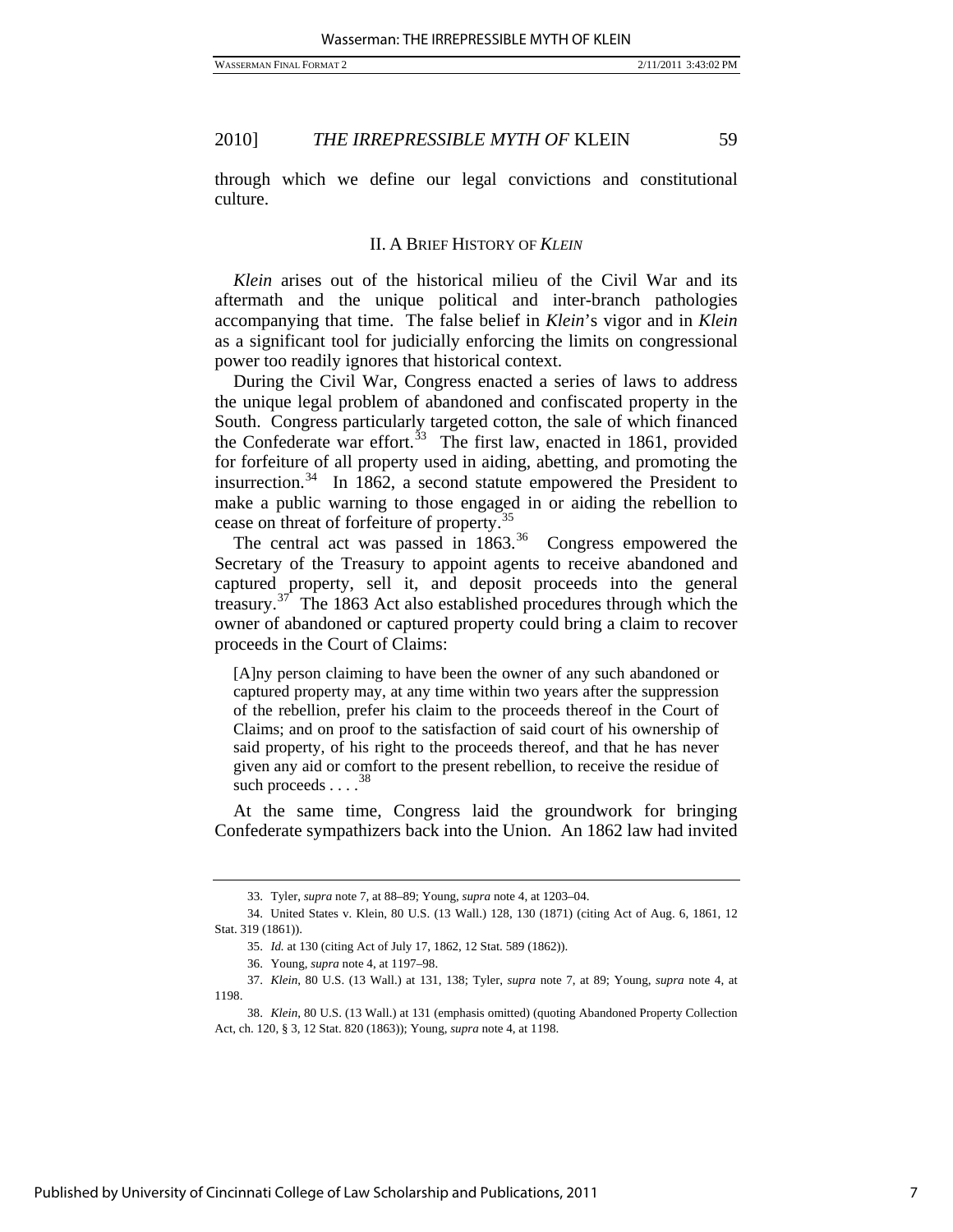WASSERMAN FINAL FORMAT 2 2/11/2011 3:43:02 PM

# 60 *UNIVERSITY OF CINCINNATI LAW REVIEW* [Vol. 79

the President to extend pardon and amnesty<sup>[39](#page-8-0)</sup> to all persons who had participated in the rebellion on terms and conditions "expedient for the public welfare."[40](#page-8-1) President Lincoln did so in December 1863, granting a full blanket pardon to all who had engaged in rebellion as participants or aiders-and-abettors, restoring all of their property rights, except as to slaves, upon the taking and keeping of a prescribed oath to support the Union, the Constitution, and all acts and proclamations regarding slaves. $41$  Lincoln defended the oath requirement:

Laws and proclamations were enacted and put forth for the purpose of aiding in the suppression of the rebellion. To give them their fullest effect there had to be a pledge for their maintenance. In my judgment they have aided, and will further aid, the cause for which they were intended. . . . [I]t is believed the Executive may lawfully claim it in return for pardon and restoration of forfeited rights . . . .<sup>4</sup>

In July 1863, following Grant's victory at Vicksburg, Union agents, acting under authority of the 1863 Act, seized six hundred bales of cotton belonging to V.F. Wilson; Wilson had marked the cotton "C.S.A." to ensure its safe passage through the South.<sup>[43](#page-8-4)</sup> The cotton was sold for more than \$125,000, and the proceeds were deposited in the Union general treasury.<sup>[44](#page-8-5)</sup> Wilson had acted as a surety on bonds for Confederate officers.<sup>[45](#page-8-6)</sup> In February 1864, following Lincoln's pardon proclamation, Wilson took the required oath and received a pardon.<sup>[46](#page-8-7)</sup>

In 1865, Klein, the executor of Wilson's estate, successfully petitioned the Court of Claims to recover proceeds from the sale of the cotton. The court initially found that Wilson had been loyal in fact because he had given no aid or comfort to the rebellion. The government subsequently presented evidence that Wilson had acted as a surety—a fact to which Klein stipulated—an act which the Supreme Court had held constituted giving aid and comfort to the rebellion. Nevertheless, the Court of Claims reaffirmed its judgment, finding the subsequent pardon removed the consequences of any actual disloyalty

<span id="page-8-0"></span> <sup>39.</sup> Formally the law "authorized" the pardon. *Klein*, 80 U.S. (13 Wall.) at 139. But the President believed he held and could exercise the pardon power without congressional authorization. *Id.*; Tyler, *supra* note 7, at 90.

<sup>40.</sup> *Klein*, 80 U.S. (13 Wall.) at 139–40.

<sup>41.</sup> *Id.* at 140; Tyler, *supra* note 7, at 89–90.

<span id="page-8-7"></span><span id="page-8-6"></span><span id="page-8-5"></span><span id="page-8-4"></span><span id="page-8-3"></span><span id="page-8-2"></span><span id="page-8-1"></span><sup>42.</sup> *Klein*, 80 U.S. (13 Wall.) at 140 (quoting President Abraham Lincoln, State of the Union Address (Dec. 8, 1863)). This was the first of several blanket pardons issued over the next several years. *Id.* at 140–42.

 <sup>43.</sup> Young, *supra* note 4, at 1192.

 <sup>44.</sup> *Id.* at 1198.

<sup>45.</sup> *Klein*, 80 U.S. (13 Wall.) at 132; Young, *supra* note 4, at 1199.

<sup>46.</sup> *Klein*, 80 U.S. (13 Wall.) at 132; Tyler, *supra* note 7, at 91–92; Young, *supra* note 4, at 1199.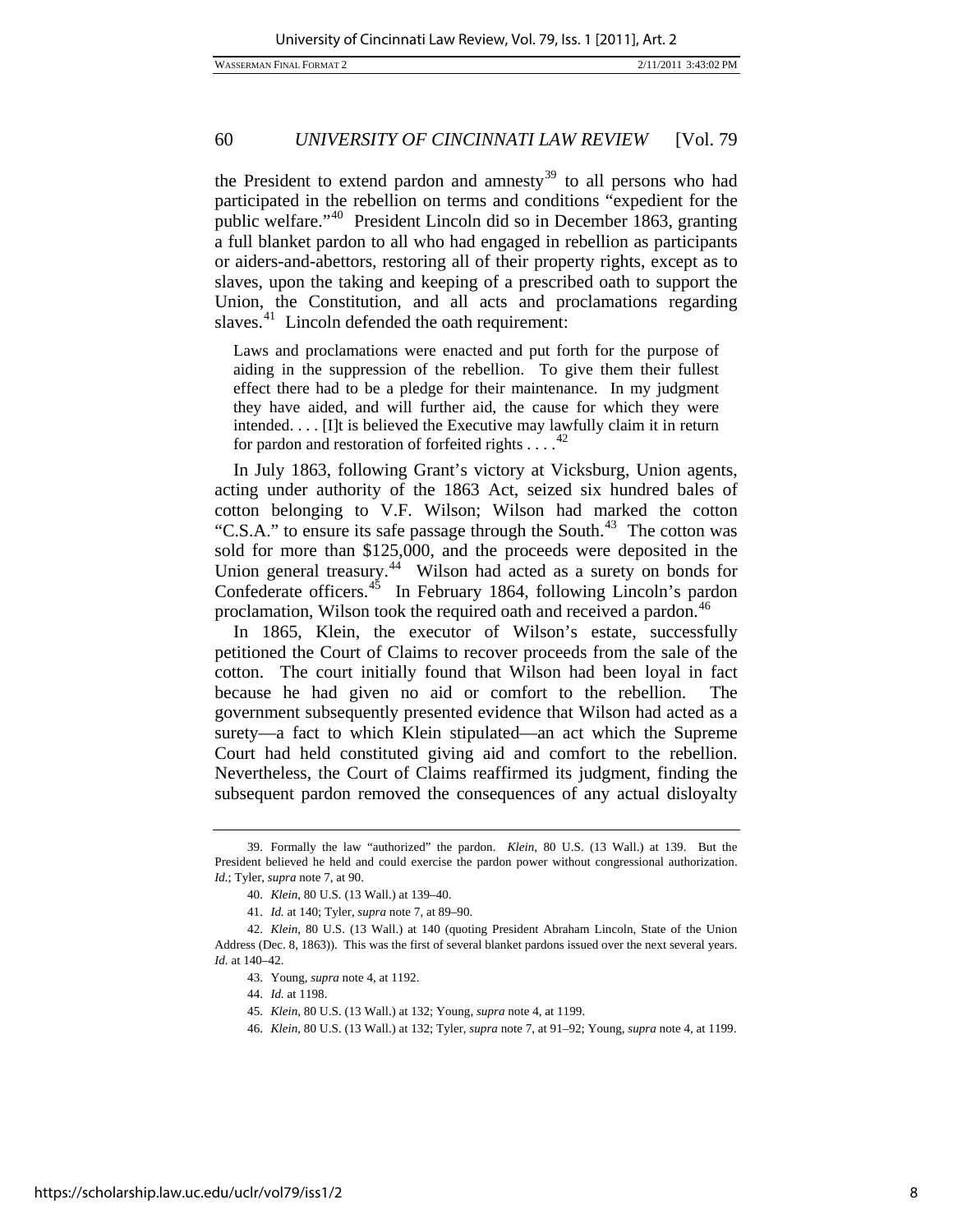and rendered him legally, if not factually, loyal. $47$ 

While the government's appeal was pending, the Supreme Court decided *United States v. Padelford*, [48](#page-9-1) a factually similar claim to recover proceeds on confiscated-and-sold property by a former Confederate surety who had taken the required oath and received a pardon. $49$ Padelford had been disloyal in fact by acting as a surety for a Confederate officer.<sup>[50](#page-9-3)</sup> Reading the 1863 Act authorizing payment of proceeds to those who could prove loyalty in conjunction with the 1862 law inviting presidential pardon reveals congressional intent to permit recovery by those who were factually loyal and by those rendered legally loyal by pardon.<sup>[51](#page-9-4)</sup> The pardon rendered Padelford innocent in law—as though he never had given aid and comfort—and purged his property of any taint.<sup>[52](#page-9-5)</sup>

Radical Republicans in Congress were outraged with the *Padelford* decision because it appeared to let off the hook the wealthy cotton growers who had financed the southern insurrection and who Republicans sought to sanction. $53$  Congressional objections to *Padelford* and to the Court of Claims decision in *Klein* were part of broader discontents. In 1867, Congress statutorily removed the invitation or authorization for presidential pardon in confiscated-property cases,<sup>[54](#page-9-7)</sup> likely as part of a broader, ongoing battle with President Andrew Johnson.<sup>[55](#page-9-8)</sup> Padelford was one of a series of Supreme Court decisions that rejected, narrowed, or interfered with the Republicans' Reconstruction agenda.<sup>[56](#page-9-9)</sup> Congressional disaffection with the decision, and subsequent efforts to undo its effects,  $57$  were part of

<sup>47.</sup> *Klein*, 80 U.S. (13 Wall.) at 132; Tyler, *supra* note 7, at 93; Young, *supra* note 4, at 1199.

 <sup>48. 76</sup> U.S. (9 Wall.) 531 (1870).

<span id="page-9-4"></span><span id="page-9-3"></span><span id="page-9-2"></span><span id="page-9-1"></span><span id="page-9-0"></span><sup>49.</sup> *Id.* at 539–42; Young, *supra* note 4, at 1201–03. One difference, ultimately irrelevant, was that Padelford took the oath and received the pardon before his property was seized, while Wilson came forward for the pardon only after the seizure. *Id.* at 1201 n.62. *See* Hartnett, *supra* note 4, at 573.

<sup>50.</sup> *Padelford*, 76 U.S. (9 Wall.) at 539; Young, *supra* note 4, at 1201–02.

<sup>51.</sup> *Padelford*, 76 U.S. (9 Wall.) at 543; Young, *supra* note 4, at 1202–03.

<sup>52.</sup> *Padelford*, 76 U.S. (9 Wall.) at 543.

 <sup>53.</sup> Tyler, *supra* note 7, at 94–95; Young, *supra* note 4, at 1193, 1204.

 <sup>54.</sup> United States v. Klein, 80 U.S. (13 Wall.) 128, 141–42 (1871).

<span id="page-9-8"></span><span id="page-9-7"></span><span id="page-9-6"></span><span id="page-9-5"></span><sup>55.</sup> *See* ERIC FONER, RECONSTRUCTION: AMERICA'S UNFINISHED REVOLUTION 247–48 (1988); Laura F. Edwards, *The Civil War and Reconstruction*, *in* 2 THE CAMBRIDGE HISTORY OF LAW IN AMERICA 329 (Michael Grossberg & Christopher Tomlins eds., 2008). Johnson was impeached a year later. *See* BRUCE ACKERMAN, WE THE PEOPLE, VOL. 2: TRANSFORMATIONS 18–20 (1998) [hereinafter ACKERMAN, VOL. 2]; FONER, *supra*, at 333–35; Edwards, *supra*, at 329–30.

<span id="page-9-10"></span><span id="page-9-9"></span><sup>56.</sup> *See* BRUCE ACKERMAN, WE THE PEOPLE, VOL. 1: FOUNDATIONS 101 (1991) [hereinafter ACKERMAN, VOL. 1]; FONER, *supra* note 55, at 529; Edwards, *supra* note 55, at 335; *see also, e.g.*, Slaughter-House Cases, 83 U.S. (16 Wall.) 36 (1873); Blyew v. United States, 80 U.S. (13 Wall.) 581 (1872).

 <sup>57.</sup> When Senator Drake took to the Senate floor and introduced legislation to undo *Klein* and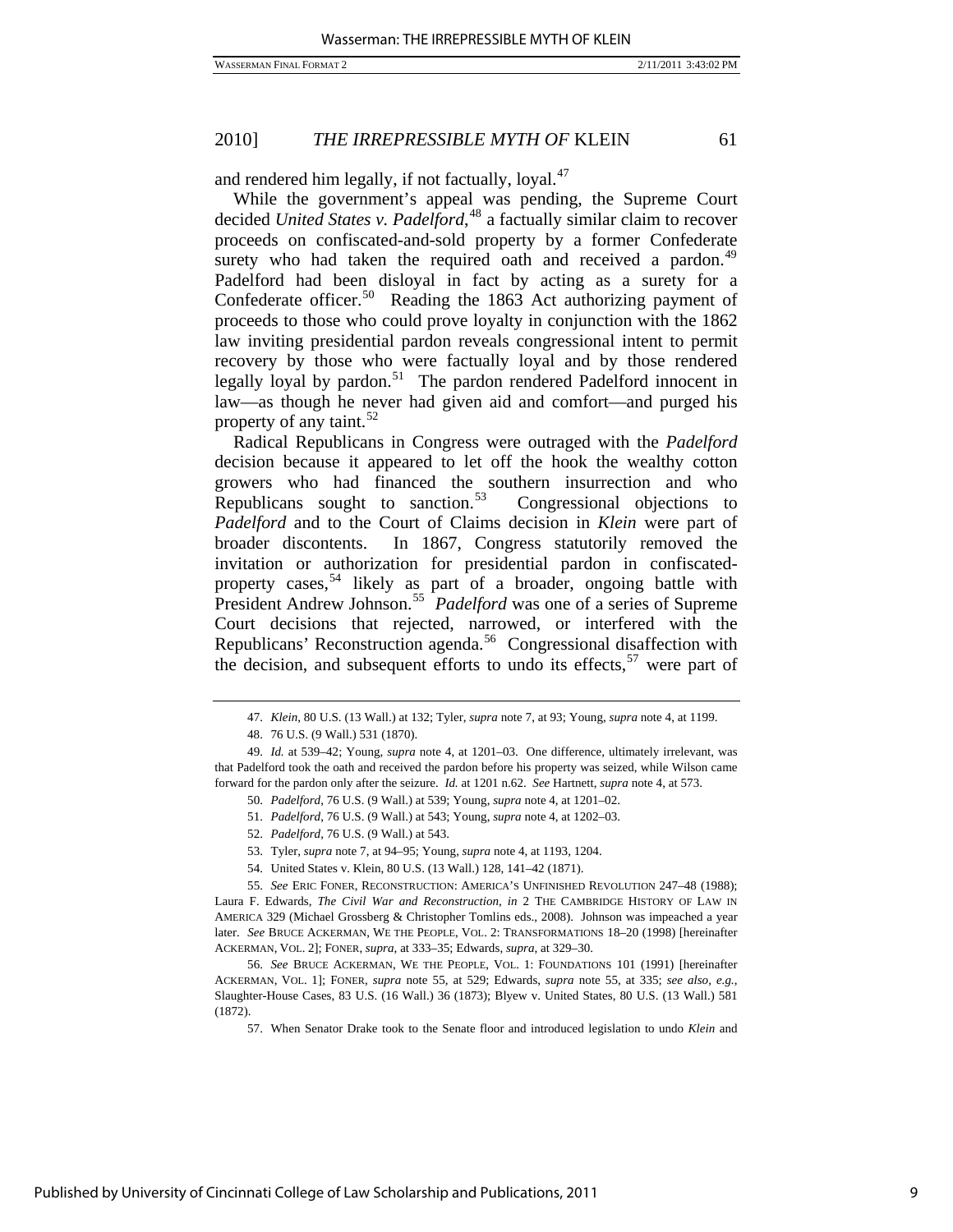broader political jockeying among Congress, the President, and the Court regarding the direction of the post-bellum nation, particularly on matters of national power and the reintegration of southern states and citizens into the Union. $58$ 

Congress' response reflected an unabashed attempt to undo the lower court judgment in *Klein* and to ensure that no future cases resulted in judgments for claimants relying on pardons. Two parts of the legislative response, contained in a proviso to an 1870 spending bill, achieved that result. First, Congress provided that

[N]o pardon or amnesty granted by the President . . . nor any acceptance of such pardon or amnesty, nor oath taken . . . shall be admissible in evidence on the part of any claimant in the Court of Claims as evidence in support of any claim against the United States . . . but the proof of loyalty required [by the 1863 Act] shall be made by proof of the matters required, irrespective of the effect of any executive proclamation, pardon, amnesty, or other act of condonation or oblivion.<sup>[59](#page-10-1)</sup>

Further, the proviso deemed that when a claimant had received a pardon

[A]nd such pardon shall recite in substance that such person took part in the late rebellion . . . or was guilty of any act of rebellion . . . and such pardon shall have been accepted in writing by the person to whom the same issued without an express disclaimer of, and protestation against, such fact of guilt contained in such acceptance, such pardon and acceptance shall be taken and deemed . . . conclusive evidence that such person did take part in, and give aid and comfort to, the late rebellion[.] $<sup>60</sup>$  $<sup>60</sup>$  $<sup>60</sup>$ </sup>

The question remained of what to do in pending cases such as *Klein*, where the Court of Claims had rendered judgment in favor of the claimant based on his having been made legally innocent by virtue of the pardon. The original Senate bill would have required the Supreme Court to reverse any judgments for pardoned claimants that were pending on appeal, presumably resulting in a remand and a new determination by the Court of Claims, with the likely result that the claimant would lose on remand under the new legal rule that an uncontested pardon was conclusive proof of disloyalty.<sup>[61](#page-10-3)</sup> During the Senate debates, support

similar decisions, he waved a copy of *Padelford*. *See* Young, *supra* note 4, at 1204.

<span id="page-10-0"></span><sup>58.</sup> *See* ACKERMAN, VOL. 2, *supra* note 55, at 123, 199–200, 209; FONER, *supra* note 55, at 183– 84, 237–38, 250–51; Edwards, *supra* note 55, at 327–29; *infra* notes 216–221 and accompanying text.

<span id="page-10-2"></span><span id="page-10-1"></span> <sup>59.</sup> *Klein*, 80 U.S. (13 Wall.) at 133–34, 143 (quoting Act of July 12, 1870, ch. 251, 18 Stat. 230 (1870)); Young, *supra* note 4, at 1207–08.

<span id="page-10-3"></span><sup>60.</sup> *Klein*, 80 U.S. (13 Wall.) at 134 (quoting Act of July 12, 1870, ch. 251, 18 Stat. 230 (1870)), 143–44.

 <sup>61.</sup> Tyler, *supra* note 7, at 95–96; Young, *supra* note 4, at 1204–05, 1210.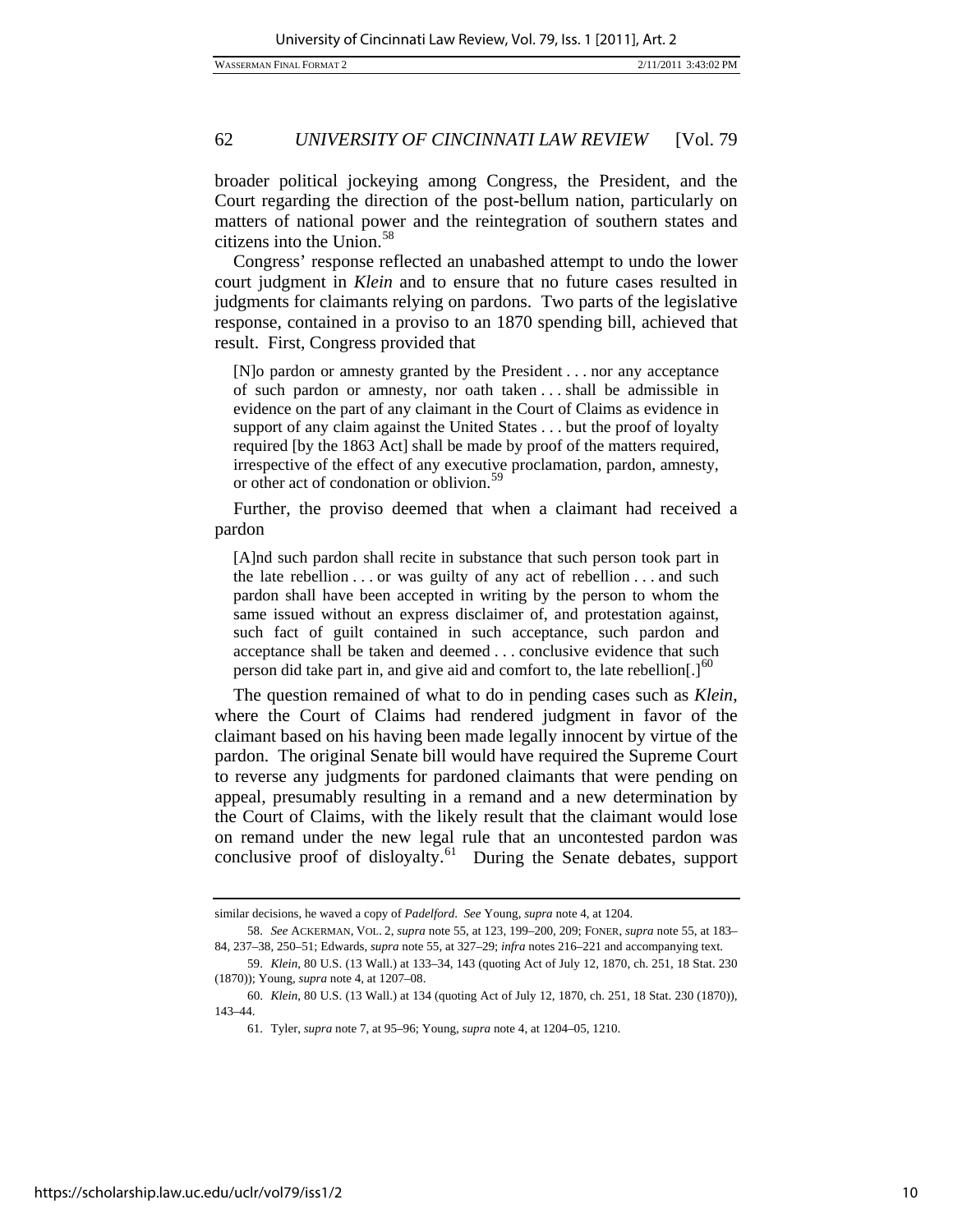shifted to reliance on congressional power over the Supreme Court's appellate jurisdiction.<sup>[62](#page-11-0)</sup> The bill stripped the Court of appellate jurisdiction over all cases in which a pardon had been used as evidence of loyalty, requiring the Court to dismiss "the cause" for want of jurisdiction.<sup>[63](#page-11-1)</sup> Importantly, Republicans intended this to mean dismissal of "the case—everything."[64](#page-11-2) It was not enough to have the appeal to the Supreme Court dismissed, which would have left the Wilson Estate with its Court of Claims judgment in tact; Congress wanted the lower-court judgment undone and the entire lawsuit dismissed where the claim was based on a pardon.<sup>[65](#page-11-3)</sup>

The *Klein* Court struck back, invalidating the proviso and its purported limits on appellate jurisdiction. First, the Court rejected the argument that the proviso was a permissible exercise of congressional power under the Exceptions Clause.<sup>[66](#page-11-4)</sup> The proviso did not withhold appellate jurisdiction "except as a means to an end" of denying presidential pardons the effect that the Court adjudged them to have in *Padelford*.<sup>[67](#page-11-5)</sup> Rather, the purpose of the law was to "deny to pardons" granted by the President the effect which this court had adjudged them to have."<sup>[68](#page-11-6)</sup>

The denial of jurisdiction to the Supreme Court was "founded solely on the application of a rule of decision, in causes pending, prescribed by Congress."[69](#page-11-7) Congress was not appropriately regulating appellate jurisdiction, but "prescrib[ing] a rule for the decision of a cause in a particular way."[70](#page-11-8) This was "not an exercise of the acknowledged power of Congress" over the Court's appellate jurisdiction.<sup>[71](#page-11-9)</sup> The Court was required to dismiss the appeal, even if it believed the judgment below should be affirmed by virtue of the pardon.<sup>[72](#page-11-10)</sup> Such a requirement was problematic in two respects: (1) it allowed the government, as a party to the case, to decide in its own favor; and (2) it allowed Congress to prescribe rules of decision to the judiciary in pending cases.<sup>[73](#page-11-11)</sup>

 <sup>62.</sup> Young, *supra* note 4, at 1207–08. *See* U.S. CONST. art. III, § 2.

<sup>63.</sup> *Klein*, 80 U.S. (13 Wall.) at 134.

<span id="page-11-8"></span><span id="page-11-7"></span><span id="page-11-6"></span><span id="page-11-5"></span><span id="page-11-4"></span><span id="page-11-3"></span><span id="page-11-2"></span><span id="page-11-1"></span><span id="page-11-0"></span> <sup>64.</sup> Young, *supra* note 4, at 1208 (quoting legislative debates and statements of Senator Edmunds, sponsor of the final measure).

<sup>65.</sup> *Klein*, 80 U.S. (13 Wall.) at 134; Young, *supra* note 4, at 1210, 1221–22.

<sup>66.</sup> *Klein*, 80 U.S. (13 Wall.) at 145.

<sup>67.</sup> *Id.*

<sup>68.</sup> *Id.*

<sup>69.</sup> *Id.* at 146.

<sup>70.</sup> *Id.*

<span id="page-11-9"></span><sup>71.</sup> *Id.*

<span id="page-11-10"></span><sup>72.</sup> *Id.* 

<span id="page-11-11"></span><sup>73.</sup> *Id.*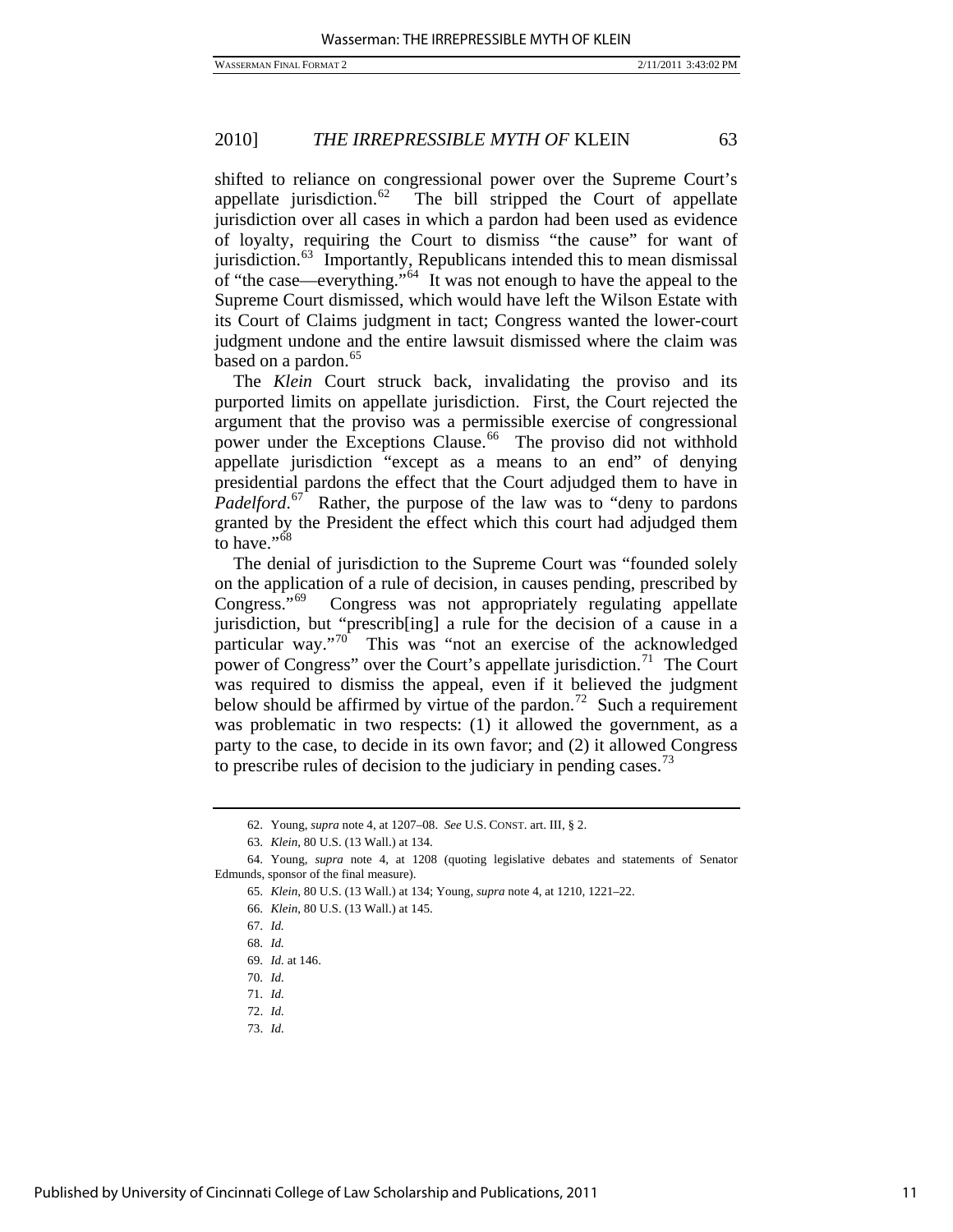WASSERMAN FINAL FORMAT 2 2/11/2011 3:43:02 PM

# 64 *UNIVERSITY OF CINCINNATI LAW REVIEW* [Vol. 79

have, instead directing the Court to give it the precisely contrary effect.<sup>79</sup> The *Klein* Court distinguished its own decision in *Pennsylvania v. Wheeling Bridge Company*. [74](#page-12-0) After a court had decreed that a particular bridge was a public nuisance and ordered its abatement, Congress redesignated the bridge as a post road, eliminating the need for abatement.<sup>[75](#page-12-1)</sup> The Supreme Court held that the original nuisance decree no longer was enforceable because the bridge had, by virtue of the new law and new legal designation, ceased to be a nuisance and ceased to require abatement.[76](#page-12-2) The difference between *Klein* and *Wheeling Bridge* was that in the latter Congress had not prescribed any "arbitrary" rule of decision.<sup>[77](#page-12-3)</sup> Rather, Congress had created new legal circumstances to which the Court simply applied ordinary rules.<sup>[78](#page-12-4)</sup> By contrast, in *Klein* Congress had forbidden the Court to give the pardon the evidentiary effect the Court, in its own judgment, believed it should

The second, seemingly separate basis for rejecting the legislation was that it impaired the effect of a presidential pardon. By requiring the Court to view pardons as evidence of disloyalty, it functionally required the Court to treat them as null and void, without legal effect. $80$  This infringed the Executive's constitutional power. $81$  More problematically, it compelled the courts to be instrumental in that infringement. $82$ 

The recognized defects in the proviso dictated the result in *Klein* itself—deny the government's motion to dismiss the appeal and to reverse the Court of Claims decision awarding proceeds to Wilson's Estate. The more difficult question is what to do with *Klein*, specifically its broad language and established principles. We turn to that question next.

# III. THREE JUDICIALLY ENFORCEABLE PRINCIPLES

It is an article of academic faith that *Klein* is, at best, lacking clarity and, at worst, opaque. $83$  But calling it opaque lends indeterminacy, and

 <sup>74. 59</sup> U.S. (18 How.) 421 (1855).

<span id="page-12-4"></span><span id="page-12-3"></span><span id="page-12-2"></span><span id="page-12-1"></span><span id="page-12-0"></span><sup>75.</sup> *Id.* at 429. *See also Klein*, 80 U.S. (13 Wall.) at 146; Redish & Pudelski, *supra* note 4, at 446–47.

<sup>76.</sup> *Klein*, 80 U.S. (13 Wall.) at 146 (discussing *Wheeling*, 59 U.S. (18 How.) at 421).

<sup>77.</sup> *Id.* at 146–47; Hartnett, *supra* note 4, at 579.

<sup>78.</sup> *Klein*, 80 U.S. (13 Wall.) at 147.

<sup>79.</sup> *Id.*

<sup>80.</sup> *Id.*

<sup>81.</sup> *Id.*

<span id="page-12-8"></span><span id="page-12-7"></span><span id="page-12-6"></span><span id="page-12-5"></span><sup>82.</sup> *Id.*; Araiza, *supra* note 14, at 1075 (describing problem that proviso made courts into Congress' "constitutional puppet").

<sup>83.</sup> *See* sources cited *supra* notes 14–16.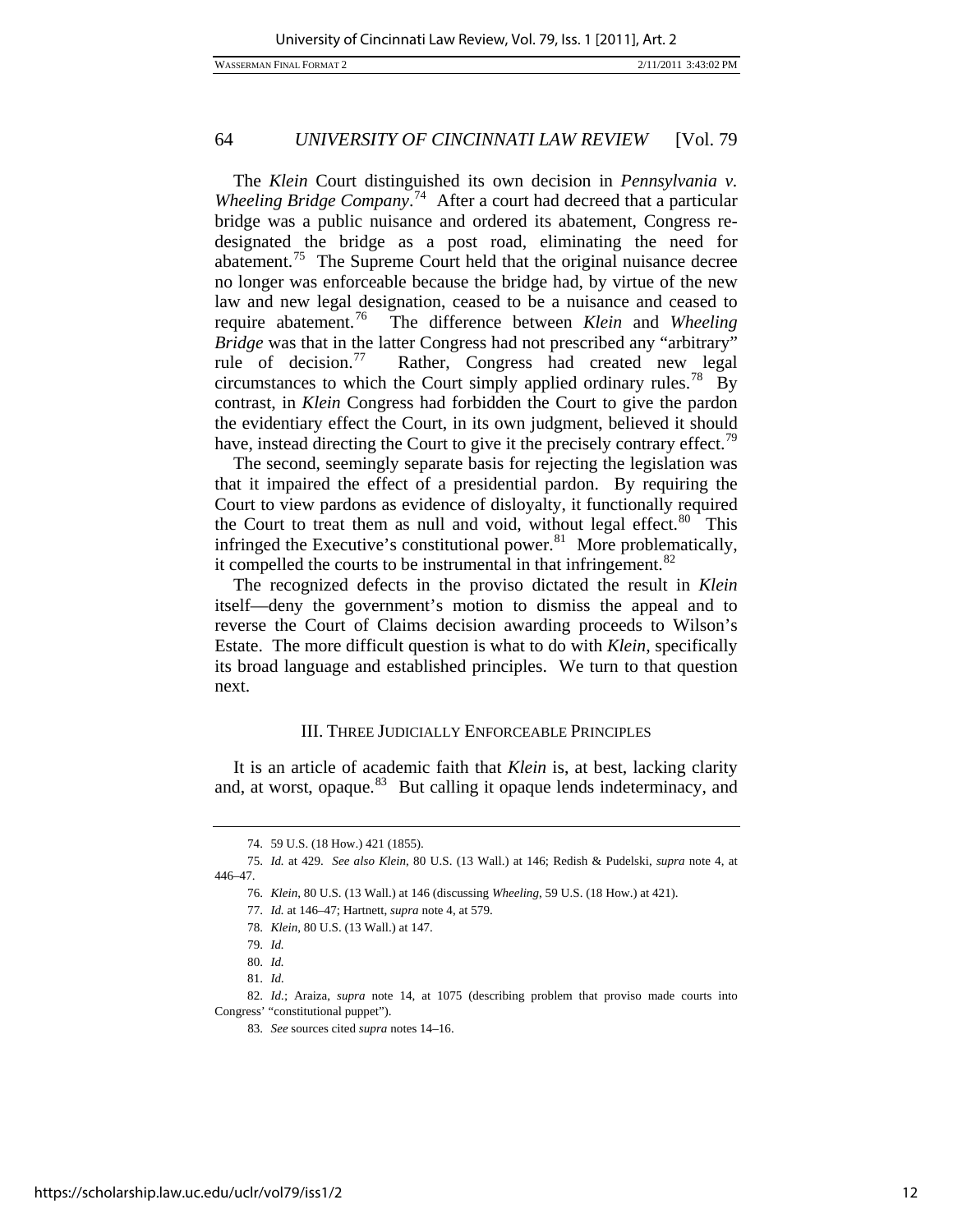a presumed meaninglessness, to the resulting doctrine that allows *Klein*based arguments to at least be raised against all manner of laws. $84$  In fact, careful reading of *Klein*, in light of its evolution in subsequent and more recent—cases, reveals three clear, somewhat related judicially enforceable constitutional principles. Paradoxically, however, avoiding indeterminacy and revealing core principles runs headlong into the doctrine's lack of vigor. The identifiable principles are neither exceptional nor particularly powerful limits on Congress that can be wielded to invalidate likely or significant legislation.

In other words, the twin myths of *Klein* stand and fall together. Wading through the case and its progeny reveals a core meaning; finding that core meaning shows that the underlying principles lack real doctrinal force.

#### *A. Congressional Control over Fact-Finding and Litigation Outcomes*

One potential principle of *Klein* is that there are limits on congressional control over substantive legal rules and litigation outcomes under those rules.

#### 1. Dictating Substantive Rules of Decision

Oft-cited language in *Klein* prohibits Congress from prescribing rules of decision for cases in federal courts. The Court criticized the 1870 proviso as denying jurisdiction "solely on the application of a rule of decision, in causes pending, prescribed by Congress."[85](#page-13-1)

Importantly, however, no act of Congress—other than the proviso in *Klein* itself—has been deemed unconstitutional under that principle.<sup>[86](#page-13-2)</sup> Moreover, that statement cannot literally be true.<sup>[87](#page-13-3)</sup> Congress prescribes rules of decision whenever it enacts substantive law that controls primary conduct and establishes the legal rules courts apply to resolve disputes under that substantive law. Consider, for example, the Civil Rights Act of 1964.<sup>[88](#page-13-4)</sup> In prohibiting employers from firing people "because of" race and other characteristics, Congress established a rule of decision that courts apply in resolving discrimination claims under the

<sup>84.</sup> *See* Young, *supra* note 4, at 1195. *See also* Tyler, *supra* note 7, at 103–04.

<span id="page-13-1"></span><span id="page-13-0"></span> <sup>85.</sup> United States v. Klein, 80 U.S. (13 Wall.) 128, 146 (1871); Hartnett, *supra* note 4, at 577; Redish & Pudelski, *supra* note 4, at 444–45.

 <sup>86.</sup> Hartnett, *supra* note 4, at 581.

<span id="page-13-4"></span><span id="page-13-3"></span><span id="page-13-2"></span> <sup>87.</sup> Meltzer, *supra* note 14, at 2549; Redish & Pudelski, *supra* note 4, at 446 (labeling the Court's statement "wrong"); Tyler, *supra* note 7, at 105 ("This proposition cannot be reconciled with the settled principle that courts are obliged to apply otherwise valid law as they find it.").

 <sup>88. 42</sup> U.S.C. § 2000e-2(a) (2006).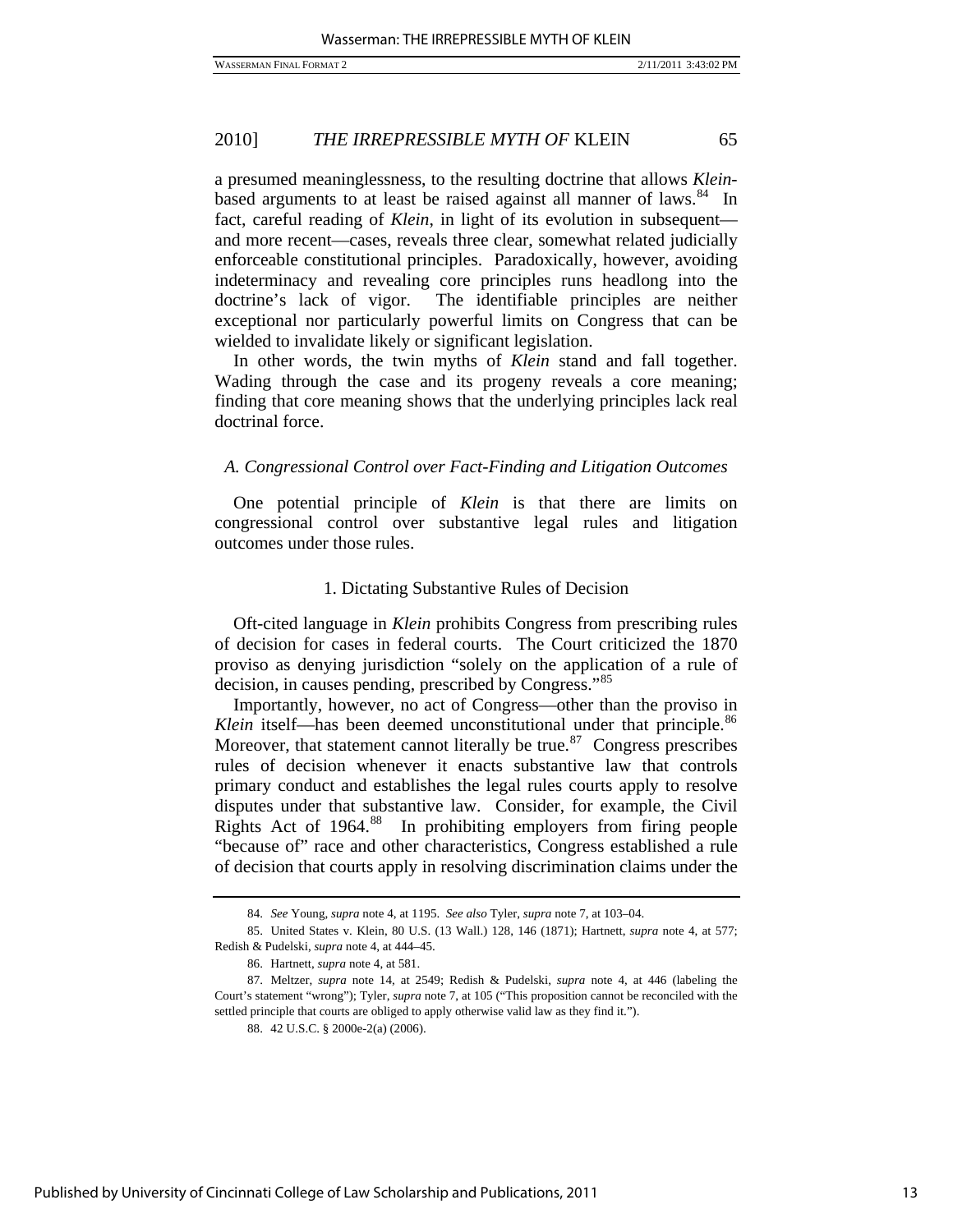statute; the rule requires a court to find in favor of, and grant relief to, a plaintiff who can present evidence showing that he was fired because of racial animosity.[89](#page-14-0)

The *Klein* Court seemed to recognize the literal incoherence of that language, as indicated by its efforts to distinguish *Wheeling Bridge*. [90](#page-14-1) By redefining the bridge as a post road under federal law, Congress imposed a new rule of decision to be applied by the Court—the bridge took on its congressionally defined status and the Court was bound by that status. The Court distinguished *Wheeling Bridge* on the ground that Congress had not prescribed an "arbitrary rule of decision," but simply had left courts to "apply its ordinary rules to the new circumstances created by the act."<sup>[91](#page-14-2)</sup> But those new circumstances properly included a new rule of decision: the bridge was a federally designated post road and could not be a public nuisance as a matter of federal law.

Subsequent cases have reconciled *Klein* and *Wheeling Bridge* by recognizing that Congress remains free to amend generally controlling substantive law, even as that change affects litigation by establishing a new rule of decision.<sup>[92](#page-14-3)</sup> Congress can change substantive law prospectively, retrospectively, or both. Although *Klein* twice emphasized the problem of the proviso applying to pending cases,  $93$ courts regularly apply valid law in effect at the time a case is being decided, even where controlling law has changed during pendency of a case or between trial court judgment and appeal.<sup>[94](#page-14-5)</sup> Congress only needs to make its retroactive intent plain.<sup>[95](#page-14-6)</sup> Lower courts have become highly deferential to such changes in law, so long as Congress changes the overall substantive legal landscape—the new legal circumstances<sup>[96](#page-14-7)</sup>—in

<span id="page-14-0"></span> <sup>89.</sup> Hartnett, *supra* note 4, at 577–78. *See also* Araiza, *supra* note 14, at 1059 ("[A]ll legislation amounts to the imposition of legal liability on individuals involved in certain fact patterns.").

<span id="page-14-1"></span> <sup>90.</sup> *Klein*, 80 U.S. (13 Wall.) at 146–47 (discussing Pennsylvania v. Wheeling & Belmont Bridge Co., 54 U.S. (13 How.) 518 (1851)); Redish & Pudelski, *supra* note 4, at 446–47.

<sup>91.</sup> *Klein*, 80 U.S. (13 Wall.) at 146–47; Redish & Pudelski, *supra* note 4, at 446–47.

<span id="page-14-3"></span><span id="page-14-2"></span><sup>92.</sup> *See* Plaut v. Spendthrift Farm, Inc., 514 U.S. 211, 218 (1995); Robertson v. Seattle Audubon Soc'y, 503 U.S. 429, 440–41 (1992); Ecology Ctr. v. Castaneda, 426 F.3d 1144, 1149 (9th Cir. 2005); Nat'l Coalition to Save Our Mall v. Norton, 269 F.3d 1092, 1096–97 (D.C. Cir. 2001); Redish & Pudelski, *supra* note 4, at 456–57; Sager, *supra* note 4, at 2527.

<span id="page-14-4"></span><sup>93.</sup> *Klein*, 80 U.S. (13 Wall.) at 146 (stating that the government argument "is founded solely on the application of a rule of decision, in causes pending, prescribed by Congress" and questioning, "[c]an we do so without allowing that the legislature may prescribe rules of decision to the Judicial Department of the government in cases pending before it?").

<span id="page-14-7"></span><span id="page-14-6"></span><span id="page-14-5"></span> <sup>94.</sup> Landgraf v. USI Film Prods., 511 U.S. 244, 273 (1994); Hartnett, *supra* note 4, at 578; Redish & Pudelski, *supra* note 4, at 446; Tyler, *supra* note 7, at 105; Young, *supra* note 4, at 1240 n.238.

<sup>95.</sup> *Plaut*, 514 U.S. at 226; *Landgraf*, 511 U.S. at 270.

<sup>96.</sup> *Klein*, 80 U.S. (13 Wall.) at 147.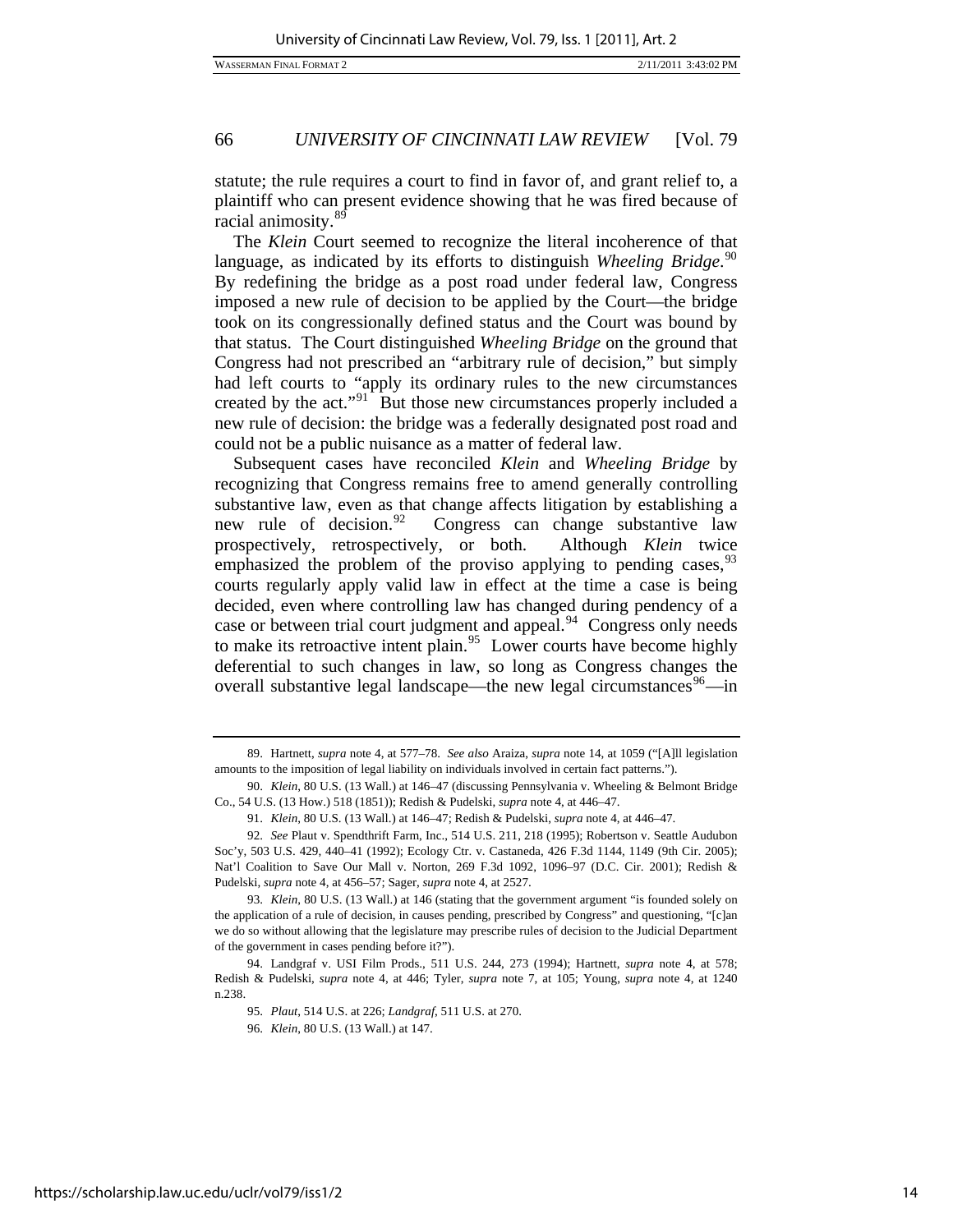some "detectable way."<sup>[97](#page-15-0)</sup> So narrowed, this principle does not impose meaningful limits on congressional power. It holds *Klein* in check, keeping it from imposing overbroad restrictions on Congress' essential ability to legislate in beneficial and necessary ways.<sup>[98](#page-15-1)</sup>

Another explanation for the outcome in *Klein* is that the proviso targeted specific, pending litigation. Congress was aware that the government's appeal in *Klein* was pending and that *Padelford* controlled, which meant the government likely would lose on appeal. In his comprehensive history of *Klein*, Gordon Young demonstrates that Senate Radical Republicans knew it would be insufficient merely to control the evidentiary effect of pardons prospectively because that would leave in place judgments already rendered by the Court of Claims.[99](#page-15-2) It was thus necessary for Congress specifically to target cases pending on appeal, whether by requiring the Court to reverse judgments based on pardons, as initially proposed by Senator Drake, or by stripping the Court of appellate jurisdiction over such appeals with a requirement to dismiss "the cause," as ultimately enacted. $100$ 

But even this anti-targeting principle does not do much work. The closest call was *Robertson v. Seattle Audubon Society*. [101](#page-15-4) The case arose out of an ongoing controversy over Northwest timber harvesting and its effect on the habitat of the spotted owl.<sup>[102](#page-15-5)</sup> Two lawsuits by environmental groups challenged the government's management of thirteen national forests and Bureau of Land Management lands in Oregon and Washington as being contrary to five separate federal statutes.<sup>[103](#page-15-6)</sup> In the Northwest Timber Compromise of 1990, Congress established comprehensive new rules governing timber harvesting for a limited period of time, expanding harvesting in some areas while prohibiting it in others.<sup>[104](#page-15-7)</sup> At the heart of the controversy was a provision stating:

<span id="page-15-6"></span>103. *Robertson*, 503 U.S. at 432; Araiza, *supra* note 14, at 1065; Redish & Pudelski, *supra* note 4, at 456; Sager, *supra* note 4, at 2527.

 <sup>97.</sup> Gray v. First Winthrop Corp*.*, 989 F.2d 1564, 1569–70 (9th Cir. 1993).

<span id="page-15-1"></span><span id="page-15-0"></span><sup>98.</sup> *See* Araiza, *supra* note 14, at 1075 ("In a very real sense, any conventional statute 'directs results,' yet the enactment of statutes remains the quintessential legislative function."); Hartnett, *supra* note 4, at 577–78; Redish & Pudelski, *supra* note 4, at 448 ("[T]here exists no reason, in constitutional theory or doctrine, why Congress may not enact subconstitutional, generally applicable rules of  $decision \dots$ ").

 <sup>99.</sup> Young, *supra* note 4, at 1210, 1221–22.

 <sup>100.</sup> *Id.* at 1208, 1210.

 <sup>101. 503</sup> U.S. 429 (1992).

<span id="page-15-5"></span><span id="page-15-4"></span><span id="page-15-3"></span><span id="page-15-2"></span><sup>102.</sup> *Id.* at 431–32; Araiza, *supra* note 14, at 1065; Redish & Pudelski, *supra* note 4, at 455–56; Sager, *supra* note 4, at 2527.

<span id="page-15-7"></span><sup>104.</sup> *Robertson*, 503 U.S. at 433; Araiza, *supra* note 14, at 1065; Redish & Pudelski, *supra* note 4, at 456; Sager, *supra* note 4, at 2527.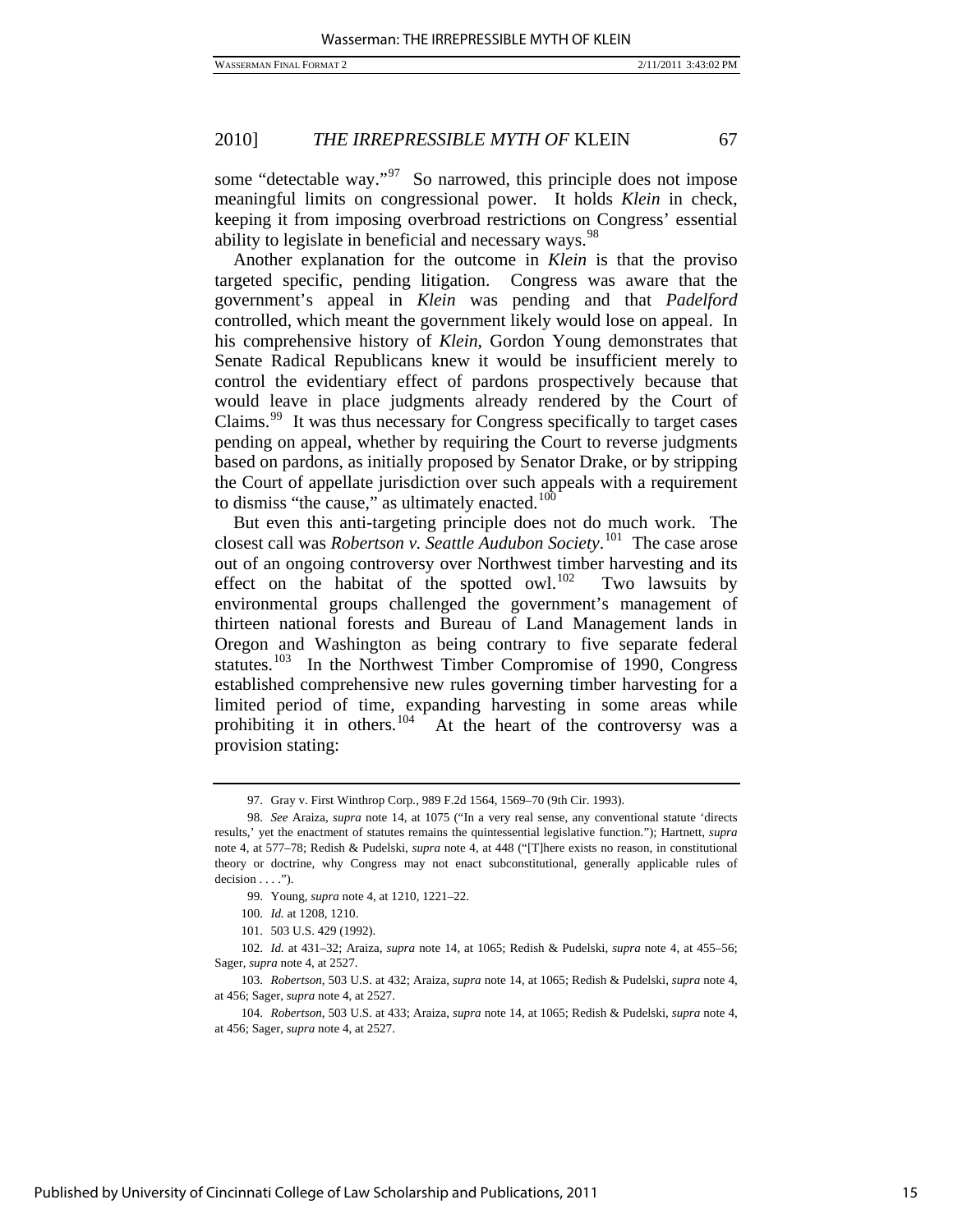Congress hereby determines and directs that management of areas according to [provisions of the Compromise] on the thirteen national forests in Oregon and Washington . . . is adequate consideration for the purpose of meeting the statutory requirements that are the basis for [the two pending district court cases, mentioned by name].<sup>[105](#page-16-0)</sup>

The Supreme Court upheld the compromise as a permissible alteration of substantive law.<sup>[106](#page-16-1)</sup> The targeted lawsuits initially would have succeeded if the challenged harvesting violated any of five statutes, but those claims now failed so long as the harvesting did not violate either of the two relevant provisions in the amending statute.<sup>[107](#page-16-2)</sup> The Court was not troubled by the explicit statutory reference to pending litigation, which simply was generalized shorthand for identifying the five previous statutory requirements that formed the basis for the lawsuits and that functionally had been amended by the Compromise. Instead of naming each statutory provision amended, Congress named the litigation in which the now-amended provisions were in play.<sup>[108](#page-16-3)</sup> Any effect on the two pending cases still resulted from the modification of applicable substantive law.

*Robertson* marked the closest Congress has come to violating the principle of *Klein* and many commentators argue that the Court was wrong not to strike down the law.[109](#page-16-4) Paradoxically, *Robertson* makes it easier for courts to reject constitutional challenges to future legislation after all, if the legislation at issue in *Robertson* did not violate *Klein*, nothing will.[110](#page-16-5) Consider the D.C. Circuit's decision in *National Coalition to Save Our Mall v. Norton*. [111](#page-16-6) The plaintiffs brought an action seeking to enjoin construction of the World War II Memorial on the National Mall, alleging that various federal agencies and officials had violated a host of federal statutes in approving the Memorial design

<span id="page-16-6"></span><span id="page-16-5"></span> 110. Nat'l Coal. to Save Our Mall v. Norton, 269 F.3d 1092, 1097 (D.C. Cir. 2001) (rejecting *Klein* argument as to statute that "presents no more difficulty than the statute upheld" in *Robertson*).

<span id="page-16-0"></span><sup>105.</sup> *Robertson*, 503 U.S. at 434–35 (quoting Department of the Interior and Related Agencies Appropriations Act, 1990, § 318(b)(6)(A), 103 Stat. 745 (1990)); Sager, *supra* note 4, at 2527.

<sup>106.</sup> *Robertson*, 503 U.S. at 438, 440–41.

<span id="page-16-2"></span><span id="page-16-1"></span><sup>107.</sup> *Id.* at 438*. See* Araiza, *supra* note 14, at 1059, 1072; Redish & Pudelski, *supra* note 4, at 457; Sager, *supra* note 4, at 2527. *See also* Araiza, *supra* note 14, at 1071 ("The key to the Court's conclusion . . . seems to have been its observation that . . . [the amended law] would operate to change defendants' duties under statutes . . . .").

<span id="page-16-3"></span> <sup>108.</sup> Araiza, *supra* note 14, at 1058; Redish & Pudelski, *supra* note 4, at 456; Sager, *supra* note 4, at 2527.

<span id="page-16-4"></span> <sup>109.</sup> Araiza, *supra* note 14, at 1059 ("[I]t is hard to avoid the feeling that there is something inappropriately non-legislative about this statute."); Redish & Pudelski, *supra* note 4, at 455 (arguing that *Robertson* shows the Court playing "fast and loose" with this principle); Sager, *supra* note 4, at 2527.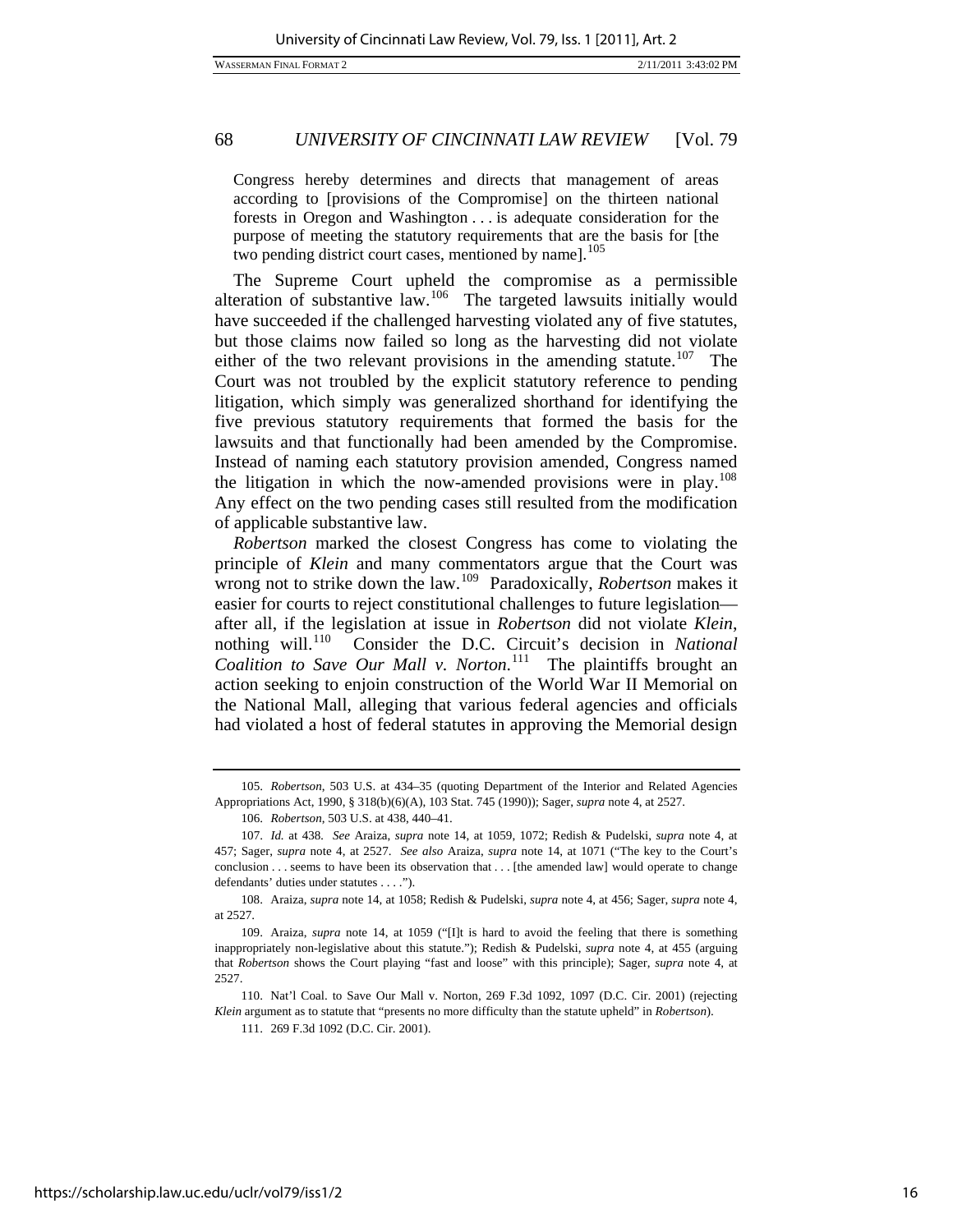and construction.<sup>[112](#page-17-0)</sup> While litigation was pending, Congress enacted a law requiring expeditious construction of the Memorial, "notwithstanding any other provision of law."<sup>[113](#page-17-1)</sup> Again, Congress used generalized blanket language to functionally amend any and all laws that might have been used to block construction. Congress did not identify the overridden statutory provisions by name, but left it for the courts to ascertain that all laws in play in the pending case had been superseded.

*Save Our Mall* captures the emptiness of the argument that legislation is invalid if too litigation-specific. First, it was clear under *Wheeling Bridge* that Congress could have imposed new standards in identifiable cases that already had proceeded to judgment and to issuance of an injunction. Congress thus can impose new substantive rules in pending actions for injunctive relief where no injunction had been issued at the time of the legislative change.<sup>[114](#page-17-2)</sup> Second, plaintiffs in *Save Our Mall* conceded during oral argument that the new legislation would have been a valid amendment to substantive law had it been enacted prior to commencement of the lawsuit, even if enacted in explicit anticipation of that particular lawsuit.<sup>[115](#page-17-3)</sup> Given that concession, the court rejected the idea that specificity became fatal merely because the legislation was enacted against a pending, rather than anticipated, lawsuit that had not yet proceeded to judgment.

# 2. Dictating Facts and Outcomes

Rhetoric aside, Congress has power to prescribe non-rights-infringing rules of decision that bind courts, even through retroactive amendments to existing rules made applicable to pending cases.<sup>[116](#page-17-4)</sup> Establishing and amending legal rules entails determining legal standards, identifying the significant legal and factual issues that courts must apply to a set of circumstances, and dictating the legal consequences that flow from the courts' application of the legal standards to a set of facts.<sup>[117](#page-17-5)</sup>

What really is going on under *Klein* is a prohibition on Congress using its legislative power to predetermine litigation outcomes through explicit commands to courts as to how to resolve particular factual and

<sup>112.</sup> *Id.* at 1093–94.

<span id="page-17-1"></span><span id="page-17-0"></span><sup>113.</sup> *Id.* at 1094 (quoting Approval of World War II Memorial Site and Design, Pub. L. No 107- 11, § 1, 115 Stat. 19 (2001)).

<sup>114.</sup> *Id.* at 1097.

<sup>115.</sup> *Id.*

<span id="page-17-4"></span><span id="page-17-3"></span><span id="page-17-2"></span> <sup>116.</sup> Araiza, *supra* note 14, at 1075 n.97; Hartnett, *supra* note 4, at 578; Tyler, *supra* note 7, at 106; *supra* notes 92–98 and accompanying text.

<span id="page-17-5"></span> <sup>117.</sup> Araiza, *supra* note 14, at 1059 ("[A]ll legislation amounts to the imposition of legal liability on individuals involved in certain fact patterns.").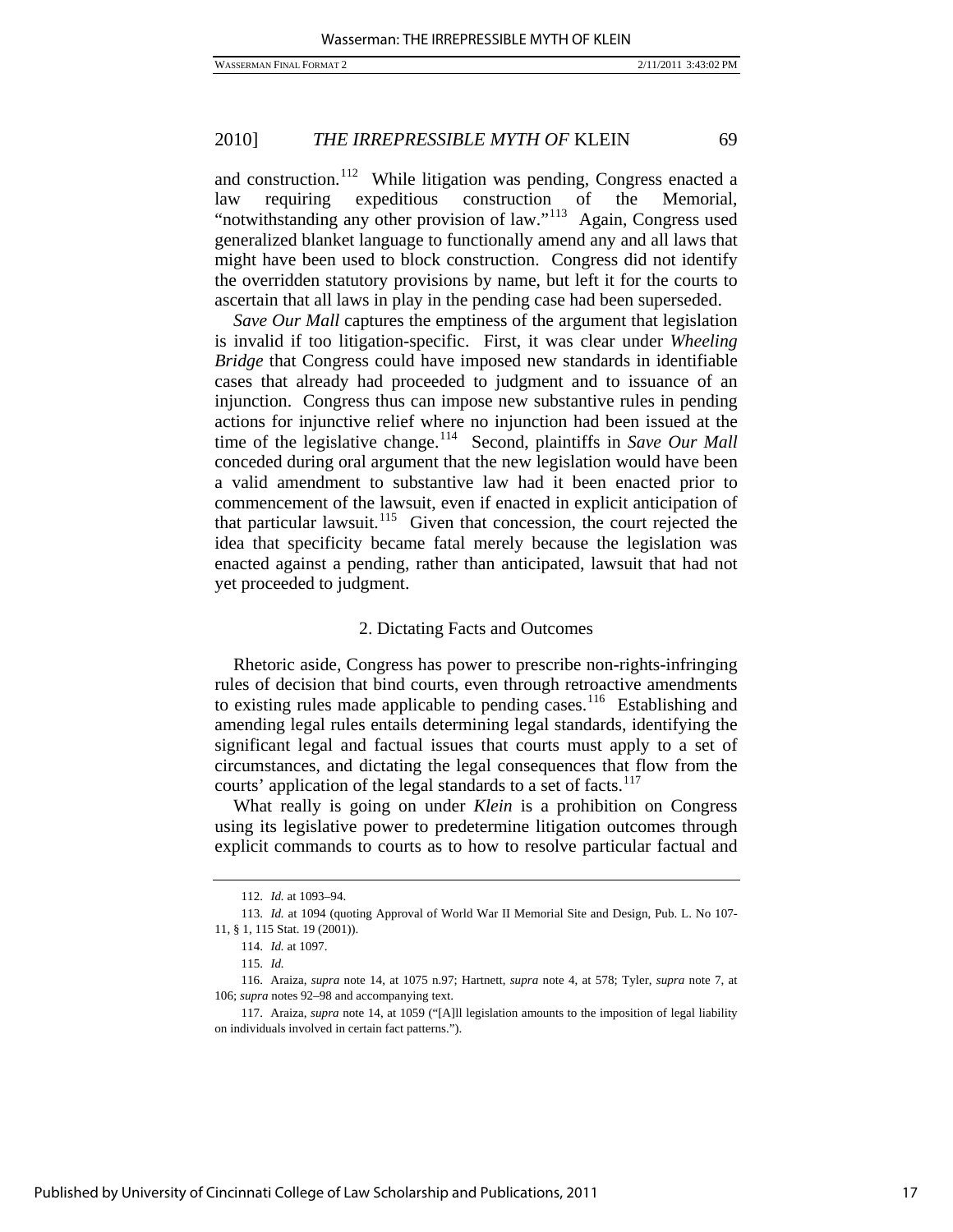in the management of national forest lands."<sup>119</sup> legal issues or telling courts who should prevail on given facts under existing law.<sup>[118](#page-18-0)</sup> This knocks out blatant examples—such as a law stating "In the case of *A v. B*, pending in the United States District Court for the Southern District of Florida, A shall prevail," or "In all cases filed, courts shall find that no federal environmental laws were violated

But such blatantly violative enactments seem unlikely, which perhaps explains why no actual laws have been invalidated under this principle.[120](#page-18-1) Consider *Robertson* again. Although the 1990 law explicitly referenced pending litigation, it did not dictate which party should prevail, did not dictate findings of fact, and did not command a conclusion that any particular timber harvests or sales violated federal law. The amended law merely established new legal standards to be applied in determining the validity of sales and harvests; it did not dictate how to apply those legal standards. The court still determined whether those standards had been satisfied and decided the case  $accordingly.<sup>121</sup>$  $accordingly.<sup>121</sup>$  $accordingly.<sup>121</sup>$ 

<span id="page-18-0"></span> <sup>118.</sup> *Id.* at 1079, 1088 (describing distinction between Congress changing law and Congress directing results in particular cases, although recognizing the difficulty courts have had in drawing the line); Caminker, *supra* note 4, at 539 (calling this the "narrower and more traditional understanding of the *Klein* principle"); Redish & Pudelski, *supra* note 4, at 445 ("If Congress may not itself resolve individual litigations, its direction to the courts as to how to resolve specific disputes is constitutionally problematic."); Martin H. Redish, *Federal Judicial Independence: Constitutional and Political Perspectives*, 46 MERCER L. REV. 697, 718 (1995) ("Congress may not, through legislation, dictate the resolution of a particular litigation"); Jed Handelsman Shugerman, *A Six-Three Rule: Reviving Consensus and Deference on the Supreme Court*, 37 GA. L. REV. 893, 979 (2003) (arguing that best reading of *Klein* is "prohibition against Congress dictating specific results or interpretations of laws and facts").

<sup>119.</sup> *See* Araiza, *supra* note 14, at 1125 ("[A] statute deeming pre-existing law to be satisfied is analogous to a judicial decision reaching the same conclusion . . . ."); Gunther, *supra* note 31, at 910; Henry M. Hart, Jr., *The Power of Congress to Limit the Jurisdiction of the Federal Courts: An Exercise in Dialectic*, 66 HARV. L. REV. 1362, 1373 (1953) ("I can easily read into Article III a limitation on the power of Congress to tell the court *how* to decide it."); Redish & Pudelski, *supra* note 4, at 457 ("Any legislation that directs findings in specifically referenced litigation should categorically be deemed to violate *Klein*."); Redish, *supra* note 118, at 718 (arguing that "every observer reasonably" can understand that "Congress may not adjudicate individual litigations").

<span id="page-18-1"></span> <sup>120.</sup> The Court has invalidated similar laws without relying on *Klein*. This arguably is the case with *United States v. Mendoza-Lopez*, 481 U.S. 828 (1987). The Court struck down a federal statute that prohibited collateral challenges to the constitutionality of a prior administrative order of deportation where that order was an element of a subsequent crime, unlawful reentry after deportation, prosecuted in federal court. *Id.* at 837–39. Although the context was different, functionally the statute forced courts to accept a non-judicial factual determination and prohibited courts from engaging in independent analysis about the constitutionality of the underlying order, which is—what this principle of *Klein* purports to invalidate. Yet the Court never mentioned *Klein*. *See also* Estep v. United States, 327 U.S. 114, 123–25 (1946) (reading statute to permit judicial review of constitutionality of draft board order in subsequent prosecution for refusing induction, without citing *Klein*). Thanks to Gordon Young for raising this point.

<span id="page-18-2"></span><sup>121.</sup> Robertson v. Seattle Audubon Soc'y, 503 U.S. 429, 438–39 (1992); *see* Ecology Ctr. v.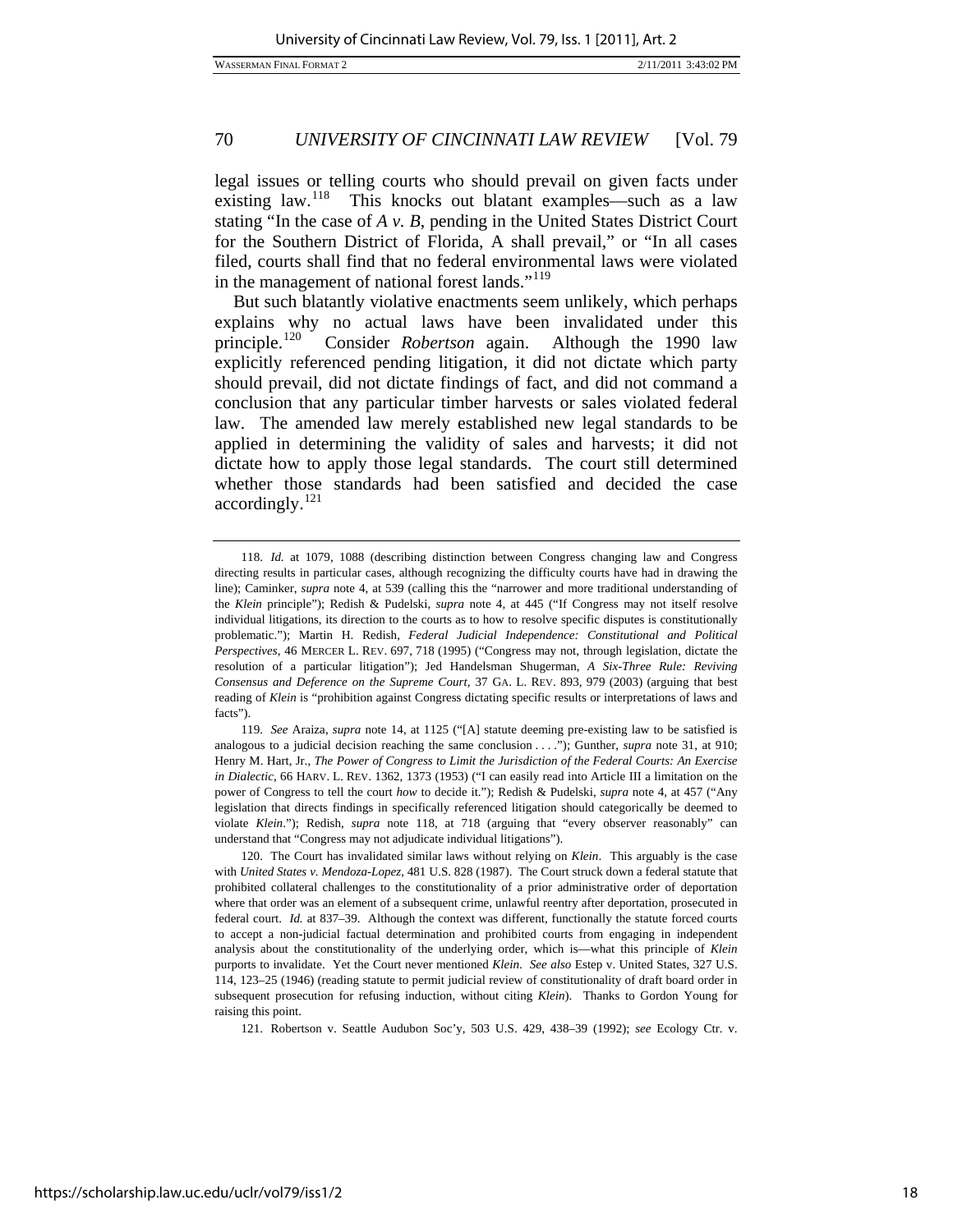Consider *Plaut v. Spendthrift Farms*, [122](#page-19-0) where the Supreme Court addressed congressional creation of a new, potentially longer limitations period for certain securities fraud claims. $123$  The new provision stated that any claims previously dismissed as time-barred under the old limitations rule should be reinstated if the claim would have been timely under the new rule.<sup>[124](#page-19-2)</sup> The new limitations period "indisputably does set out substantive legal standards for the Judiciary to apply, and in that sense changes the law (even if solely retroactively)."<sup>[125](#page-19-3)</sup> Yet the Court rejected a *Klein* challenge. The law did not dictate to courts how to decide the facts underlying the limitations issue or whether to conclude that a particular claim was timely under the controlling period. The law only told courts the length of the new period and the legal consequences of judicially determined conclusions in a case involving particular factual circumstances.

Of course, all legislation "directs results" and imposes legal liability on certain fact patterns.[126](#page-19-4) Congress thus does not impermissibly dictate outcomes so long as it merely identifies the relevant legal and factual issues that dictate outcomes. *Klein* only requires that courts be left a role; courts must retain the power to exercise their independent best judgment to find facts, to apply the legal standard to those facts, to decide whether the congressionally dictated rule of decision has been satisfied or violated, and to decide the outcome of the case before the court.

Accepting that legal rules direct results presents a wrinkle: Congress designs legal rules, either in the first instance or through an amendment to the substantive legal landscape, with the "hope" that rules produce certain outcomes on certain facts. This is always Congress' purpose in enacting or modifying the law—to achieve substantive policy goals through the operation and judicial enforcement of legal rules. $127$ Liability rules seek to protect and incentivize conduct deemed socially beneficial while sanctioning or deterring conduct deemed socially

124. § 788aa-1(b); *Plaut*, 514 U.S. at 214–15.

126. Araiza, *supra* note 14, at 1059, 1075.

Castaneda, 426 F.3d 1144, 1149 (9th Cir. 2005) (stating that *Klein* is not violated where Congress changed the underlying law but left to the courts the role of determining whether new legal criteria had been met); Sager, *supra* note 4, at 2534.

 <sup>122. 514</sup> U.S. 211 (1995).

<span id="page-19-3"></span><span id="page-19-2"></span><span id="page-19-1"></span><span id="page-19-0"></span> <sup>123.</sup> In *Lampf, Pleva, Prupis & Petigrow v. Gilbertson*, 501 U.S. 350, 364 (1991), the Court had held that the limitations period on securities fraud claims expired one year after discovery of facts showing the violation and within three years of the violation. Congress provided that, for all actions filed on or before June 19, 1991 (the day *Lampf* was decided), district courts should adopt the limitations period of the state in which they sat. 15 U.S.C. § 78aa-1 (2006); *Plaut*, 514 U.S. at 214–15.

<sup>125.</sup> *Plaut*, 514 U.S. at 218.

<span id="page-19-5"></span><span id="page-19-4"></span><sup>127.</sup> *See id.* at 1072.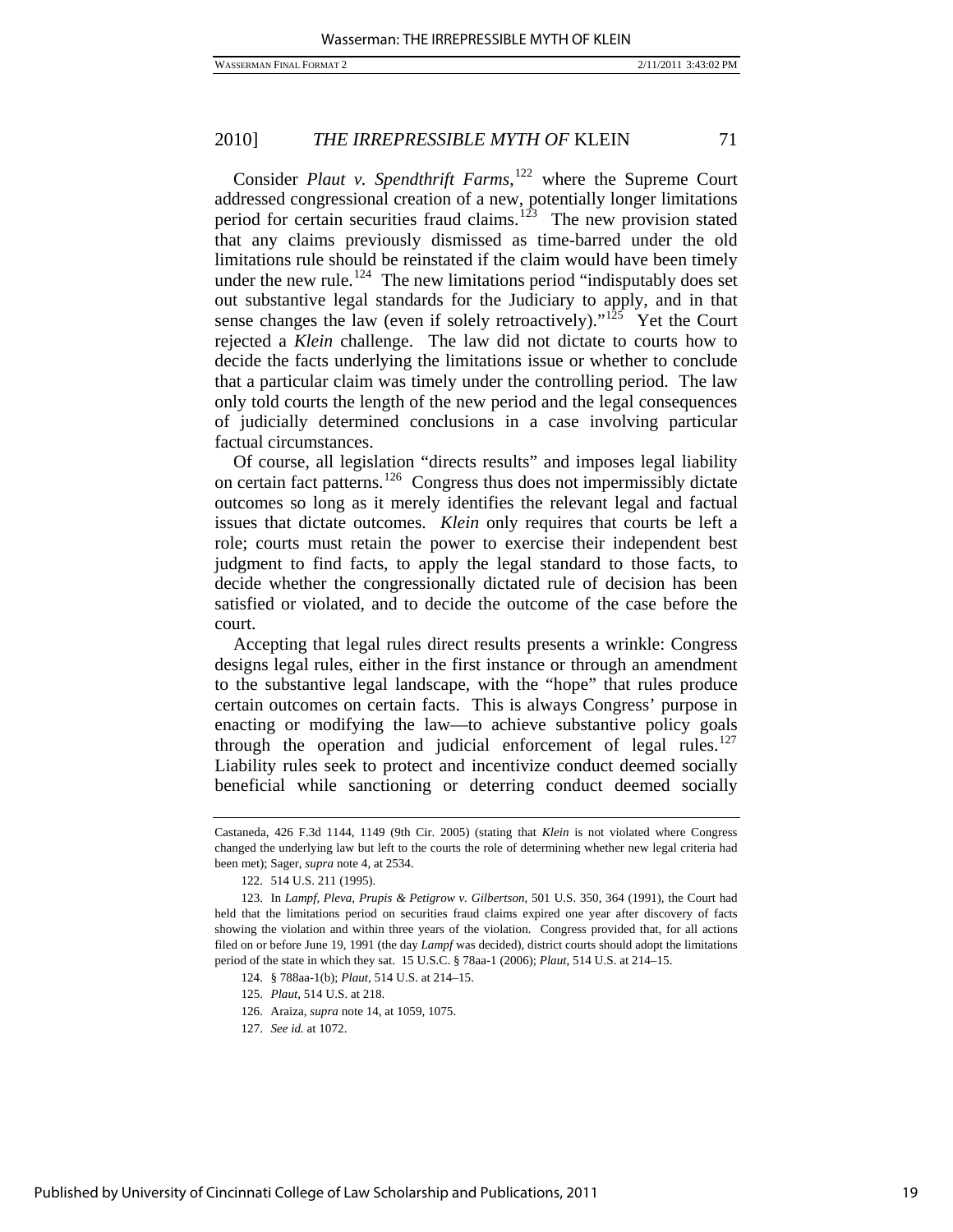WASSERMAN FINAL FORMAT 2 2/11/2011 3:43:02 PM

# 72 *UNIVERSITY OF CINCINNATI LAW REVIEW* [Vol. 79

destructive.<sup>[128](#page-20-0)</sup> When Congress prohibited racial discrimination in employment in Title VII, it "hoped" that plaintiffs who could prove they had been fired under certain circumstances would prevail in their subsequent civil actions. When Congress enacted the 1990 Northwest Timber Compromise, it hoped that some timber harvesting could go forward under the more-relaxed standards and that a litigation effort to stop harvesting would fail. Congress viewed the construction of the World War II Memorial as a socially beneficial activity and altered rules to eliminate legal barriers to that construction.<sup>[129](#page-20-1)</sup>

This is particularly true when Congress amends the legal landscape. Congress has seen how courts have applied existing legal rules and it has seen the outcomes of cases under those rules. Dissatisfied with those results, Congress changes the legal rule and legal circumstances so that future cases come out differently on similar facts. $130$ 

But hoping for an outcome in a particular case under its legal rules is not dictating that outcome. If it were, all legislative-override amendments would be invalid, which clearly is not the case. $131$ Moreover, legislative intent remains the touchstone for determining statutory meaning.<sup>[132](#page-20-4)</sup> Courts must account for substantive legislative goals reflected in the statute when applying the law to a set of facts in litigation; legislative "hope" plays a necessary role in judicial understanding and application of statutes. Nevertheless, it remains the judicial domain to apply congressionally dictated legal standards to a set of facts and to reach independent conclusions in a particular case.

<span id="page-20-0"></span><sup>128.</sup> *See* S. Jay Plager, *Challenges for Intellectual Property Law in the Twenty-first Century: Indeterminacy and Other Problems*, 2001 U. ILL. L. REV. 69, 70; Richard A. Epstein, *The Tort/Crime Distinction: A Decade Later*, 76 B.U. L. REV. 1, 4 (1996).

<span id="page-20-1"></span><sup>129.</sup> *See* Approval of World War II Memorial Site and Design, Pub. L. No. 107-11, 115 Stat. 19 (2001); Nat'l Coal. to Save Our Mall v. Norton, 269 F.3d 1092, 1093–94 (2001).

<span id="page-20-2"></span><sup>130.</sup> *See* Caminker, *supra* note 4, at 532–33; Deborah A. Widiss, *Shadow Precedents and the Separation of Powers: Statutory Interpretation of Congressional Overrides*, 84 NOTRE DAME L. REV. 511, 520, 525 (2009); *see also* Araiza, *supra* note 14, at 1127 ("Congress should be able to ensure that its understanding of pre-existing law controls, by enacting a subsequent statute enshrining explicitly that understanding.").

<span id="page-20-3"></span><sup>131.</sup> *See* Widiss, *supra* note 130, at 525–26 (discussing statistics on frequency of congressional overrides of judicial interpretations of federal statutes). For a recent example, see the Lilly Ledbetter Fair Pay Act of 2009, Pub. L. No. 111-2, 123 Stat. 5, which overrode the Court's decision on calculating the limitations period on statutory equal-pay claims in *Ledbetter v. Goodyear Tire & Rubber Co*., 550 U.S. 618 (2007).

<span id="page-20-4"></span><sup>132.</sup> *See* Bell Atlantic Corp. v. Twombly, 550 U.S. 544, 596 (2007) (Stevens, J., dissenting) ("[C]ongressional intent should guide us in matters of statutory interpretation."); United States v. Rosenbohm, 564 F.3d 820, 823 (7th Cir. 2009); James Brudney, *Canon Shortfalls and the Virtues of Political Branch Interpretive Assets* (Ctr. for Interdisciplinary Law & Policy Studies, Working Paper No. 123), *available at* http://ssrn.com/abstract=1597260.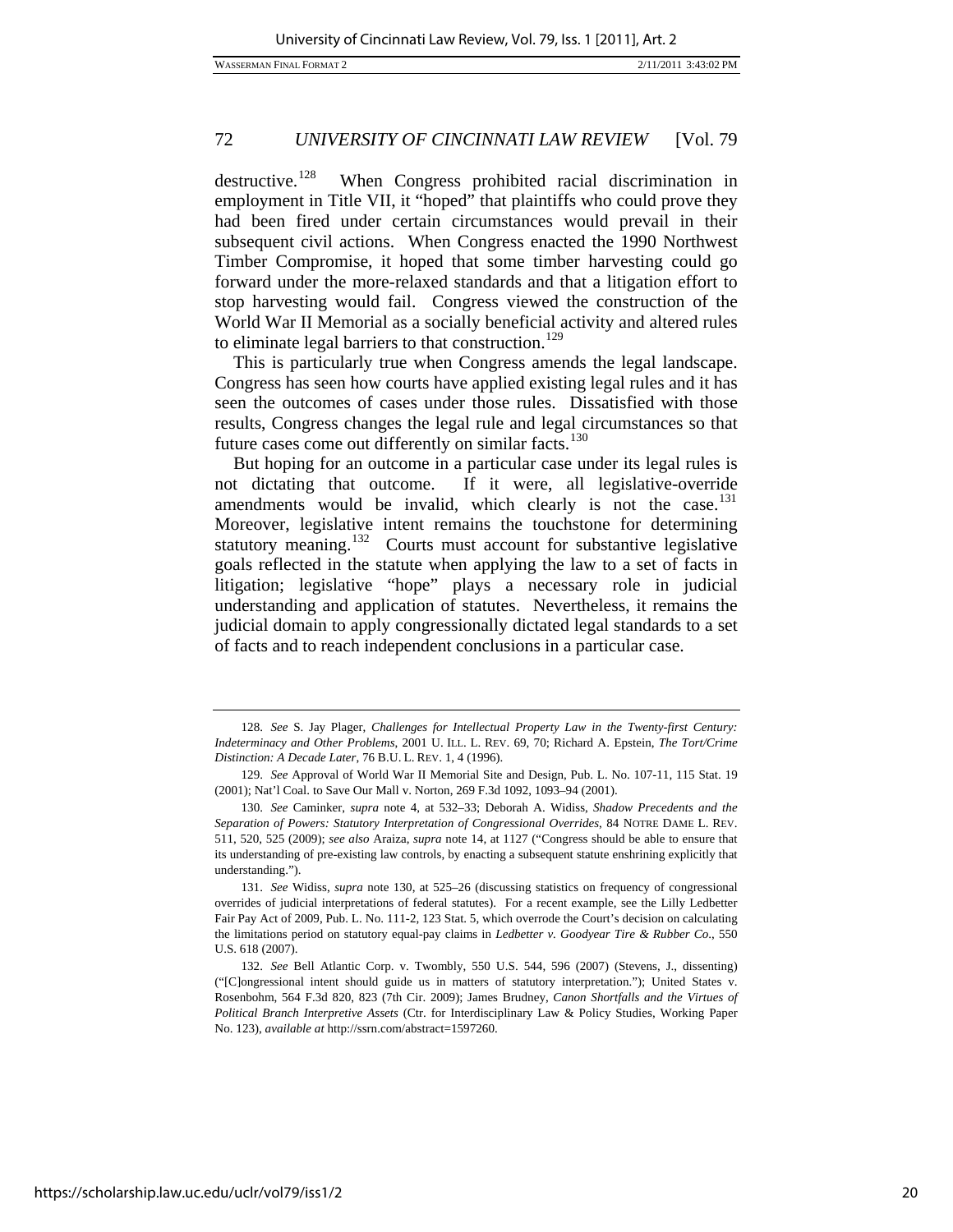### 3. *Klein* as Drafting Rule

Unfortunately, this sounds like a dispute over legislative format, turning *Klein* into nothing more than a drafting guide.<sup>[133](#page-21-0)</sup> Congress can avoid the force of *Klein* by its choice of statutory language and form. By avoiding obviously problematic language—"A shall prevail against B" or "The court shall find that federal rights were not violated"— Congress preempts most *Klein* challenges.

There still will be close cases. Imagine that Congress wanted to suspend the limitations period for a class of cases through a law providing that certain claims may be brought "without regard" to the statute of limitations. This statute admits of two readings. We might read it to change the law to eliminate the statute of limitations as an applicable defense and as an issue for the court to deal with; alternatively, we might read it as Congress telling the court that, when the limitations defense is raised, the court must reject the defense and find the claim timely.<sup>[134](#page-21-1)</sup> From the standpoint of protecting Congress' ability to draft substantive law, the former is the better and necessary reading.<sup>[135](#page-21-2)</sup>

Larry Sager and Evan Caminker recognize that this basic principle of *Klein* can be overcome through alternative drafting.<sup>[136](#page-21-3)</sup> But they reach different conclusions about that fact. Sager argues that no-dictatingoutcomes cannot be the core principle of *Klein* because such an understanding "threatens to exalt form over substance."<sup>[137](#page-21-4)</sup> In fact, the Court did just that in *Robertson*, paying nominal obeisance to *Klein* but discarding any meaningful distinction in the form that amending legislation takes.<sup>[138](#page-21-5)</sup> The principle does no meaningful constitutional work; Congress can draft around it and courts look for ways to uphold laws that come close to the line.<sup>[139](#page-21-6)</sup>

Caminker counters that even if only a drafting rule, it remains a rule that matters.[140](#page-21-7) Language is what law does. Statutory language makes a difference to public understanding of potential conflicts between the

137. Sager, *supra* note 4, at 2526 (calling it "a relic of a more formalistic era").

138. *Id.* at 2527.

<span id="page-21-0"></span> <sup>133.</sup> Caminker, *supra* note 4, at 542 (stating that *Klein* arguments "boil[] down to the question whether the *Klein* rule is in practice nothing more than a trivial rule of drafting etiquette").

<sup>134.</sup> *Compare id.* at 541 *with id.* at 540.

<span id="page-21-2"></span><span id="page-21-1"></span><sup>135.</sup> *See* Araiza, *supra* note 14, at 1133 (emphasizing propriety of Congress amending substantive law by providing that new legal rule applies "notwithstanding" any other legal provisions).

<span id="page-21-7"></span><span id="page-21-6"></span><span id="page-21-5"></span><span id="page-21-4"></span><span id="page-21-3"></span><sup>136.</sup> *See* Caminker, *supra* note 4, at 541–42; Sager, *supra* note 4, at 2526–27. *See also* Araiza, *supra* note 14, at 1134 (questioning whether a principle similar to *Klein* "may be problematic at its core: easily evadable by expedients of unquestioned constitutionality").

<sup>139.</sup> *See* Araiza, *supra* note 14, at 1088–89.

 <sup>140.</sup> Caminker, *supra* note 4, at 542.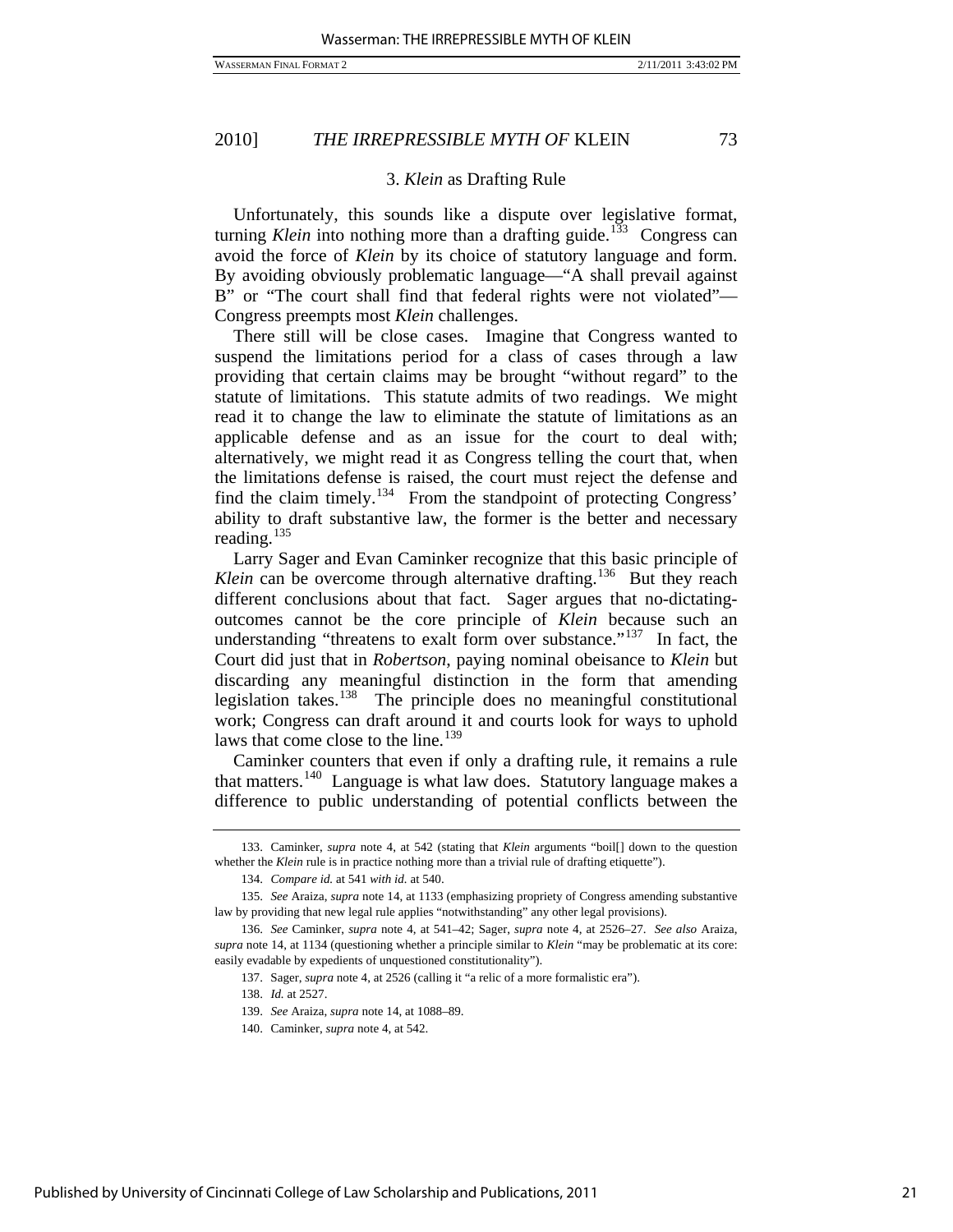legislative and judicial branches, should Congress be tempted to cross the line and encroach on norms of judicial independence and the rule of law.<sup>[141](#page-22-0)</sup> This is formalism, but perhaps a good kind of formalism, preserving the realm in which judiciary exercises its prerogatives.<sup>[142](#page-22-1)</sup> Nevertheless, as Caminker acknowledges, his point is limited by repeated judicial rejections of *Klein* arguments and the often-extreme judicial efforts to avoid *Klein* problems.<sup>[143](#page-22-2)</sup>

If the prohibition on dictating outcomes is a rigid one that cannot be drafted around, *Klein* itself was correct. Perhaps it is only the subsequent softening of the rule—by recognizing an ethereal line between amending substantive law and dictating outcomes—that gets it wrong.<sup>[144](#page-22-3)</sup> Thus *Robertson*, with a statute imposing a blanket alteration of five different environmental statutes affecting the outcome of two specifically identified cases about the spotted owl habitat, was a categorical violation of *Klein*. [145](#page-22-4) The same is true of *Save Our Mall*, where Congress similarly undermined specific litigation affecting the Memorial with a blanket amendment of all potentially applicable law.<sup>[146](#page-22-5)</sup> This broad reading of the prohibition on dictating outcomes justifies *Klein*'s mythic, cult-like status—it is a precedent that should and would possess significant force but for its subsequent watering-down.<sup>[147](#page-22-6)</sup>

But it also dramatically narrows Congress' power ever to amend substantive law. It calls *Wheeling Bridge*—the precedent the *Klein* Court expressly reaffirmed and distinguished—into question because Congress similarly altered the applicable legal rule to be applied to an ongoing prospective remedy.<sup>[148](#page-22-7)</sup> And it calls into question Congress' recognized power to make new law applicable to pending cases.<sup>[149](#page-22-8)</sup>

Martin Redish and Christopher Pudelski offer another way around the nothing-but-a-drafting-rule problem. They argue that *Klein* prohibits

 <sup>141.</sup> *Id.*

<sup>142.</sup> *See* Araiza, *supra* note 14, at 1090, 1134; Caminker, *supra* note 4, at 542.

 <sup>143.</sup> Caminker, *supra* note 4, at 542. *See supra* notes 92–115 and accompanying text.

<sup>144.</sup> *See* Araiza, *supra* note 14, at 1089.

<span id="page-22-4"></span><span id="page-22-3"></span><span id="page-22-2"></span><span id="page-22-1"></span><span id="page-22-0"></span><sup>145.</sup> *See id.* at 1059 ("[I]t is hard to avoid the feeling that there is something inappropriately nonlegislative about this statute."); Redish & Pudelski, *supra* note 4, at 455 (arguing that *Robertson* shows the Court playing "fast and loose" with this principle); Sager, *supra* note 4, at 2527; *supra* notes 101– 110, 121 and accompanying text.

<sup>146.</sup> *See* Nat'l Coal. to Save Our Mall v. Norton, 269 F.3d 1092, 1096–97 (D.C. Cir. 2001).

<span id="page-22-6"></span><span id="page-22-5"></span><sup>147.</sup> *Cf.* Bloom, *Unconstitutional Courses*, *supra* note 14, at 1720–21 ("*Klein* is far from jurisprudentially trivial, even if the facts seem historically quaint."); Meltzer, *supra* note 14, at 2549 ("*Klein* should not be discarded as a badly-reasoned relic with no contemporary significance.").

<span id="page-22-7"></span><sup>148.</sup> *See* United States v. Klein, 80 U.S. (13 Wall.) 128, 146–47 (1871); Redish & Pudelski, *supra* note 4, at 446–47; *supra* notes 74–79, 90–98, and accompanying text.

<span id="page-22-8"></span><sup>149.</sup> *See supra* notes 92–98 and accompanying text*. But see* Araiza, *supra* note 14, at 1130; Young, *supra* note 4, at 1248–49.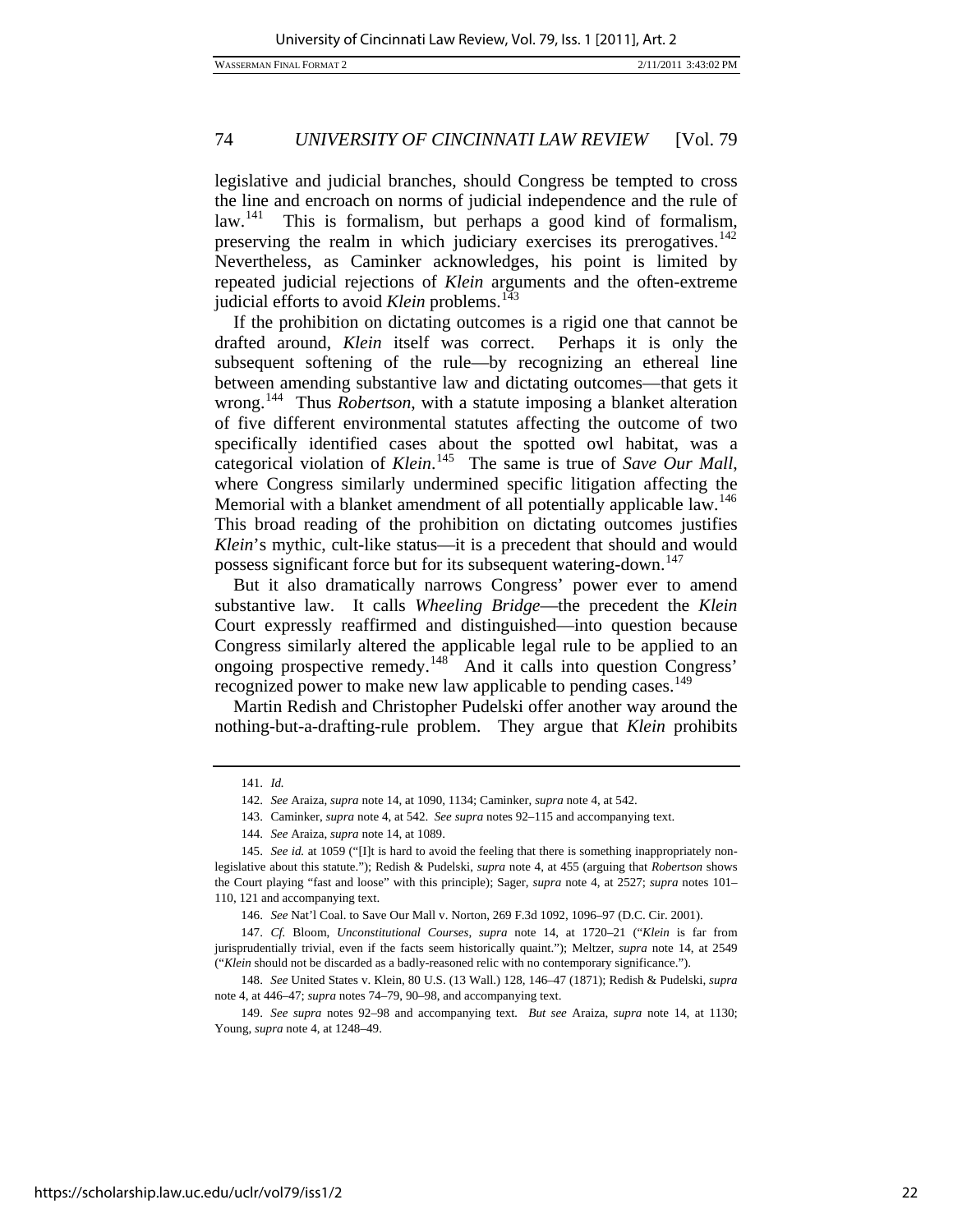Congress from deceiving the public about the true state of substantive law.<sup>[150](#page-23-0)</sup> The problem with the 1870 proviso was that it left the 1863 Act in full force—all property owners could recover on proof of ownership and loyalty—but altered the evidentiary rules related to pardons to prevent a class of owners from recovering under the 1863 Act.<sup>[151](#page-23-1)</sup> Congress deceived the public about the true state of the law by manipulating evidentiary and procedural rules; while substantive law appeared to the public to go one way, procedural law commanded different results in the case at hand.<sup>[152](#page-23-2)</sup>

This focus on deception resolves the statute-of-limitations hypothetical previously offered. If Congress must be clear, open, and honest to the public about the state of substantive law, it must make clear that the limitations period has been eliminated as an applicable defense in all cases. It would impermissibly deceive the public for Congress to appear to leave the defense in place but compel courts to reject the defense in every case. The no-deception principle functions as an interpretive guide for statutes that authorize claims "notwithstanding" or "without regard to" some other statute or legal rule, compelling the conclusion that Congress replaced prior law with a new rule of decision rather than dictating an outcome.

Finally, consider the possibility that *Klein* was wrong—the Court misapplied the no-dictating-outcomes principle and the result in *Klein* was entirely a product of poor legislative drafting. The 1870 proviso arguably did not dictate outcomes beyond what legislation normally does. Congress did not declare that the United States must prevail in these cases, nor did it tell courts to decide that Wilson or any claimant had or had not been loyal, in fact or in law. Congress simply changed the legal effect of a pardon for all cases going forward—an uncontested pardon could not establish loyalty.<sup>153</sup> Courts retained independent pardon could not establish loyalty.<sup>[153](#page-23-3)</sup> judgment to resolve these cases, guided by the amended law.<sup>[154](#page-23-4)</sup> It remained with the court to examine the claimant's pardon and decide whether he properly contested the recitation of crimes, whether he had been loyal in law or fact, and whether he was entitled to proceeds under that new law.

Senator Drake's original proposal required the Supreme Court to "reverse" any Court of Claims judgment based on a pardon and,

<sup>150.</sup> *See* Redish & Pudelski, *supra* note 4, at 440.

 <sup>151.</sup> *Id.* at 447, 461.

 <sup>152.</sup> *Id.* at 450–51.

 <sup>153.</sup> *Id.* at 445.

<span id="page-23-4"></span><span id="page-23-3"></span><span id="page-23-2"></span><span id="page-23-1"></span><span id="page-23-0"></span> <sup>154.</sup> To the extent the law amended was the constitutional law of pardons, that raises a distinct *Klein* problem, discussed *infra* Part III.B.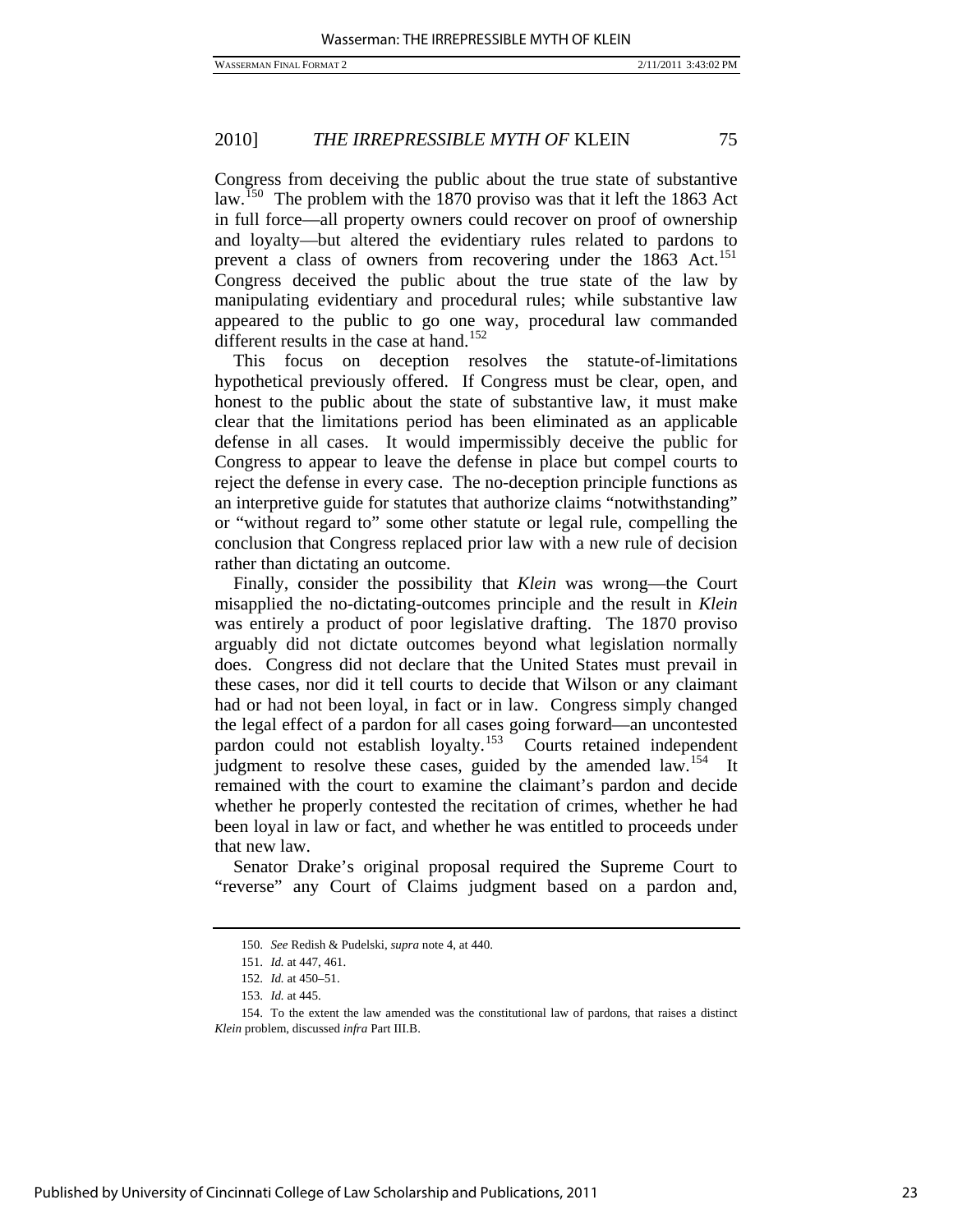presumably, remand to the Court of Claims for a new determination under the amended law.<sup>[155](#page-24-0)</sup> One might argue that this "dictates" an outcome on appeal—the Supreme Court must reverse if an uncontested pardon had been relied on below. But again, the Court retained an independent role. It would decide whether the pardon had been relied on below and whether that pardon had been contested; Congress merely established the consequence of that finding. And this brings us back to inherent formalism. Congress could have achieved its preferred result simply by imposing the ordinary rule that the appellate court applies the law as of the time of the appeal. The Supreme Court thus would have recognized that the Court of Claims judgment based on an uncontested pardon could not stand under the amended law; the judgment would have been reversed even without a legislative command.

#### *B. Speaking Untruths and Dictating Meaning*

The second express holding in *Klein* was that the proviso had the effect of impairing a presidential pardon, thereby infringing on the constitutional authority of the President by making acceptance of an uncontested pardon *per se* proof of disloyalty.<sup>[156](#page-24-1)</sup> And by requiring courts to give the pardon the congressionally determined effect, Congress directed the court to be an instrument of that impairment.<sup>[157](#page-24-2)</sup> Congress overstepped its constitutional authority *viz a viz* the judiciary by attempting to dictate to the judiciary the scope and meaning of the constitutional presidential pardon power and the effects of the exercise of that power. That restraint on congressional control over judicial constitutional analysis need not and should not be limited only to the pardon power and not other parts of the Constitution.<sup>[158](#page-24-3)</sup>

Sager labels this *Klein*'s true first principle:

The judiciary will not allow itself to be made to speak and act against its own best judgment on matters within its competence which have great consequence for our political community. The judiciary will not permit its articulate authority to be subverted to serve ends antagonistic to its actual judgment; the judiciary will resist efforts to make it seem to support and regularize that with which it in fact disagrees.<sup>[159](#page-24-4)</sup>

<span id="page-24-0"></span><sup>155.</sup> *See* Tyler, *supra* note 7, at 95–96; Young, *supra* note 4, at 1204–05, 1210; *supra* notes 61–65 and accompanying text.

<span id="page-24-4"></span><span id="page-24-3"></span><span id="page-24-2"></span><span id="page-24-1"></span> <sup>156.</sup> United States v. Klein, 80 U.S. (13 Wall.) 128, 147–48 (1871). *See* Meltzer, *supra* note 14, at 2538–39, 2549; Sager, *supra* note 4, at 2531.

<sup>157.</sup> *Klein*, 80 U.S. (13 Wall.) at 148; Sager, *supra* note 4, at 2531.

 <sup>158.</sup> Tyler, *supra* note 7, at 107.

 <sup>159.</sup> Sager, *supra* note 4, at 2529.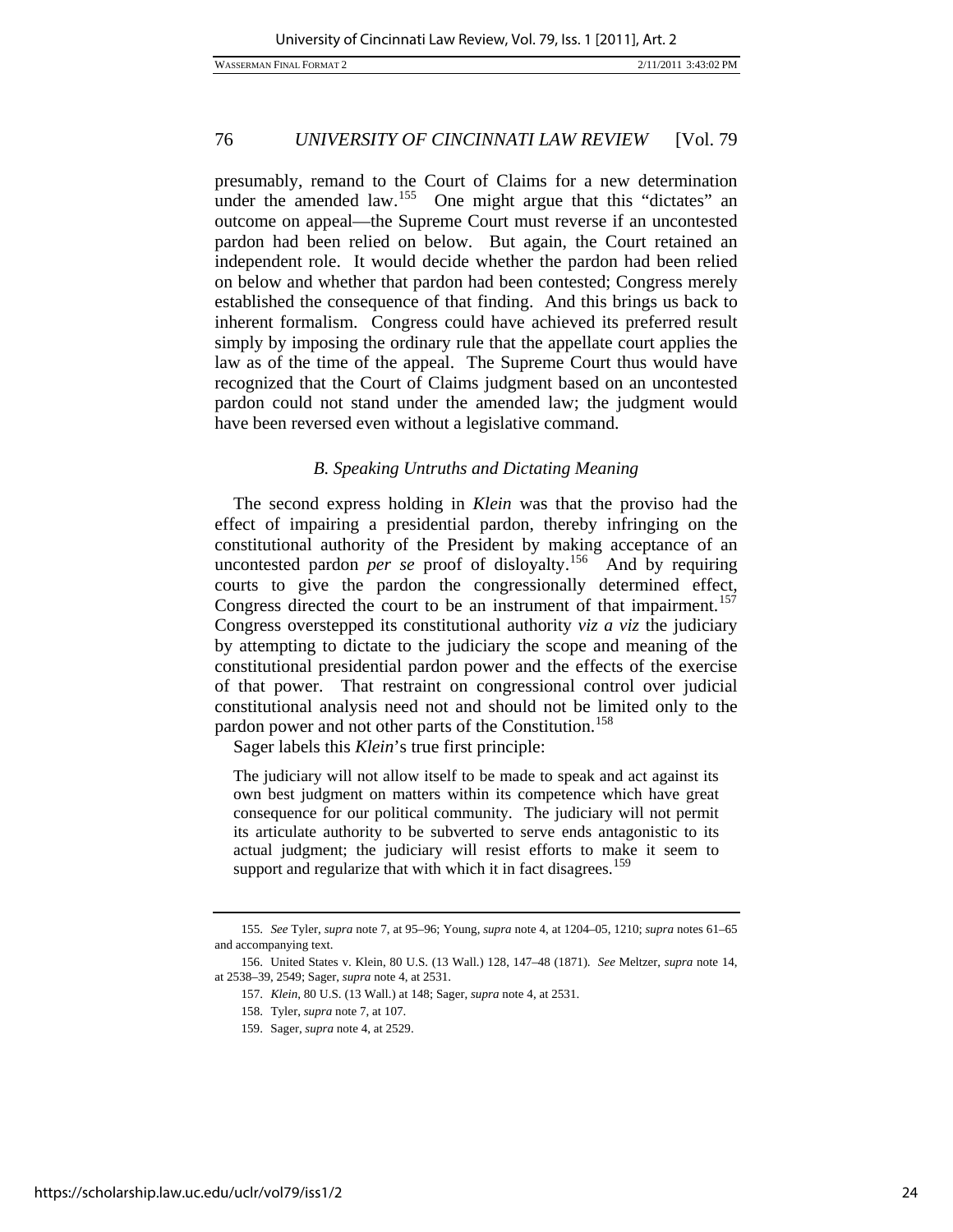Put succinctly, Congress may not compel courts to speak a "constitutional untruth."<sup>[160](#page-25-0)</sup>

There are two ways to understand this idea. A broader, judicialsupremacy-centered take is that courts, not Congress, determine constitutional meaning. *Klein* then becomes unexceptional, a straightforward assertion that it is not for the majoritarian legislature to declare the meaning of the counter-majoritarian Constitution.<sup>[161](#page-25-1)</sup> A narrower, departmentalist take is that while Congress can interpret the Constitution,  $162$  it cannot insist that the judiciary adopt the congressional interpretation as its own and it cannot compel the judiciary to apply that interpretation within the adjudicative process.<sup>[163](#page-25-3)</sup> Either leads to the same point: the Constitution is violated by a statute that "will implicate the judiciary in misrepresentation of matters of constitutional substance."<sup>[164](#page-25-4)</sup>

Whether this is *Klein*'s true first principle, it may be its most enduring. It converges somewhat with the prohibition on Congress predetermining rules and case outcomes, as both demand an unimpeded realm for independent judicial analysis and best judgment.<sup>[165](#page-25-5)</sup> But courts and Congress both can interpret around the latter limits by drafting and interpreting legislation as a permissible amendment to substantive law.<sup>[166](#page-25-6)</sup> By contrast, courts cannot read around this principle where Congress and the courts disagree on constitutional meaning. If a law redefines a constitutional provision and commands courts to apply that

<span id="page-25-2"></span>162. *See* Gary Lawson & Christopher D. Moore, *The Executive Power of Constitutional Interpretation*, 81 IOWA L. REV. 1267, 1269–70 (1996); Paulsen, *Myth*, *supra* note 2, at 2709; Whittington, *supra* note 161, at 781.

163. Sager, *supra* note 4, at 2533.

<span id="page-25-4"></span><span id="page-25-3"></span>164. *Id. See* Bloom, *Unconstitutional Courses*, *supra* note 14, at 1721–22; Tyler, *supra* note 7, at 109.

<span id="page-25-5"></span>165. *See* Bloom, *Unconstitutional Courses*, *supra* note 14, at 1721 (arguing that *Klein* prevents Congress from threatening courts' autonomy and power to decide cases independently, finally, and effectively); *supra* Part III.A.

<span id="page-25-0"></span> <sup>160.</sup> Meltzer, *supra* note 14, at 2545. *See* Bloom, *Unconstitutional Courses*, *supra* note 14, at 1721–22 (arguing that *Klein* means courts should not be forced to reach or validate incorrect or unconstitutional outcomes); Tyler, *supra* note 7, at 109 ("Congress may not compel the courts to enforce an unconstitutional law . . . .").

<span id="page-25-1"></span> <sup>161.</sup> Redish & Pudelski, *supra* note 4, at 443; Keith E. Whittington, *Extrajdudicial Constitutional Interpretation: Three Objections and Responses*, 80 N.C. L. REV. 773, 774 (2002). *See* Edward A. Hartnett, *Modest Hope for a Modest Roberts Court: Deference, Facial Challenges, and the Comparative Competence of Courts*, 59 SMU L. REV. 1735, 1737 (2006) ("The central question in constitutional adjudication is the degree of deference, if any, that courts give to constitutional interpretation by other governmental actors."); Whittington, *supra*, at 778 ("[T]he debate over judicial supremacy focuses more squarely on . . . who should make the final decision concerning contested [constitutional] interpretations."). *See also* City of Boerne v. Flores, 521 U.S. 507, 529 (1997).

<span id="page-25-6"></span><sup>166.</sup> *See* Araiza, *supra* note 14, at 1133; Caminker, *supra* note 4, at 542; Sager, *supra* note 4, at 2534; *supra* notes 92–98, 133–155 and accompanying text.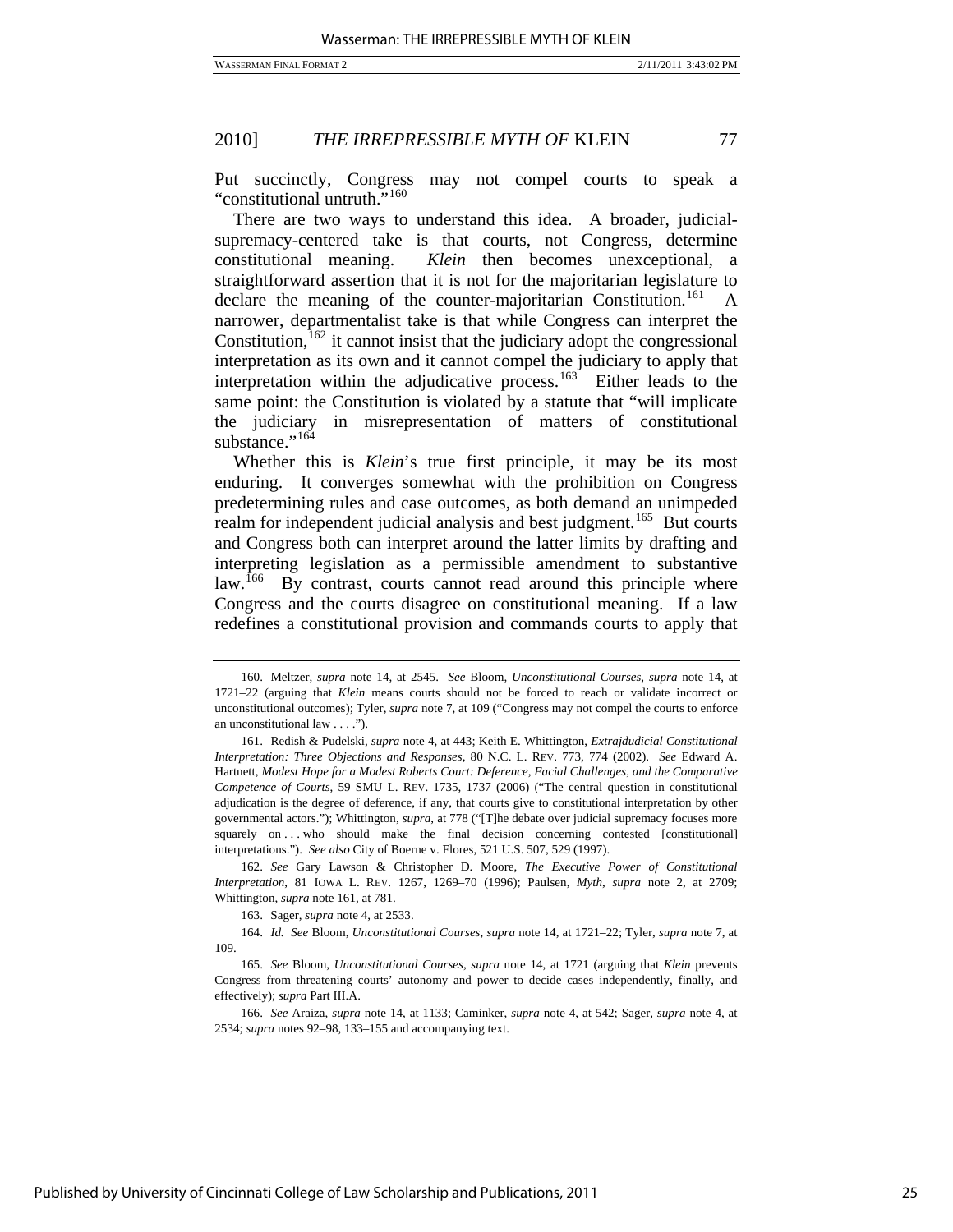definition despite judicial disagreement, *Klein* requires that courts exercise their best judgment as to the Constitution, necessarily disregarding any statute compelling the contrary.

But while enduring, the principle as stated may be of relatively limited application. Congress does not often enact statutes expressly redefining or reinterpreting the Constitution or telling courts what the Constitution means. To be sure, this principle unquestionably was violated in *Klein* itself—the 1870 proviso stripped an uncontested presidential pardon of any effect and dictated that point to the courts. But it is difficult to find examples of Congress enacting a law that tells courts "the First Amendment shall mean X" or "the Equal Protection Clause is violated by Y."

Sager argues that a present-day Congress violated this principle with the Religious Freedom Restoration Act (RFRA),<sup>[167](#page-26-0)</sup> which sought to override by statute a judicial interpretation of the First Amendment's Free Exercise Clause. In *Employment Division v. Smith*, [168](#page-26-1) the Court held that the Free Exercise Clause is not violated by a neutral law of general applicability that incidentally regulates religiously motivated conduct in the same way it regulates identical conduct committed for non-religious reasons.<sup>[169](#page-26-2)</sup> The Court rejected the argument that laws incidentally infringing on religiously motivated conduct should be subject to strict scrutiny, $170$  which would have forbidden incidental regulation of religiously motivated conduct unless the regulation was the least restrictive means to serve a compelling government interest. $^{171}$  $^{171}$  $^{171}$ RFRA was an express congressional reaction to *Smith*. [172](#page-26-5) It provided that any state or federal law that "substantially burdened" religious activity, even incidentally, must satisfy strict scrutiny as the least restrictive means to serve a compelling interest.<sup>[173](#page-26-6)</sup> Congress made unquestionably clear that it believed *Smith* had been wrong and that it was seeking to legislatively undo that constitutional decision.

Sager insists this violates *Klein*. In applying RFRA, courts would conduct a familiar constitutional analysis—determining whether a plaintiff's religiously motivated conduct was substantially burdened, then applying "exquisitely constitutional" compelling-interest

 <sup>167. 42</sup> U.S.C. §§ 2000bb–2000bb-4 (2006).

 <sup>168. 494</sup> U.S. 872 (1990).

<sup>169.</sup> *Id.* at 878–79. *See also* Sager, *supra* note 4, at 2532.

<span id="page-26-4"></span><span id="page-26-3"></span><span id="page-26-2"></span><span id="page-26-1"></span><span id="page-26-0"></span><sup>170.</sup> *Smith*, 494 U.S. at 882–84. This contrasts with laws that only target religiously motivated conduct. *See* Church of the Lukumi Babalu Aye, Inc. v. City of Hialeah, 508 U.S. 520, 531–32 (1993).

<sup>171.</sup> *Smith*, 494 U.S. at 885–88.

 <sup>172. 42</sup> U.S.C. § 2000bb(a), (b) (2006).

<span id="page-26-6"></span><span id="page-26-5"></span> <sup>173. 42</sup> U.S.C. § 2000bb-1(a), (b) (2006); City of Boerne v. Flores, 521 U.S. 507, 513 (1997); Sager, *supra* note 4, at 2532.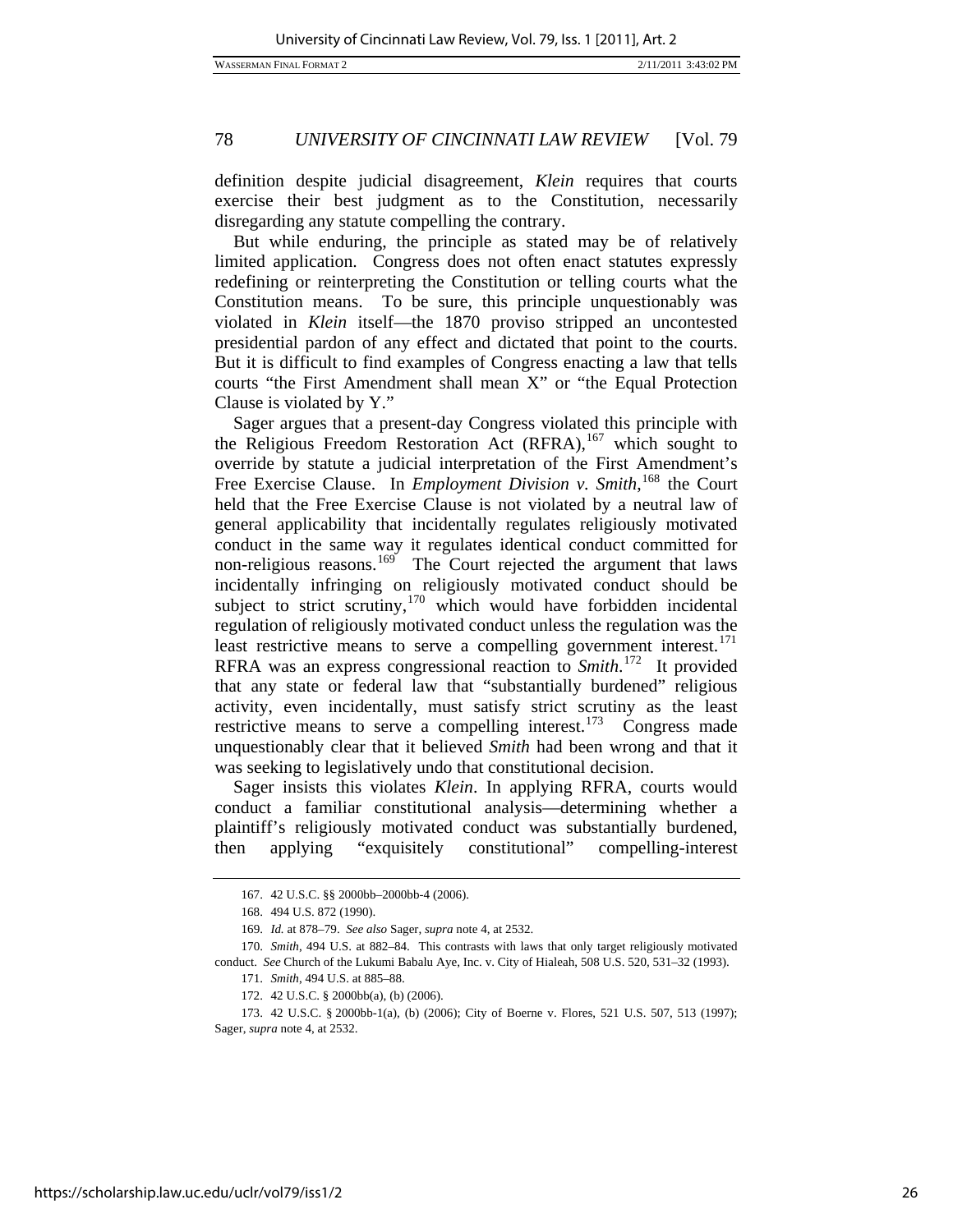analysis.<sup>[174](#page-27-0)</sup> But this is not the analysis a court, left to its independent First Amendment judgment and following *Smith*, would have applied; the statute compelled the court to speak an untruth as to the appropriate constitutional standard for evaluating the religion-burdening law.[175](#page-27-1) And it likely pushed courts to different outcomes because strict scrutiny obviously invalidates many laws that survive less rigorous review.

RFRA should not be invalid under the no-constitutional-untruths principle, however. The statute did not tell courts what the First Amendment means or how it should apply; it did not say "X violates the First Amendment" or "the First Amendment shall mean X." Instead, RFRA created a new, distinct statutory right to be asserted in lieu of or supplemental to a First Amendment claim that would be governed by *Smith*. [176](#page-27-2) Congress frequently legislates against a constitutional background, creating statutory rights and duties different from existing constitutional rights and duties, intended to be either complementary or exclusive of constitutional rights regarding the same conduct.<sup>[177](#page-27-3)</sup> True, RFRA adopted a now-defunct constitutional standard that the Court did not view as the best understanding of the First Amendment.<sup>[178](#page-27-4)</sup> But, as Daniel Meltzer correctly argues, any statutory rule of decision must come from somewhere and it arguably is better for Congress to borrow an outdated constitutional standard than to blindly use whatever standard lobbyists create.<sup>[179](#page-27-5)</sup> Congress may adopt a statutory standard different than the constitutional standard so long as the underlying rule is within Congress' legislative power.<sup>[180](#page-27-6)</sup> Whatever the merits of noconstitutional-untruths as *Klein*'s first principle, RFRA did not compel courts to support and regularize a constitutional standard that ran against their independent judgment as to proper resolution of a claim for relief under the Constitution itself; it only required courts to apply a statutory standard that was different than the controlling constitutional standard. Whatever the validity of RFRA as a matter of congressional power, that constitutional issue has nothing to do with *Klein*. [181](#page-27-7)

178. Meltzer, *supra* note 14, at 2543–44.

 <sup>174.</sup> Sager, *supra* note 4, at 2532.

 <sup>175.</sup> *Id.* at 2533. *See also* Tyler, *supra* note 7, at 109.

<span id="page-27-0"></span> <sup>176.</sup> Meltzer, *supra* note 14, at 2545.

<sup>177.</sup> *Id.* at 2545–46. *See, e.g.*, Fitzgerald v. Barnstable Sch. Comm., 129 S. Ct. 788, 794 (2009).

<sup>179.</sup> *Id.* at 2544.

<sup>180.</sup> *Id.* at 2546.

<span id="page-27-7"></span><span id="page-27-6"></span><span id="page-27-5"></span><span id="page-27-4"></span><span id="page-27-3"></span><span id="page-27-2"></span><span id="page-27-1"></span> <sup>181.</sup> In *City of Boerne v. Flores*, 521 U.S. 507 (1997), the Court unanimously struck down RFRA as to a local ordinance, although for a non-*Klein* reason. The Court held that RFRA exceeded Congress' power under § 5 to enforce the Fourteenth Amendment, including incorporated Bill of Rights provisions. *Id.* at 536. The power to "enforce" meant Congress only could create statutory rights that were "congruent and proportional" to rights established under the Constitution, with the Court wielding sole power to determine the scope of the Constitution. *Id.* at 530–31. *See also* Sager, *supra* note 4, at 2532.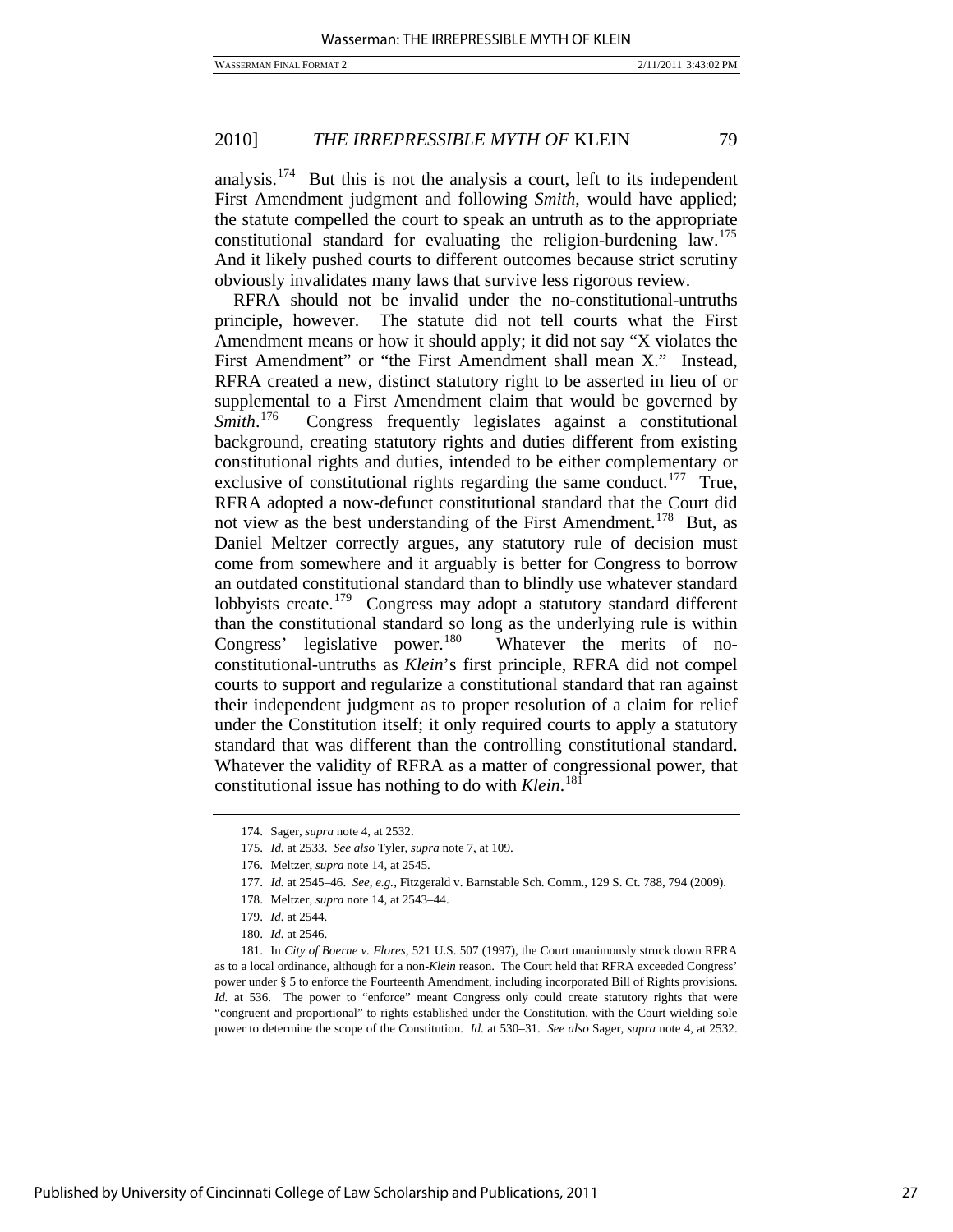WASSERMAN FINAL FORMAT 2 2/11/2011 3:43:02 PM

# 80 *UNIVERSITY OF CINCINNATI LAW REVIEW* [Vol. 79

So what might violate the no-constitutional-untruths principle, if not RFRA? Consider recently threatened, but never enacted, legislation prohibiting federal courts from using foreign or international law in interpreting and applying the Constitution.<sup>[182](#page-28-0)</sup> Such a prohibition operates one step removed from Sager's core principle—rather than dictating the appropriate constitutional standard, Congress dictates the legal sources and ideas that courts use in identifying, defining, and applying the appropriate constitutional standard. But the effect is the same. By limiting the sources to which courts might turn in elucidating constitutional ideas and meaning—sources to which judges might be inclined to turn if left to their best independent constitutional judgment—the prohibition necessarily compels courts to understand the Constitution in a way different than the judge deems appropriate and to announce that different understanding as a constitutional rule.

But we should not read this one example as indicating real practical vigor. Congress never has come close to enacting this or any similar bill, so the force of this "first principle" of *Klein* remains hypothetical. In fact, enactment is highly unlikely, given that the strongest judicial opponent of the use of foreign and international law in U.S. constitutional interpretation is also the strongest judicial proponent of the *Klein* argument against such efforts: Justice Scalia. Scalia has criticized the practice of using foreign law in several dissents<sup>[183](#page-28-1)</sup> and in

<span id="page-28-0"></span>182. *See, e.g.*, Constitution Restoration Act of 2005, S. 520, 109th Cong. § 201 (as introduced in the Senate). The proposal was motivated by several decisions in which the Court looked to principles of international law and the law of other nations in defining constitutional meaning. *See, e.g.*, Roper v. Simmons, 543 U.S. 551, 575–76 (2005) (death penalty for juveniles); Lawrence v. Texas, 539 U.S. 558, 560 (2003) (criminalization of same-sex sodomy); Atkins v. Virginia, 536 U.S. 304, 316 n.21 (2002) (citing to foreign nations views of executing mentally handicapped).

RFRA's statutory rule of strict scrutiny went too far beyond *Smith*'s constitutional rule of, essentially, rational basis review. *Flores*, 521 U.S. at 531.

On first glance, this looks similar to Sager's no-constitutional-untruth principle, and Amanda Tyler argues that the analysis in *Boerne* "echoed" *Klein*. Tyler, *supra* note 7, at 107. But *Klein* and *Boerne* target different concerns. *Boerne* does not suggest that any statutory right utilizing a standard different than the current constitutional rule is always invalid. The problem with RFRA arose from unique limits on the scope of statutory rights that Congress can create acting under § 5 as a particular power grant. But acting under a different, less-limited source of prescriptive jurisdiction, Congress remains free to adopt different statutory standards—even standards the courts have rejected for constitutional rules. For example, lower courts have upheld RFRA as a valid limitation on otherwiseneutral federal enactments, enacted under Congress' Article I powers rather than under § 5, that substantially burden religion. *See, e.g.*, Kaemmerling v. Lappin, 553 F.3d 669, 677–78 (D.C. Cir. 2008) (stating that RFRA offers protection from religion-neutral federal laws); *In re* Young, 141 F.3d 854, 860–61 (8th Cir. 1998) (holding that RFRA is constitutional as applied to federal bankruptcy law).

<span id="page-28-1"></span><sup>183.</sup> *See Roper*, 543 U.S. at 624 (Scalia, J., dissenting) ("[T]he basic premise of the Court's argument—that American law should conform to the laws of the rest of the world—ought to be rejected out of hand."); *Lawrence*, 539 U.S. at 598 (Scalia, J., dissenting) (labeling citation to foreign law "dangerous dicta").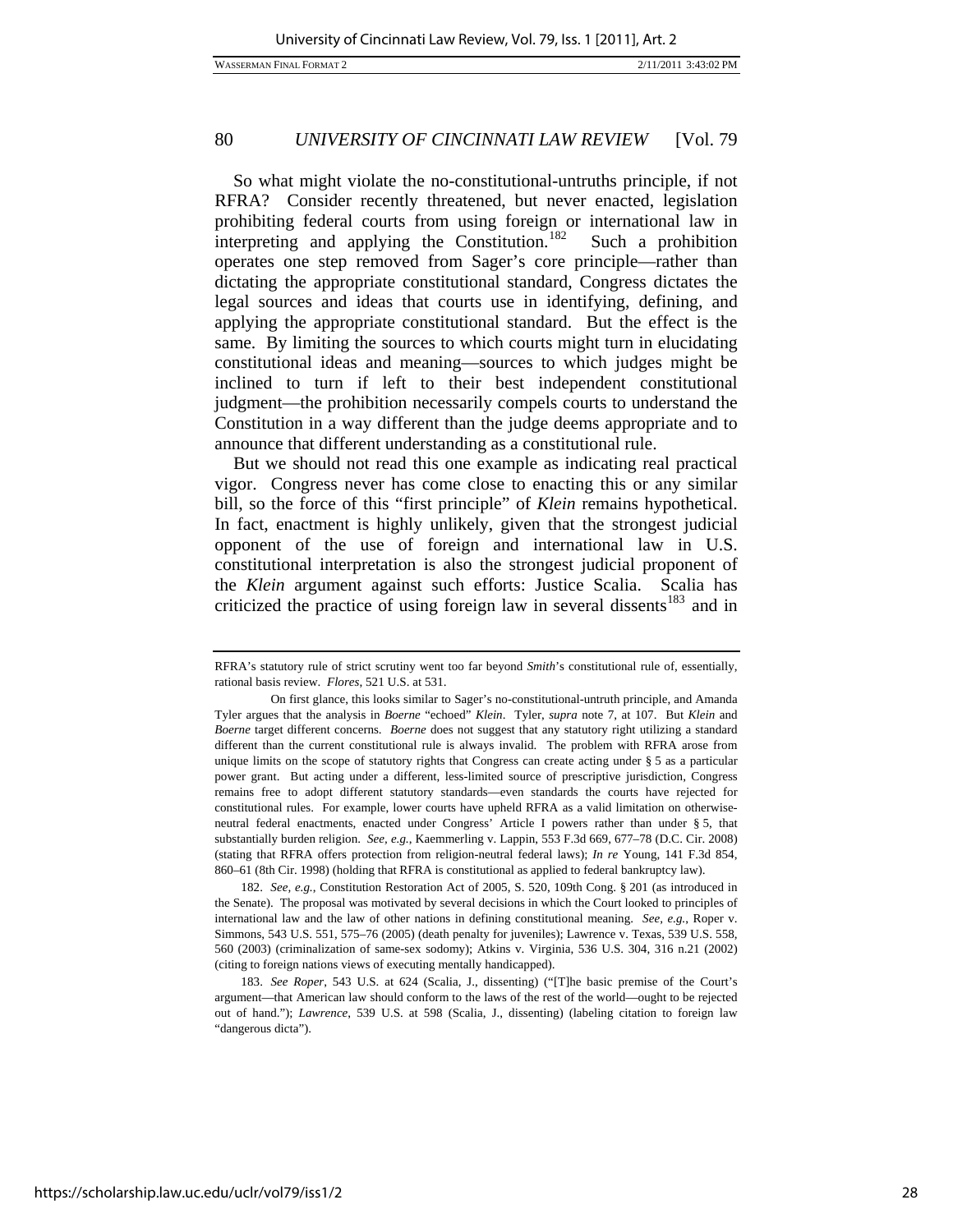public debates with Justice Breyer.<sup>[184](#page-29-0)</sup> But Scalia insists that the sources of law that federal judges use in making constitutional decisions are none of Congress' business: "No one is more opposed to the use of foreign law than I am, but I'm darned if I think it's up to Congress to direct the court how to make its decisions."<sup>[185](#page-29-1)</sup> This is a *Klein* nountruths argument. And it seems unlikely that even a strongly Republican Congress would enact that prohibition in the face of vocal objections from a well-regarded conservative Justice.

The no-untruths principle also creates gaps between constitutional rules and sub-constitutional rules.<sup>[186](#page-29-2)</sup> It limits congressional power to define for courts the meaning and interpretation of constitutional provisions and it prohibits congressional efforts to limit courts' interpretive authority on matters of "constitutional substance."<sup>[187](#page-29-3)</sup> Congress cannot tell courts what the pardon power means or what the Free Exercise Clause means, nor can Congress dictate the appropriate standard of review or methods and sources of constitutional analysis.

Congress, however, remains master of the meaning of statutes and statutory legal rules.<sup>[188](#page-29-4)</sup> There is no such thing as Congress compelling a court to speak a "statutory untruth"—no such thing as limiting or controlling judicial interpretive authority or independent judgment on matters of statutory substance. The "truth" of the statutory rule, and what the court always is bound to wield its independent judgment to find and apply, is whatever Congress deems the truth.

Congress wields potentially broad discretion in determining statutory truth.[189](#page-29-5) Nicholas Quinn Rosenkranz argues that Congress can define and dictate to courts everything about statutory meaning, including how

187. Sager, *supra* note 4, at 2533.

<span id="page-29-5"></span> 189. Tyler, *supra* note 7, at 106. *See* Einer Elhauge, *Preference-Estimating Statutory Default Rules*, 102 COLUM. L. REV. 2027, 2041 (2002) ("[T]he whole reason for having a political process for enacting statutes is to determine what the 'right' thing is by assuring that, within constitutional bounds, political preferences are reflected in statutory results.").

<span id="page-29-0"></span><sup>184.</sup> *See* Antonin Scalia & Stephen Breyer, Debate, Constitutional Relevance of Foreign Court Decisions (Jan. 13. 2005), *available at* http://www.freerepublic.com/focus/news/1352357/posts.

<span id="page-29-1"></span> <sup>185.</sup> Charles Lane, *Scalia Tells Congress to Mind its Own Business*, WASH. POST, Mar. 19, 2006, *available at* http://www.washingtonpost.com/wp-dyn/content/article/2006/05/18/ AR2006051801961.html.

<span id="page-29-2"></span><sup>186.</sup> *See* Meltzer, *supra* note 14, at 2549 (emphasizing the "importance and transparency of a formal distinction between statutory prescription and purported constitutional revision"); Redish, *supra* note 118, at 715 (arguing that the purported limits on congressional authority fall away with respect to congressional control over sub-constitutional rules).

<span id="page-29-4"></span><span id="page-29-3"></span> <sup>188.</sup> Brudney, *supra* note 132, at 33–34; Howard M. Wasserman, *Jurisdiction, Merits, and Non-Extant Rights*, 56 U. KAN. L. REV. 227, 243, 270 (2008); Widiss, *supra* note 130, at 518. *See* W. Va. Univ. Hosps. v. Casey, 499 U.S. 83, 115 (1991) (Stevens, J., dissenting) ("In the domain of statutory interpretation, Congress is the master."), *superseded by statute*, Civil Rights Act of 1991, Pub. L. No. 102-166, § 113, 105 Stat. 1071 (codified at 42 U.S.C. § 1988 (2006)).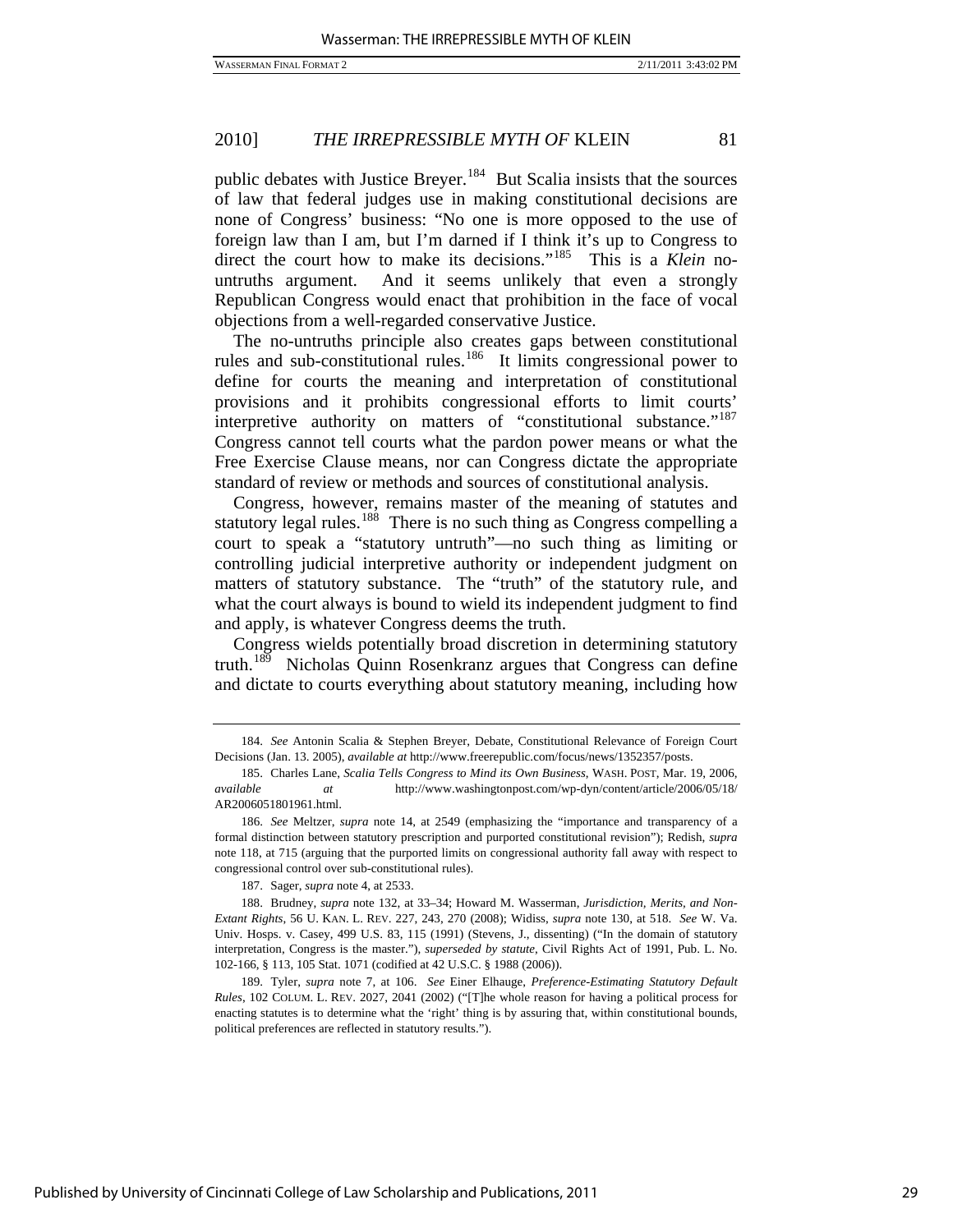a statute should be understood and how it should be applied in reaching decisions; this includes definitions of terms, $190$  legal standards, interpretive instructions, interpretive and constructive rules, permissible sources of legislative history and interpretive guidance, and even interpretive methodology.<sup>[191](#page-30-1)</sup> Courts in statutory cases are bound to respect Congress' lawmaking supremacy, regardless of how Congress chooses to exercise and express that authority.<sup>[192](#page-30-2)</sup> On this view, Congress could prevent courts from looking to foreign and international law as guides in interpreting a statutory rule.

Bill Araiza and Linda Jellum both agree that Congress can establish statutory rules, standards, and even definitions.<sup>[193](#page-30-3)</sup> But both distinguish drafting statutes from interpreting statutes, arguing that Congress crosses a separation of powers barrier when it ventures into the latter by commanding courts how to interpret the language that Congress has written and defined.<sup>[194](#page-30-4)</sup> Both commentators presumably would reject a rule prohibiting courts from using foreign and international law in interpreting federal statutes.

But it is not clear what is sacred about statutory interpretation, as opposed to statutory drafting. Both are "inescapably a kind of legislation," ways to identify statutory rules of decision.<sup>[195](#page-30-5)</sup> Identification, elaboration, and construction of those rules is a joint venture between Congress and the courts. Congress has final say as to the best way to express the meaning of the legal rule it creates in the legislation itself. Sometimes specific definitions of each term and provision will be possible.<sup>[196](#page-30-6)</sup> Other times, given the inherent limits of language, Congress may find it more effective or feasible to write in broad strokes and dictate the manner in which courts interpret and understand those strokes, such as rules about interpretive methodology or permissible sources of authority, a more flexible, open-ended way to create statutory rules as part of a broader, cohesive, coherent statutory

<span id="page-30-0"></span> <sup>190.</sup> Nicholas Quinn Rosenkranz, *Federal Rules of Statutory Interpretation*, 115 HARV. L. REV. 2085, 2127 (2002).

<span id="page-30-1"></span><sup>191.</sup> *Id.* at 2108, 2140, 2152. *See* Elhauge, *supra* note 189, at 2040–41 ("[T]he legislature can also try to reestablish the supremacy of democratic choice by enacting statutes that specify statutory default rules that maximize political satisfaction.").

 <sup>192.</sup> Brudney, *supra* note 132, at 23.

<span id="page-30-6"></span><span id="page-30-5"></span><span id="page-30-4"></span><span id="page-30-3"></span><span id="page-30-2"></span><sup>193.</sup> *See* Araiza, *supra* note 14, at 1131; Linda D. Jellum, *"Which is to Be the Master," the Judiciary or the Legislature? When Statutory Directives Violate Separation of Powers*, 56 UCLA L. REV. 837, 880, 882 (2009); *see also* Rosenkranz, *supra* note 190, at 2127 ("[D]efining terms is, in the first instance, an inherent incident of the legislative power.").

 <sup>194.</sup> Araiza, *supra* note 14, at 1120, 1127; Jellum, *supra* note 193, at 882–83.

 <sup>195.</sup> Widiss, *supra* note 130, at 519.

<sup>196.</sup> *See* Rosenkranz, *supra* note 190, at 2142; *see also* Brudney, *supra* note 132, at 23.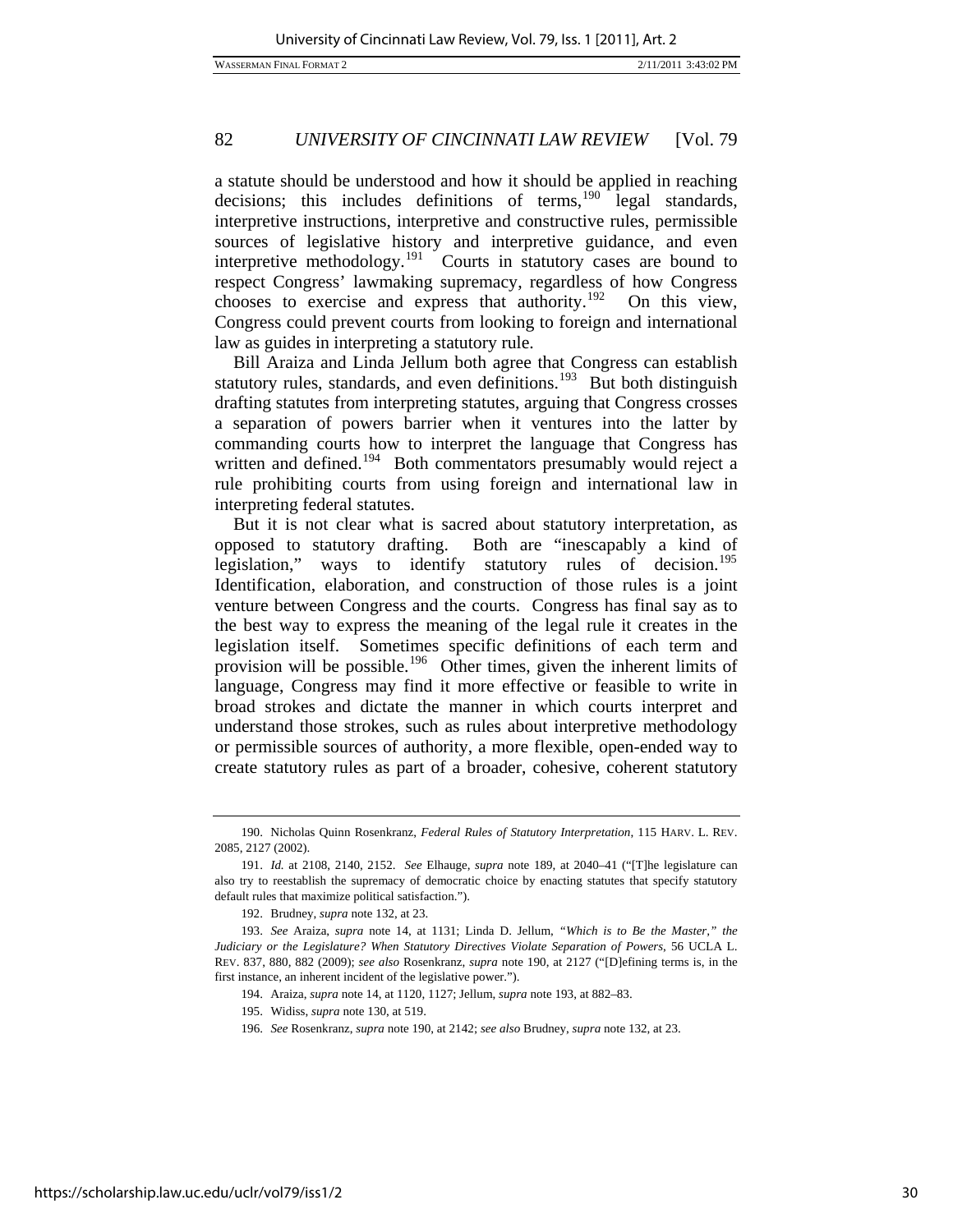regime. $197$ 

Moreover, Congress unquestionably can trump judicial interpretations of statutes through overriding legislation—new or amended statutes superseding judicial interpretations of statutory language where the legislature disagrees with the judiciary's understanding.<sup>[198](#page-31-1)</sup> There is no reason Congress cannot statutorily direct courts as to the proper interpretation of its legal rules in the original statute, rather than waiting for courts to get it wrong (in Congress' view) and having to go back and enact new legislation to correct that erroneous interpretation.<sup>[199](#page-31-2)</sup>

What is uniquely judicial is not interpretation but application. Courts alone wield power to take a statutory rule as written and interpreted by all possible interpreters and apply it to a particular set of facts and circumstances to resolve a specific dispute between specific parties. Within constitutional bounds, Congress has free reign to define those sub-constitutional legal rules, including the means of identifying them. What Congress cannot dictate is the application of those subconstitutional legal rules to those particular facts or the outcome of the case on those facts; that must remain within the courts' independent judgment.

But this simply collapses the no-untruths principle into the earlier *Klein* prohibition on legislative dictation of case outcomes, at least where statutory or sub-constitutional rules are concerned.<sup>[200](#page-31-3)</sup> Congress retains power and discretion to establish the statutory rule and the methods for divining that rule. Courts merely must have free reign to apply the rule and resolve the legal and factual dispute as to the parties before them.

#### *C. Dictating Unconstitutional Rules of Decision*

Edward Hartnett suggests a very different, but arguably more straight-

<span id="page-31-0"></span> <sup>197.</sup> Rosenkranz, *supra* note 190, at 2143 (arguing that congressionally adopted interpretive rules could form a true interpretive regime, a set of background principles with internal coherence).

<span id="page-31-1"></span><sup>198.</sup> *See* John A. Ferejohn & Larry D. Kramer, *Independent Judges, Dependent Judiciary: Institutionalizing Judicial Restraint*, 77 N.Y.U. L. REV. 962, 1020 (2002); Widiss, *supra* note 130, at 520.

<span id="page-31-2"></span> <sup>199.</sup> Recognizing broad legislative freedom to control all manner of statutory interpretation at the outset avoids three problems in the statutory creation and interpretation dance between legislature and judiciary. The first problem is figuring out when an amendment is an improper interpretation. *See* Araiza, *supra* note 14, at 1127. Second, courts often continue to follow statutory precedent even in the face of new, overriding legislation. *See* Widiss, *supra* note 130, at 515. Finally, Congress does not and realistically cannot review most of the body of statutory decisions or take steps to override those with which its current members disagree. *See* Ferejohn & Kramer, *supra* note 198, at 974 n.25; Amanda L. Tyler, *Continuity, Coherence, and the Canons*, 99 NW. U. L. REV. 1389, 1409–10 (2005).

<span id="page-31-3"></span><sup>200.</sup> *See supra* Part III.A.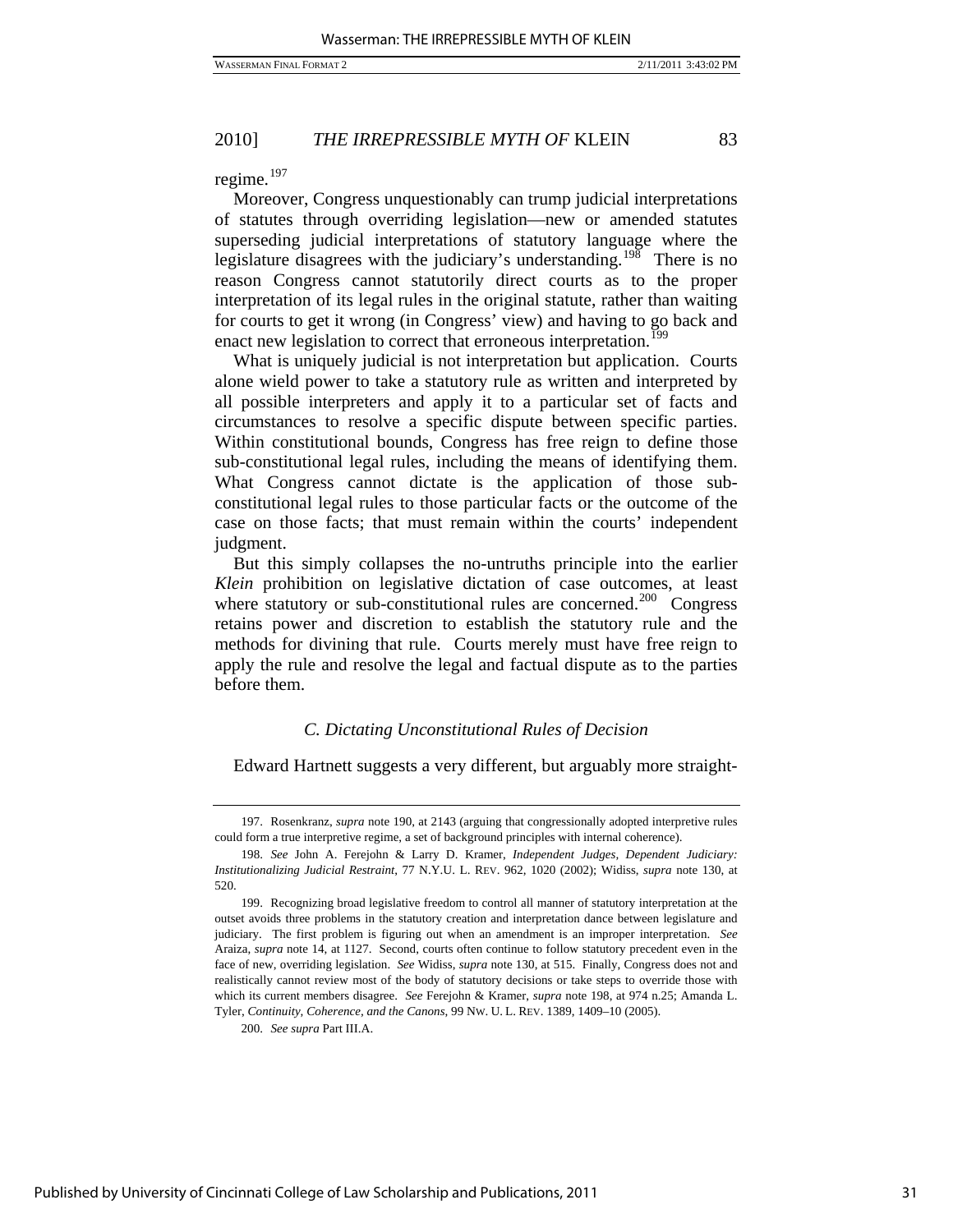WASSERMAN FINAL FORMAT 2 2/11/2011 3:43:02 PM

# 84 *UNIVERSITY OF CINCINNATI LAW REVIEW* [Vol. 79

forward, constitutional principle that emerges from the overall context of *Klein*, if not from the convoluted language of the opinion itself. According to Hartnett, it is not that Congress lacks authority to prescribe rules of decision,<sup>[201](#page-32-0)</sup> only that Congress lacks authority to prescribe "arbitrary" rules of decision.<sup>[202](#page-32-1)</sup> In other words, Congress cannot prescribe unconstitutional rules of decision—rules that violate constitutional rights. The problem with the 1870 proviso, at least as applied in *Klein*, was that Wilson had received and accepted his pardon; certain rights vested the moment he received it and he could not be stripped of those rights.<sup>[203](#page-32-2)</sup>

On this view, neither of the explicit independent holdings in *Klein* or the principles derived from them are truly central. For example, a law establishing a new rule of decision applicable to a pending case would not have raised constitutional problems so long as it did not strip vested constitutional rights. Hartnett imagines that congressional preferences in 1870 ran the other way—that while *Klein* was pending on appeal, Congress enacted a statute overturning the *Padelford* rule that serving as a Confederate surety was an act of disloyalty, such that all those who had acted as sureties could recover proceeds under the 1863 Act.<sup>[204](#page-32-3)</sup> Wilson's estate would have been entitled to recover proceeds, regardless of the content or status of the pardon, because Wilson must be found loyal-in-fact as he never gave aid and comfort. Such a law would have established a rule of decision in a pending cause, but it would not strip any individual vested constitutional rights, making it likely to survive constitutional scrutiny.

*Klein* becomes not about a pending/non-pending distinction, but about altering the effect of the pardon after the pardon had been accepted and the rights vested. The 1870 proviso would have been invalid even in cases brought after its enactment; regardless of timing, it still would have made acceptance of the pardon proof of guilt, undoing the pardon's effect and stripping vested rights emanating from it. *Klein* becomes not a separation of powers case, but an individual rights case. And it becomes more than a pardon case.<sup>[205](#page-32-4)</sup> That Wilson's vested rights came from a pardon was mere fortuity; the outcome would be the same if a

 <sup>201.</sup> Hartnett, *supra* note 4, at 578; *supra* notes 69–73, 85–98 and accompanying text.

 <sup>202.</sup> Hartnett, *supra* note 4, at 579; United States v. Klein, 80 U.S. (13 Wall.) 128, 146 (1871).

<span id="page-32-2"></span><span id="page-32-1"></span><span id="page-32-0"></span> <sup>203.</sup> Hartnett argues that the concept of vested rights was a dominant feature of 19th century general constitutional law, which recognized limits on any laws or legal rules that stripped rights once they had vested with the rights-holder. Under then-existing constitutional understandings, vested rights became constitutionally protected against congressional infringement. Hartnett, *supra* note 4, at 579–80.

 <sup>204.</sup> *Id.* at 579.

<span id="page-32-4"></span><span id="page-32-3"></span> <sup>205.</sup> Tyler, *supra* note 7, at 107 (arguing that it is a mistake to under-read *Klein* as speaking exclusively to the pardon power).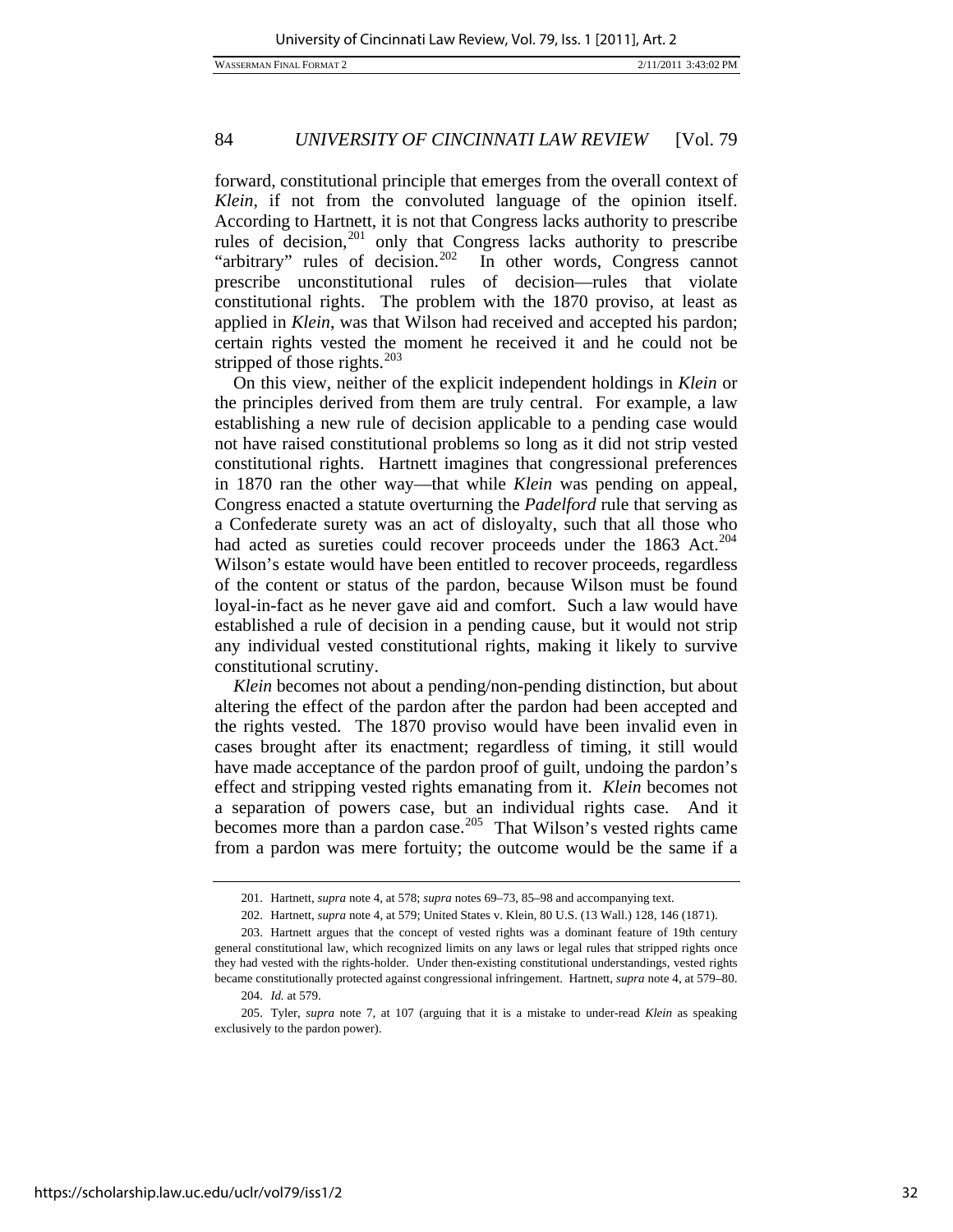law interfered with any vested rights emanating from any constitutional source.

But this reading nevertheless renders *Klein* unexceptional and undeserving of its cult status. For one thing, the concept of vested rights no longer forms a prominent part of modern constitutional analysis, leaving the case without much current force. For another, to the extent *Klein* becomes about basic constitutionalism, it is well-established that the Constitution imposes internal and external limits on the statutory rules Congress can enact. It is well-established that courts cannot enforce statutes that exceed Congress' power.<sup>[206](#page-33-0)</sup> It is also wellestablished that a legal rule that infringes on constitutional rights does not exist as enforceable law; the rights such a rule creates and duties it imposes do not exist and cannot be enforced or vindicated.[207](#page-33-1) *Klein* does no more than *Marbury* and dozens of cases in which the Court has struck down substantive federal statutory law as violating individual constitutional rights.[208](#page-33-2) We do not need *Klein* and it adds nothing meaningful to the judicial canon.

## *D. Concluding Thoughts*

This Part reveals the full folly of the connected myths of *Klein*. *Klein* has core meanings. Congress cannot tell courts how to decide particular legal and factual issues or the outcome to reach in specific litigation. Congress cannot tell courts how to understand, interpret, and apply the Constitution or compel them to pronounce a "constitutional untruth," a constitutional view with which the court disagrees. And Congress cannot enact a law that violates individual rights.

But, as shown, none of these principles is groundbreaking or exceptional. Nor do any carry significant doctrinal force. Congress never has enacted, nor is it likely to enact, laws that genuinely violate these principles. *Klein*'s myth in the first sense of falsehood is exposed. Its myth in the second sense, of a culturally beneficial falsehood, becomes both unwarranted and unnecessary.

<span id="page-33-0"></span><sup>206.</sup> *See* Marbury v. Madison, 5 U.S. (1 Cranch) 137 (1803); Tyler, *supra* note 7, at 109 ("Congress may not compel the courts to enforce an unconstitutional law.").

<span id="page-33-1"></span><sup>207.</sup> *See* Matthew D. Adler & Michael C. Dorf, *Consitutional Existence Conditions and Judicial Review*, 89 VA. L. REV. 1105, 1120, 1155 (2003); Wasserman, *supra* note 188, at 253–54.

<span id="page-33-2"></span><sup>208.</sup> *See, e.g.*, Bartnicki v. Vopper, 532 U.S. 514, 527 (2001); Dickerson v. United States, 530 U.S. 428 (2000); Reno v. ACLU, 521 U.S. 844 (1997); Adarand Constructors, Inc. v. Pena, 515 U.S. 200 (1995).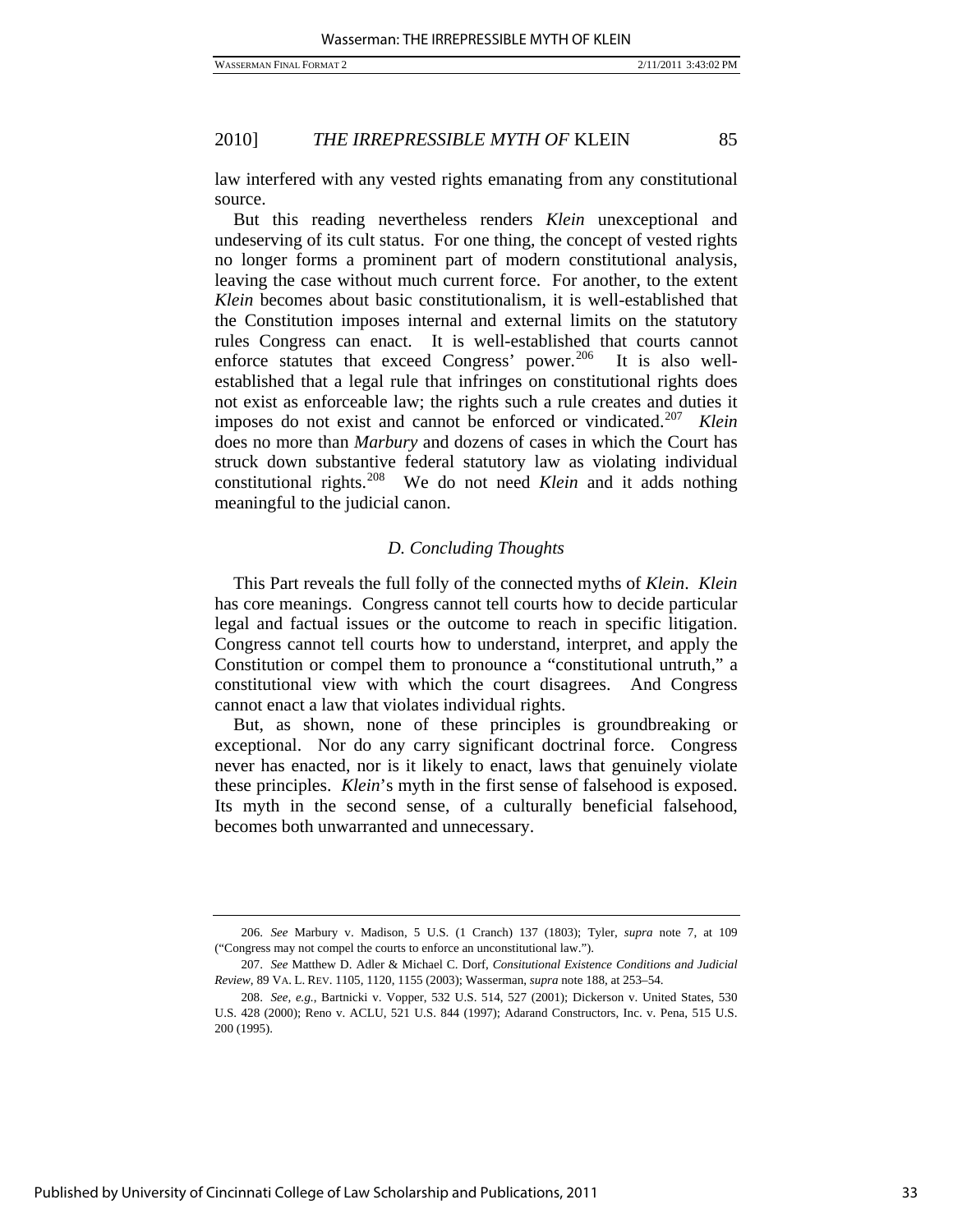#### IV. THE PATHOLOGY OF *KLEIN* AND THE MEANING OF MYTH

Constitutionalism, Vincent Blasi argues, "derives from a view regarding the various objectives that are served by constraining representative institutions by means of the device of constitutional limitations."[209](#page-34-0) Constitutionalism depends "on the existence of a considerable measure of continuity and stability regarding the most basic structural arrangements and value commitments of the constitutional regime."<sup>[210](#page-34-1)</sup> Constitutionalism is essential in what Blasi calls a pathological period, one reflecting "an unusually serious challenge to one or more of the central norms of the constitutional regime. $12^{11}$  Such a period is marked by a "sense of urgency stemming from societal disorientation if not panic."<sup>[212](#page-34-3)</sup> Its defining feature is "a shift in basic attitudes, among certain influential actors if not the public at large," about central constitutional commitments.<sup>[213](#page-34-4)</sup> That panic affects structural features and arrangements, such as formal and informal separation of powers and checks and balances. $2^{14}$  Constitutionalism and judicial review exist precisely to respond to and enable the system to survive these pathological periods. $215$ 

Reconstruction qualifies as a pathological period under Blasi's conception, particularly the politically tumultuous period from 1869 to 1871 that produced *Padelford*, the proviso, and *Klein*. The Thirteenth and Fourteenth Amendments had been enacted, but their effect on congressional power and on federal–state balance remained unclear.<sup>[216](#page-34-7)</sup> Tensions between Congress and President Andrew Johnson began as early as 1867 and bubbled over into Johnson's 1868 impeachment and near-removal from office.<sup>[217](#page-34-8)</sup> In the meantime, Congress had statutorily removed the invitation (or authorization) for presidential pardon in confiscated-property cases.[218](#page-34-9) *Padelford* had outraged congressional Republicans, who believed the decision interfered with efforts to punish the cotton growers who had been essential in funding the Confederate

 <sup>209.</sup> Blasi, *supra* note 27, at 453.

<sup>210.</sup> *Id.*

<span id="page-34-4"></span><span id="page-34-3"></span><span id="page-34-2"></span><span id="page-34-1"></span><span id="page-34-0"></span><sup>211.</sup> *Id.* at 456, 459 ("In pathological periods, at least some of the central norms of the constitutional regime are indeed scrutinized and challenged.").

<sup>212.</sup> *Id.* at 468.

<sup>213.</sup> *Id.* at 467.

<sup>214.</sup> *Id.* at 468.

<sup>215.</sup> *Id.* at 453; *see supra* note 30.

<span id="page-34-7"></span><span id="page-34-6"></span><span id="page-34-5"></span><sup>216.</sup> *See* ACKERMAN, VOL. 2, *supra* note 55, at 100–19; 122–24; FONER, *supra* note 55, at 257– 58; Edwards, *supra* note 55, at 327–28.

<span id="page-34-9"></span><span id="page-34-8"></span><sup>217.</sup> *See* ACKERMAN, VOL. 2, *supra* note 55, at 18–20; FONER, *supra* note 55, at 333–35; Edwards, *supra* note 55, at 329–30.

 <sup>218.</sup> United States v. Klein, 80 U.S. (13 Wall.) 128, 141–42 (1871); Tyler, *supra* note 7, at 90.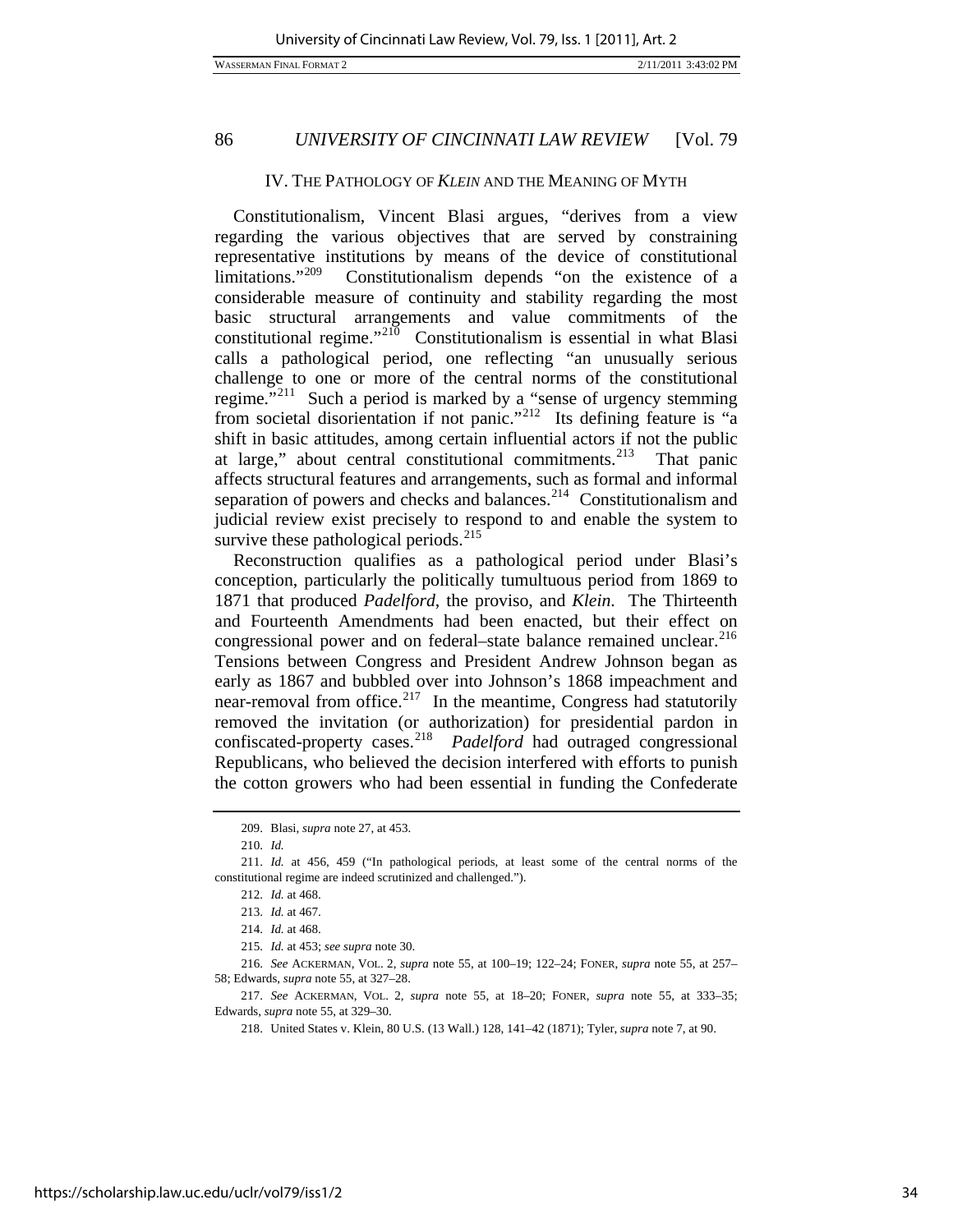war effort.<sup>[219](#page-35-0)</sup> Efforts to undo *Padelford*, and with it the then-pending Court of Claims decision in *Klein*, were part of a broader three-way federal-government power struggle as to the direction of the postbellum nation, particularly on matters of national power and the reintegration of southern states and citizenry into the Union.<sup>[220](#page-35-1)</sup> In that sense, *Padelford* and *Klein* are two of a series of judicial decisions rejecting, narrowing, or otherwise interfering with the Republicans' Reconstruction agenda.<sup>[221](#page-35-2)</sup>

Blasi's theory is that rigorous constitutional judicial review should be reserved for the "worst of times," those periods of "increased urgency" when traditional checks on the political branches and the public have been rendered ineffective to restrain political officials and citizens, leaving the Constitution as the only bulwark against overreaching officials and citizens.[222](#page-35-3)To the extent Reconstruction was a period of Congress overstepping its constitutional bounds, the *Klein* Court did precisely what Blasi's constitutionalism expects the judiciary to do—it invalidated the law because it recognized the need for judicial action in these worst of times and in light of "the reduced effectiveness of traditional checks."[223](#page-35-4)The Court responded to the unique circumstances of Reconstruction and a visceral sense that Congress was "cooking" the law to achieve its desired result in a time of uniquely sharp three-way inter-branch conflict.<sup>[224](#page-35-5)</sup> But the Court did so with a judicial doctrine intended and designed for the worst of times, not for ordinary times.

This perspective ties *Klein* to its historical context.<sup>[225](#page-35-6)</sup> Certainly we have encountered subsequent pathological periods in which "central norms of the constitutional regime" have been "scrutinized and challenged" to the same extent as during Reconstruction.<sup>[226](#page-35-7)</sup> And certainly Congress and the President have overstepped constitutional bounds—including bounds of separation of powers—since then.<sup>[227](#page-35-8)</sup>

<sup>219.</sup> *See supra* notes 53–58 and accompanying text.

<span id="page-35-1"></span><span id="page-35-0"></span><sup>220.</sup> *See* ACKERMAN, VOL. 2, *supra* note 55, at 123, 199–200, 209; FONER, *supra* note 55, at 183– 84, 237–38, 250–51; Edwards, *supra* note 55, at 327–29.

<span id="page-35-2"></span><sup>221.</sup> *See* ACKERMAN, VOL. 1, *supra* note 56, at 101; FONER, *supra* note 55, at 529; Edwards, *supra* note 55, at 335; *see also* Slaughter-House Cases, 83 U.S. (16 Wall.) 36 (1872); Blyew v. United States, 80 U.S. (13 Wall.) 581 (1872).

 <sup>222.</sup> Blasi, *supra* note 27, at 453, 468.

<span id="page-35-4"></span><span id="page-35-3"></span> <sup>223.</sup> Of course, it arguably was for one of the rare times in history. *See generally* Gerald N. Rosenberg, *Judicial Independence and the Reality of Political Power*, 54 REV. POL. 369, 378–79, 383– 86 (1992).

<span id="page-35-6"></span><span id="page-35-5"></span><sup>224.</sup> *See* Bloom, *Unconstitutional Courses*, *supra* note 14, at 1720 ("*Klein* may now seem almost trifling, a relic of zealous postbellum politicking.").

<sup>225.</sup> *See id.*; Meltzer, *supra* note 14, at 2549.

<sup>226.</sup> *See* Blasi, *supra* note 27, at 459.

<span id="page-35-8"></span><span id="page-35-7"></span><sup>227.</sup> *See, e.g.*, Boumediene v. Bush, 553 U.S. 723 (2008); Youngstown Sheet & Tube Co. v. Sawyer, 343 U.S. 579 (1952); *see also* Rosenberg, *supra* note 223, at 379 tbl.I (noting multiple periods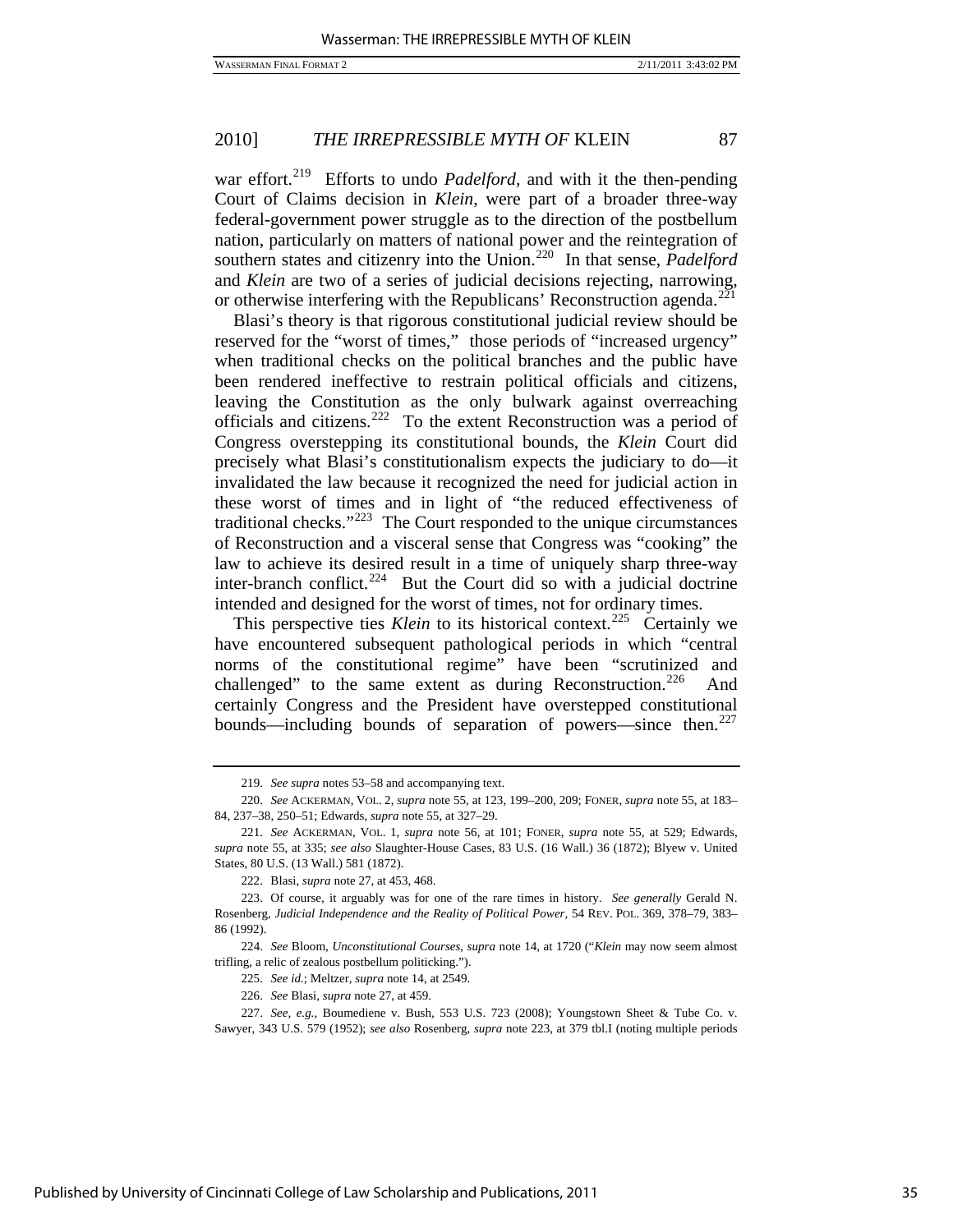Perhaps this demonstrates the myth of *Klein*'s vigor—*Klein* simply is not strong enough as a judicially enforceable constitutional doctrine to invalidate even genuinely pathological legislation. Thus courts have not seen an opportunity to wield it.

Alternatively, the problem may not be *Klein* itself, but the subsequent watering down of *Klein* in modern cases, where courts have backed off the strict prohibition on Congress prescribing rules of decision in favor of recognizing the need for Congress to create and amend the substantive statutory legal landscape.<sup>[228](#page-36-0)</sup> The idea of "dilution" of constitutional principles is important to the pathological perspective on *Klein*. Blasi specifically warns against overuse of constitutional rules in normal times, fearing that regular use dilutes constitutional principles and doctrines, leaving them narrow, weak, and unavailable when truly pathological legislation arises and the principles are needed.<sup>[229](#page-36-1)</sup> This might explain *Plaut*, *Robertson*, *Save Our Mall*, and other recent cases rejecting *Klein* arguments against fairly ordinary, non-pathological legislation enacted in fairly normal times.<sup>[230](#page-36-2)</sup> The problem, Blasi might argue, is that those cases weakened the constitutional rule by rejecting these challenges, leaving a non-vigorous *Klein* that will be less available if a genuinely pathological period returns to produce genuinely pathological legislation.

At the same time, recent history shows that the extreme laws that would violate *Klein*—"in *A v. B* pending in the District Court, B shall prevail," "the federal courts shall understand the First Amendment to mean X,"<sup>[231](#page-36-3)</sup> or "federal courts may not consider or cite foreign and international law in interpreting the Constitution"[232](#page-36-4)—never are or come close to being enacted.

It is possible (although not provable) that *Klein* itself deters Congress from testing the limits of its lawmaking powers, avoiding laws that cross or draw too close to the line.<sup>[233](#page-36-5)</sup> In other words, Congress, presumed to know the state of the law,  $234$  does not go too far because it is aware of *Klein*. If so, perhaps we can modify the assertion that *Klein* does no

of congressional attacks on independence of federal courts).

<sup>228.</sup> *See supra* notes 92–98 and accompanying text.

<span id="page-36-1"></span><span id="page-36-0"></span> <sup>229.</sup> Blasi, *supra* note 27, at 457, 487 ("The strength of the political community's commitment to those norms is tested, and it may matter a great deal how well the central norms were nurtured in the periods of calm that preceded the pathology.").

<sup>230.</sup> *See supra* notes 101–115, 122–125 and accompanying text.

<span id="page-36-6"></span><span id="page-36-5"></span><span id="page-36-4"></span><span id="page-36-3"></span><span id="page-36-2"></span> <sup>231.</sup> As discussed previously, *supra* notes 167–181 and accompanying text, I do not believe RFRA dictated to courts the meaning of the First Amendment.

<sup>232.</sup> *See supra* note 182–200.

<sup>233.</sup> *Cf.* Gunther, *supra* note 31, at 911; Rosenberg, *supra* note 223, at 373–74.

 <sup>234.</sup> Goodyear Atomic Corp. v. Miller, 486 U.S. 174, 184–85 (1988).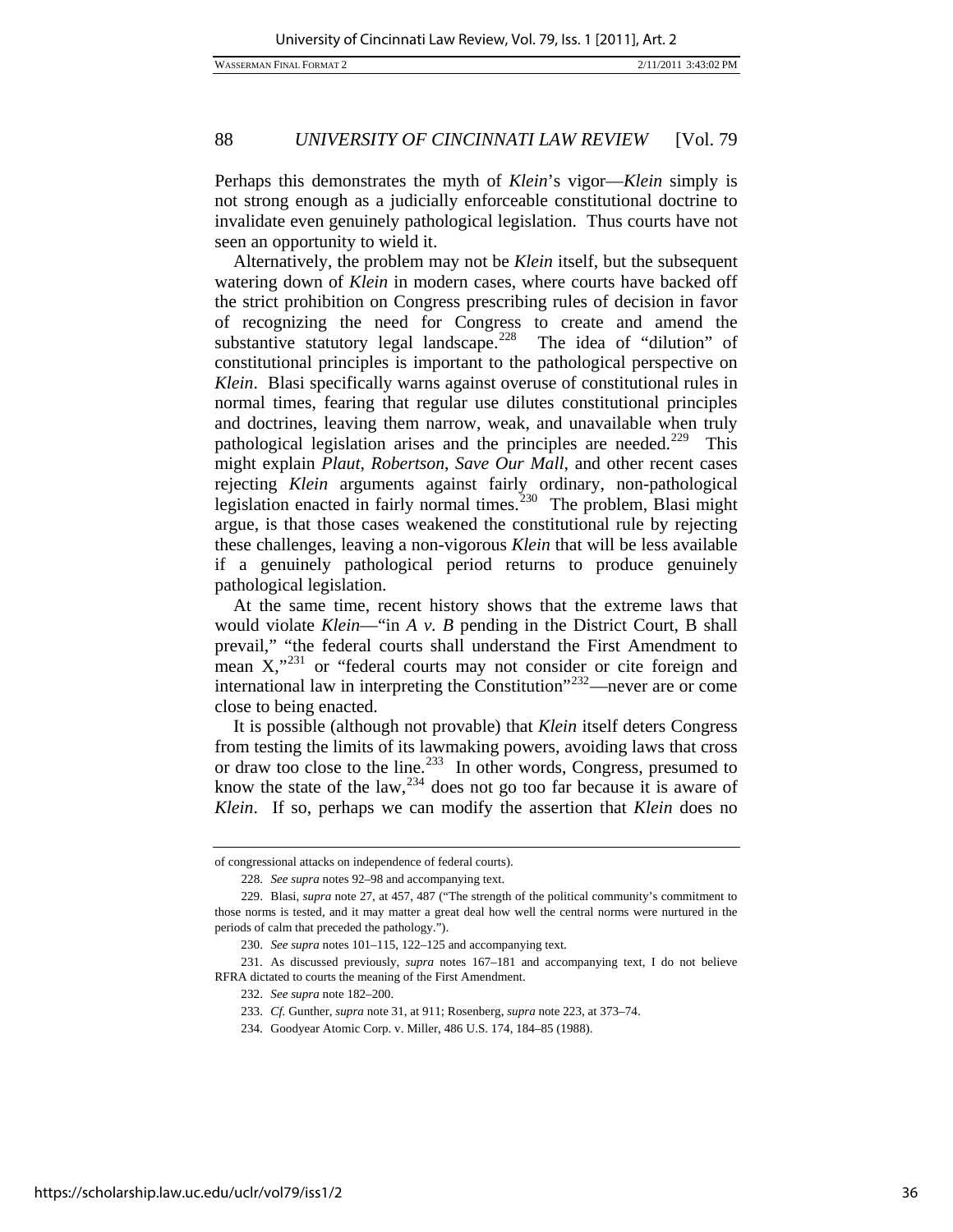meaningful constitutional work to say that, even if it does no meaningful judicial work in *ex post* judicial challenges to actual litigation, it does meaningful *ex ante* legislative and political work by controlling Congress' and the President's baser instincts and helping avoid the worst populist excesses.<sup>235</sup> Congress has bought into the myth that *Klein* Congress has bought into the myth that *Klein* vigorously limits its powers and that myth guides its conduct and understanding of what it can, should, and will do. And if congressional belief in the myth of *Klein* deters potential abuses of legislative power and checks inter-branch conflict before it occurs, the American politicolegal community is advanced and important politico-legal objectives achieved—just as all myths form a significant part of our constitutional identity.<sup>[236](#page-37-1)</sup>

This ideal of *Klein*-in-Congress fits well with a fourth principle derivable from *Klein*, proposed by Redish and Pudelski: Congress cannot cook procedural and evidentiary rules to achieve desired substantive outcomes without fully changing and publicly acknowledging the state of substantive law. $237$  Representative democracy obligates elected representatives to make clear policy choices on behalf of their constituents and prohibits legislators from deceiving constituents about the true policies they support. Congress cannot play a "legislative shell game" of purporting to leave substantive law in place, then eviscerating its legal and practical effect by manipulating procedural and evidentiary rules to defeat the operation of that law.<sup>[238](#page-37-3)</sup> This is elusive and difficult to apply as judicial principle and it will be difficult to prove in a given case that the public was in fact deceived as to the state of the law by a particular enactment.<sup>[239](#page-37-4)</sup> Congress arguably got away with just such legislative deception in *Robertson*, when the Court validated functional congressional alteration of foundational environmental statutes without expressly and publicly amending them. $240$ 

*Klein* thus becomes about congressional self-enforcement. It strengthens representative democracy by imposing on Congress and on individual legislators a constitutional obligation of openness and

<span id="page-37-2"></span><span id="page-37-1"></span><span id="page-37-0"></span> <sup>235.</sup> Blasi, *supra* note 27, at 453 ("The willingness of those who exercise political power to recognize superior constitutional authority may derive from perceptions of past commitment, calculations of reciprocal advantage, or loyalties born of a sense of common endeavor."). Of course, it is empirically unprovable to what extent members of Congress or Congress as a whole actively think in *Klein* terms when deciding what legislation they can or should enact.

<sup>236.</sup> *See* Pettys, *supra* note 1, at 993; *supra* notes 19–21 and accompanying text.

<sup>237.</sup> *Supra* notes 150–152 and accompanying text.

 <sup>238.</sup> Redish and Pudelski, *supra* note 4, at 440.

<span id="page-37-5"></span><span id="page-37-4"></span><span id="page-37-3"></span><sup>239.</sup> *Id.* at 458–59.

 <sup>240.</sup> Araiza, *supra* note 14, at 1065–66.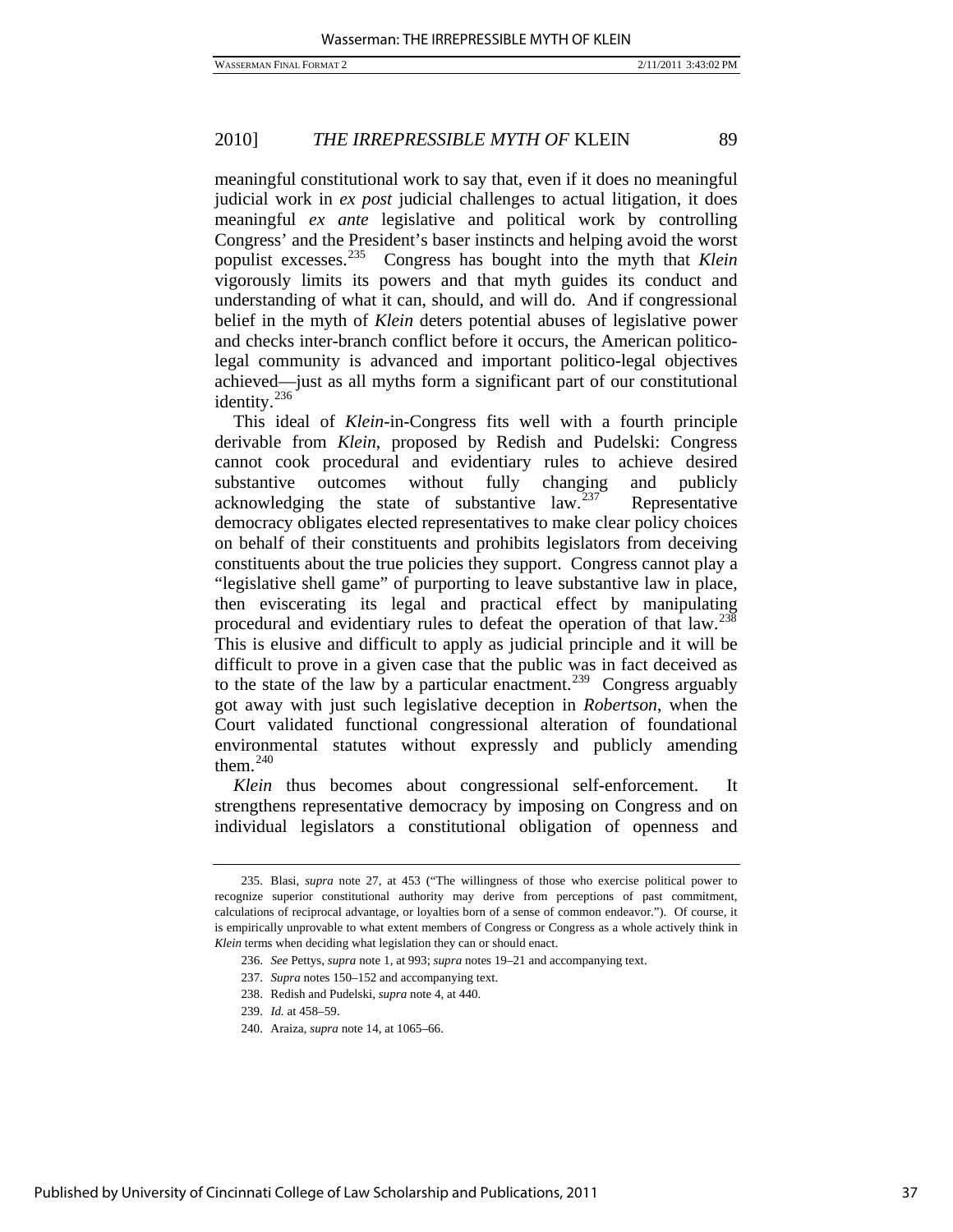forthrightness about the state of the law, the legal rules they enact, and the policies to which they have committed. Even if *Klein* will not judicially invalidate whatever laws Congress enacts, it provides political and prudential reasons for Congress not to exercise the full limits of its powers, especially when the exercise of power may infringe on the judicial domain.[241](#page-38-0) Congress preemptively avoids potential *Klein* controversies by not enacting odd-looking, judiciary-intruding or judiciary-limiting laws that might draw objections, even if those objections would prove ultimately meritless in court.

Of course, the essential characteristic of a truly pathological period is that internal constraints fall away and legislative self-enforcement will be insufficient, necessitating strong judicial enforcement of meaningful constitutional limitations.<sup>[242](#page-38-1)</sup>

The pathological perspective on *Klein* is important to understanding the case's continued vitality because we arguably find ourselves in a new pathological period, triggered by the terrorist attacks of September 11 and the subsequent Global War on Terror. The period has been defined by two foreign wars, ongoing efforts against terrorism, and a host of controversial domestic and foreign measures by the federal government, especially the executive, on matters related to terrorism and national security.

Our current historical period exemplifies Blasi's conception of a period of "unusually serious challenge to one or more of the central norms of the constitutional regime. $\frac{1}{243}$  $\frac{1}{243}$  $\frac{1}{243}$  We have seen a significant shock to, and arguably a breakdown of, structural and individual rights features of the constitutional and political system.<sup>[244](#page-38-3)</sup> President George

<span id="page-38-0"></span> <sup>241.</sup> Michael J. Gerhardt, *What's Old is New Again*, 86 B.U. L. REV. 1267, 1280 (2006) (describing the congressional "constitutional norm against legislation that would directly interfere with judicial decisions or decision making"); Gunther, *supra* note 31, at 911 (arguing that the consequences "have no doubt helped inhibit Congress from resorting" to its full powers); Rosenkranz, *supra* note 190, at 2147 (arguing that congressional hesitancy in controlling all aspects of legislative meaning "may stem from an inchoate concern about separation of powers").*See also* Tara Leigh Grove, *The Structural Safeguards of Federal Jurisdiction*, 124 HARV. L. REV. (forthcoming 2011), *available at*  http://ssrn.com/abstract=1585973) (arguing that this hesitancy is a result not only of legislative prudence, but of structural protections built into the Article I lawmaking process that enable minorities to block legislation that infringes on federal jurisdiction).

<span id="page-38-1"></span><sup>242.</sup> *See* Blasi, *supra* note 27, at 453 ("[U]nless the appeal to constitutionalism evokes genuine sentiments of long-term commitment or aspiration, officials and citizens cannot be expected to forego their preferences of the moment in deference to the claims of the constitutional regime.").

 <sup>243.</sup> *Id.* at 459.

<span id="page-38-3"></span><span id="page-38-2"></span><sup>244.</sup> *See, e.g.*, JACK L. GOLDSMITH, THE TERROR PRESIDENCY: LAW AND JUDGMENT INSIDE THE BUSH ADMINISTRATION 114–15 (2007); ERIC LICHTBLAU, BUSH'S LAW: THE REMAKING OF AMERICAN JUSTICE 4, 137–39 (2008); JANE MAYER, THE DARK SIDE: THE INSIDE STORY OF HOW THE WAR ON TERROR TURNED INTO A WAR ON AMERICAN IDEALS 52 (2008); Paul M. Schwartz, *Warrantless Wiretapping, FISA Reform, and the Lessons of Public Liberty: A Comment on Holmes's Jorde Lecture*,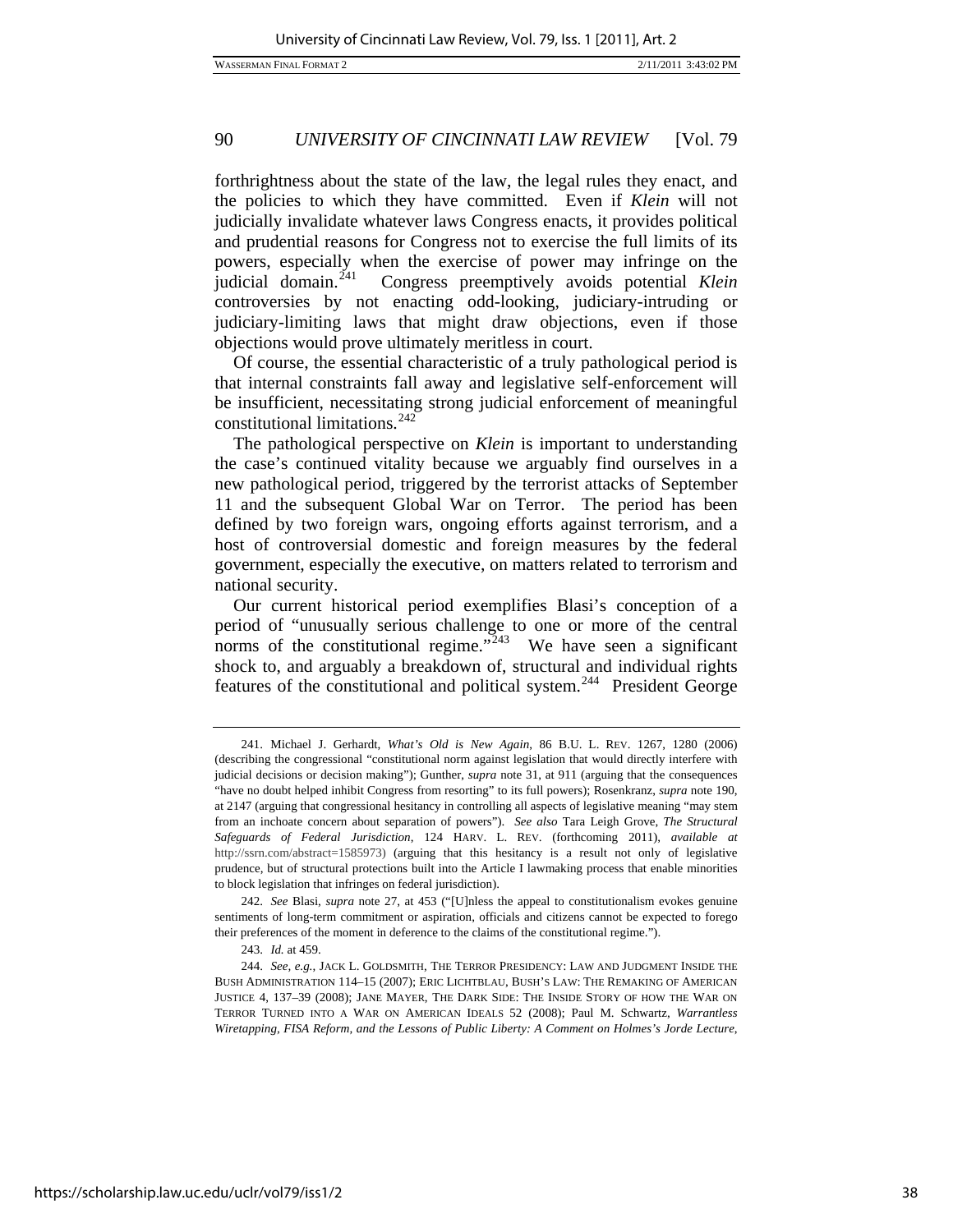W. Bush claimed broad executive powers to act in the interest of national security, often to the exclusion of Congress and the courts.<sup>[245](#page-39-0)</sup> There has been a renewed three-way dance among the branches to assert power for themselves and to limit or eliminate the power of the other branches, particularly the courts.<sup>[246](#page-39-1)</sup> At issue in all of this was the government's fundamental approach to an existential crisis and the balance between security and individual liberty. This dynamic is remarkably similar to the one during Reconstruction that produced the 1870 proviso and *Klein*. If there is a pathological historical period likely to produce genuinely *Klein*-violative legislation, this is it. And if *Klein* is ever to exert meaningful judicial doctrinal force, it would be in these worst of times.

Yet consider one significant piece of War on Terror legislation—the Foreign Intelligence Surveillance Act (FISA) Amendments Act of 2008.[247](#page-39-2) Sometime after the 9/11 attacks, the Bush Administration established a classified intelligence-gathering program to wiretap overseas calls to and from U.S. residents, without a warrant and outside procedures established in FISA.<sup>[248](#page-39-3)</sup> All but one major telecommunications company, Qwest, assisted the NSA with the program. Cooperating companies allowed the government to install surveillance equipment in their calling stations, agreed to route overseas calls through domestic switching stations, and helped the NSA pour through the vast communications flowing between the United States and countries in the Middle East. $249$  After sitting on the story for approximately a year, *The New York Times* reported it in late 2005.<sup>[250](#page-39-5)</sup>

<span id="page-39-0"></span> 245. GOLDSMITH, *supra* note 244, at 124; LICHTBLAU, *supra* note 244, at 7–9; MAYER, *supra* note 244, at 49–51; Schwartz, *supra* note 244, at 423–26. *See also* GOLDSMITH, *supra* note 244, at 123 (describing Bush Administration's "go-it-alone route").

<span id="page-39-1"></span>246. *See* GOLDSMITH, *supra* note 244, at 123, 205–07 (discussing consequences of Bush Administration's decision to pursue anti-terrorism policies unilaterally); Michael Stokes Paulsen, *The Constitutional Power to Interpret International Law*, 118 YALE L.J. 1762, 1839, 1847 (2009) [herinafter Paulsen, *Constitutional Power*] (arguing that Congress repudiated the Court's understanding and reinstated the executive view); *see also* Hamdan v. Rumsfeld, 548 U.S. 557, 636 (2006) (Breyer, J., concurring) (arguing that the President must consult with Congress, absent an emergency); Paulsen, *Constitutional Power*, *supra*, at 1835. *Compare Hamdan*, 548 U.S. at 567 (holding that presidentially established military commissions for terror suspects violate federal law), *with* Military Commissions Act of 2006, Pub. L. No. 109-366, 120 Stat. 2600, *and* Boumediene v. Bush, 128 S. Ct. 2229, 2240 (2008).

<span id="page-39-4"></span><span id="page-39-3"></span><span id="page-39-2"></span>247. Pub. L. No. 110-261, 122 Stat. 2436 (2008) (codified at 50 U.S.C.A. § 1885a (West 2010)).

248. LICHTBLAU, *supra* note 244, at 9; Schwartz, *supra* note 244, at 412.

249. LICHTBLAU, *supra* note 244, at 149–50, 153–54.

<span id="page-39-5"></span>250. *In re* Nat'l Sec. Agency Telecomms. Records Litig., 633 F. Supp. 2d 949, 955 (N.D. Cal.

<sup>97</sup> CAL. L. REV. 407, 412–13 (2009); *In re* Nat'l Sec. Agency Telecomms. Records Litig., 633 F. Supp. 2d 949, 955 (N.D. Cal. 2009); *see also* Boumediene v. Bush, 553 U.S. 723 (2008) (rejecting limitations on habeas corpus for enemy combatants); Padilla v. Yoo, 633 F. Supp. 2d 1005 (N.D. Cal. 2009) (permitting claim by detainee against government lawyer who promulgated detention and interrogation policies leading to alleged constitutional violations).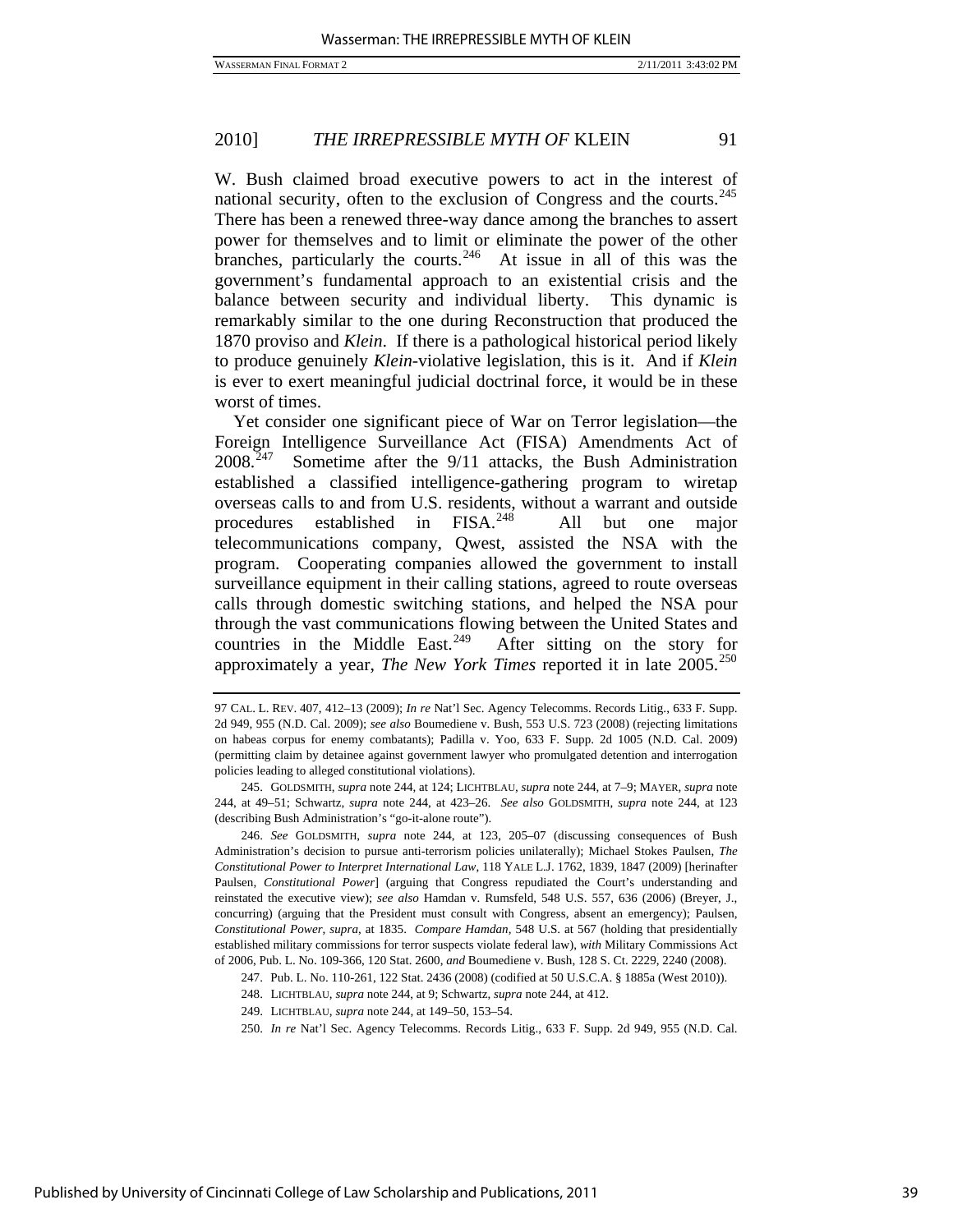President Bush quickly acknowledged the existence of the program and defended it as necessary for national security and preventing a repeat of  $9/11.^{251}$  $9/11.^{251}$  $9/11.^{251}$ 

Lawsuits followed against the NSA and various government agencies and officials, as well as against the telecom companies.<sup>[252](#page-40-1)</sup> Plaintiffs alleged the telecoms had conspired with the government to operate a surveillance program that violated the Fourth Amendment prohibition on unreasonable searches and seizures and the First Amendment freedom of speech, as well as various federal statutory provisions.<sup>[253](#page-40-2)</sup>

While defending the program, President Bush and administration officials also argued that warrant requirements and FISA procedures were outdated and ill-suited to the threats of modern terrorism and that the wiretap program was necessary to prevent new terrorist attacks.<sup>[254](#page-40-3)</sup> The administration also sought to codify the program already pursued, broadening executive surveillance powers.<sup>[255](#page-40-4)</sup> As part of that codification, the Administration sought retroactive immunity for the telecoms for their role in assisting the NSA.<sup>[256](#page-40-5)</sup> The final measure included a retroactive grant of immunity to the telecoms from all civil liability for their conduct in support of any national-security-related program,[257](#page-40-6) along with legislative history showing that Congress specifically targeted the then-pending lawsuits against the telecoms.<sup>[258](#page-40-7)</sup> Yet in June 2009, the district court handling all the telecom lawsuits through multi-district litigation<sup>[259](#page-40-8)</sup> upheld § 802 against a variety of constitutional arguments, including *Klein*, and dismissed the constitutional claims against the telecoms.<sup>[260](#page-40-9)</sup>

Once more, rigorous judicial enforcement of *Klein*'s principles is lacking even in the face of a pathological enactment.<sup>[261](#page-40-10)</sup>

<span id="page-40-9"></span><span id="page-40-8"></span><span id="page-40-7"></span>260. *See In re Nat'l Sec. Agency Telecomms. Records Litig.*, 633 F. Supp. 2d at 955. The case is pending in the Ninth Circuit as of this writing.

<span id="page-40-0"></span><sup>2009);</sup> LICHTBLAU, *supra* note 244, at 193–94, 209–11, 212–13; Schwartz, *supra* note 244, at 413. 251. LICHTBLAU, *supra* note 244, at 212–13; Schwartz, *supra* note 244, at 412–13.

<span id="page-40-2"></span><span id="page-40-1"></span><sup>252.</sup> *See In re Nat'l Sec. Agency Telecomms. Records Litig.*, 633 F. Supp. 2d at 955; Schwartz, *supra* note 244, at 413.

<sup>253.</sup> *In re Nat'l Sec. Agency Telecomms. Records Litig.*, 633 F. Supp. 2d at 955.

 <sup>254.</sup> LICHTBLAU, *supra* note 244, at 308.

<sup>255.</sup> *Id.* at 307–08; Schwartz, *supra* note 244, at 414–15.

 <sup>256.</sup> Schwartz, *supra* note 244, at 417.

<span id="page-40-6"></span><span id="page-40-5"></span><span id="page-40-4"></span><span id="page-40-3"></span><sup>257.</sup> 50 U.S.C. § 1885a (Supp. II 2008); *In re Nat'l Sec. Agency Telecomms. Records Litig.*, 633 F. Supp. 2d at 956; Schwartz, *supra* note 244, at 417.

<sup>258.</sup> *In re Nat'l Sec. Agency Telecomms. Records Litig.*, 633 F. Supp. 2d at 959.

 <sup>259. 28</sup> U.S.C. § 1407 (2006).

<span id="page-40-10"></span> <sup>261.</sup> In the second piece in this series, I argue that the district court's conclusion as to *Klein* was correct. *See* Wasserman, *supra* note 13.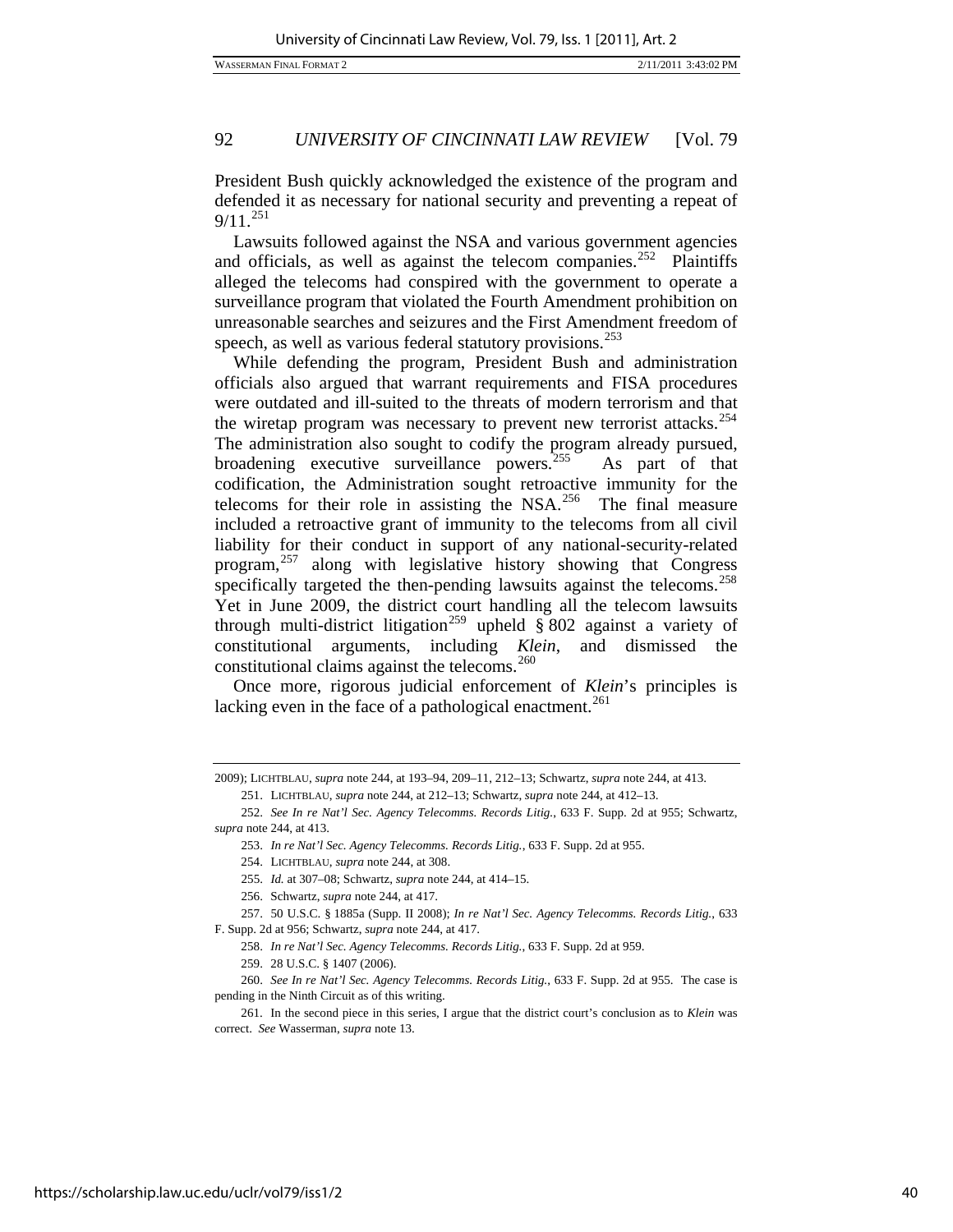#### V. CONSTITUTIONALIZING POLICY PREFERENCES

Given *Klein*'s lack of genuine judicial force, the question remains why and how the Cult of *Klein* developed and why it continues. Put differently, why does *Klein* remain a myth in the second sense of a legal narrative, otherwise false, that is fundamental to the self-understanding and commitments of the politico-legal community?

Ultimately, *Klein* arguments reduce to an instinctive belief in broad judicial supremacy and suspicion that Congress overstepped its bounds. The contours of *Klein*-centered cases often are quite similar. Congress appears to have manipulated the rules governing issue in court. Challenged laws appear to affect the judicial function, threatening the vaunted, if undefined, judicial independence and rule of law.<sup>[262](#page-41-0)</sup> Congress appears to be "cooking" legal rules to achieve certain outcomes in identifiable pending or anticipated cases, with laws that presumably disadvantage plaintiffs, particularly plaintiffs seeking to vindicate rights against government or against big business. They are strange-looking laws, politically distasteful to many commentators.

For example, a prohibition on foreign and international law in constitutional interpretation is viewed as disadvantaging rights claimants by narrowing the scope of U.S. constitutional rights relative to similar rights elsewhere, resulting in a clear political or ideological divide among judges and scholars.<sup>[263](#page-41-1)</sup> That has, in fact, proven true for recent cases.<sup>[264](#page-41-2)</sup> But it need not be true across the board; for example, using foreign law might produce much narrower understandings of the First Amendment freedom of speech, resulting in courts upholding more legislative limits on expression than without the use of foreign law.

With its broad language, apparent indeterminacy, purportedly empty core, and historical perception as a separation-of-powers, judicialindependence trump card, *Klein* has an all-things-to-all-people quality.[265](#page-41-3) If *Klein* defines a legal-political community and reflects core constitutional values—if *Klein* is a myth in the second sense of the word—it should to do some constitutional heavy lifting and provide a

<span id="page-41-0"></span><sup>262.</sup> *See* Caminker, *supra* note 4, at 542 (grounding strong *Klein* principle in need to "generate sufficient norms of independence and, frankly, essentiality, to safeguard long-term fidelity to the rule of law"). *But see* Shugerman, *supra* note 118, at 979 (arguing for narrow understanding of *Klein* to keep from "turning it into a Frankenstein of judicial independence").

<span id="page-41-1"></span><sup>263.</sup> *See* Antonin Scalia & Stephen Breyer, Debate, Constitutional Relevance of Foreign Court Decisions (Jan. 13. 2005), *available at* http://www.freerepublic.com/focus/news/1352357/posts.

<span id="page-41-3"></span><span id="page-41-2"></span><sup>264.</sup> *See, e.g*., Roper v. Simmons, 543 U.S. 551, 575–76 (2005) (execution of juveniles); Lawrence v. Texas, 539 U.S. 558, 560 (2003) (criminalization of same-sex sodomy); Atkins v. Virginia, 536 U.S. 304, 316 n.21 (2002) (execution of mentally handicapped).

 <sup>265.</sup> Young, *supra* note 4, at 1195.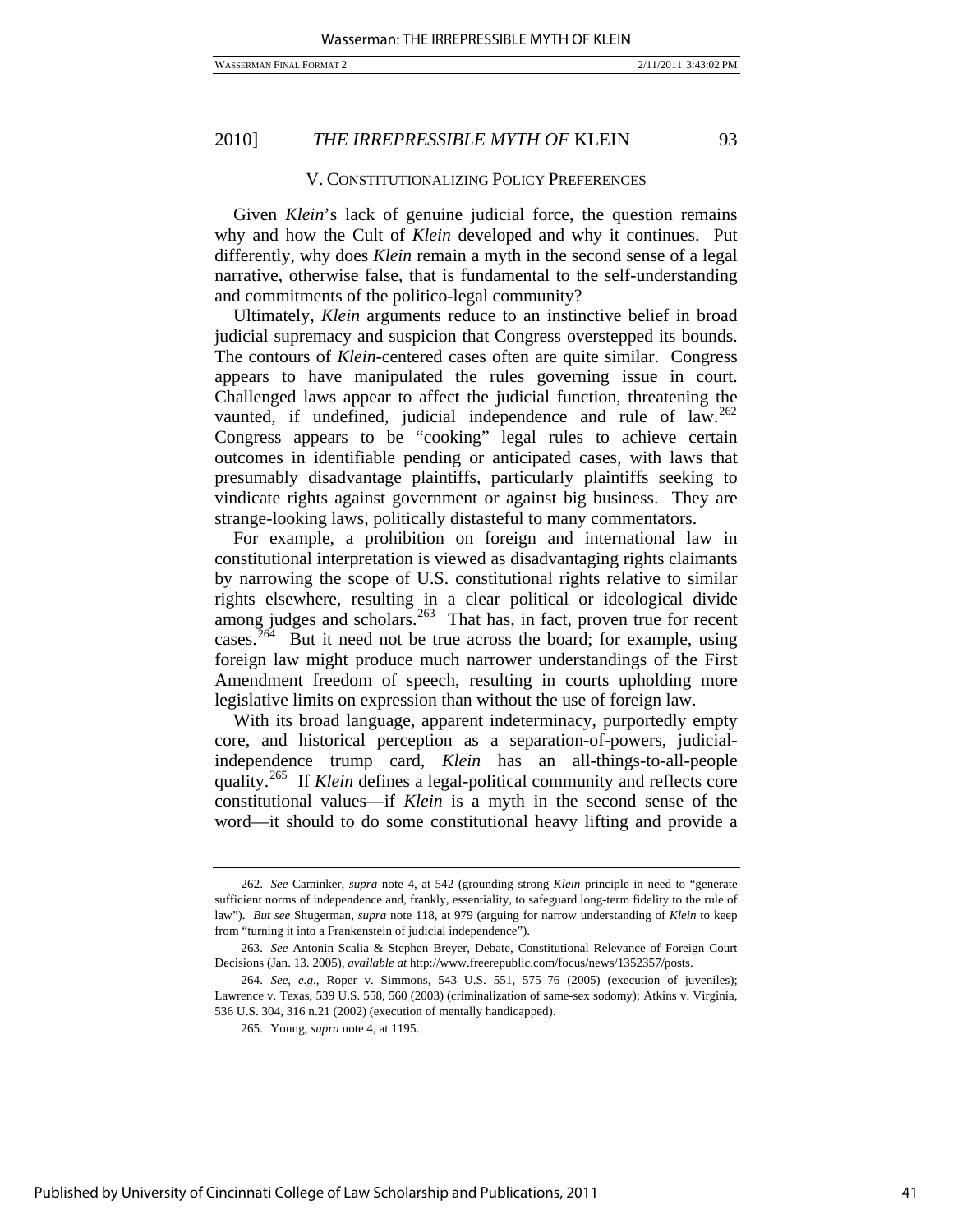doctrinal tool with which courts can push back against Congress. The twin myths of opacity and vigor together cause commentators and advocates to assert constitutional defects far more frequently than *Klein*'s principles, properly and narrowly understood, would otherwise suggest. Any unwise, strange-looking, judiciary-affecting law must violate the Constitution.

*Klein* thus becomes the ideal vehicle for constitutionalizing those ordinary policy preferences. But morphing political distaste into unconstitutionality blurs a central distinction.<sup>[266](#page-42-0)</sup> Conflation of wisdom and constitutionality is quite common in disputes over the limits of congressional and executive authority with respect to the judiciary. Gerald Gunther identified the problem in an earlier academic controversy over a different judicial-independence fault line: congressional power to strip federal courts of jurisdiction to hear and resolve particular classes of constitutional cases. Gunther argued that jurisdiction-stripping proposals were neither desirable as a matter of policy nor likely to be effective.<sup>[267](#page-42-1)</sup> But Gunther also rejected most constitutional arguments against jurisdiction stripping, arguing that they confused "what the Constitution authorizes" with "sound constitutional statesmanship."[268](#page-42-2)

Much the same is at work with many *Klein* arguments: the laws at issue may be unwise, but *Klein* is not so broad or powerful as precedent to render unwise laws constitutionally defective. *Klein* imposes narrow constitutional limits on Congress; it says nothing about what Congress should do with its power within those limits. *Klein* cannot convert normative policy objections into constitutional defects.

Consider one category of *Klein*-vulnerable enactment: recent congressional efforts to override state common law and bar certain mass-tort claims. In 2005, Congress enacted the Protection of Lawful Commerce in Arms Act (PLCAA), which prohibited, and required dismissal of, any "qualified civil liability action," defined as a pending or future action against a member of the gun industry for any relief, including injunctions and nuisance abatement, resulting from criminal or unlawful misuse of firearms by third persons.<sup>[269](#page-42-3)</sup> The law was a direct response to several state-law public nuisance actions by states, municipalities, and individuals against gun manufacturers, gun sellers, and gun trade associations for failing to limit the movement of firearms in illegal markets and into the hands of those who use firearms for

 <sup>266.</sup> Gunther, *supra* note 31, at 898.

<sup>267.</sup> *Id.* at 898, 921.

<span id="page-42-3"></span><span id="page-42-2"></span><span id="page-42-1"></span><span id="page-42-0"></span><sup>268.</sup> *Id.* at 898.

 <sup>269.</sup> Protection of Lawful Commerce in Arms Act, Pub. L. No. 100-92, 119 Stat. 2095 (2005).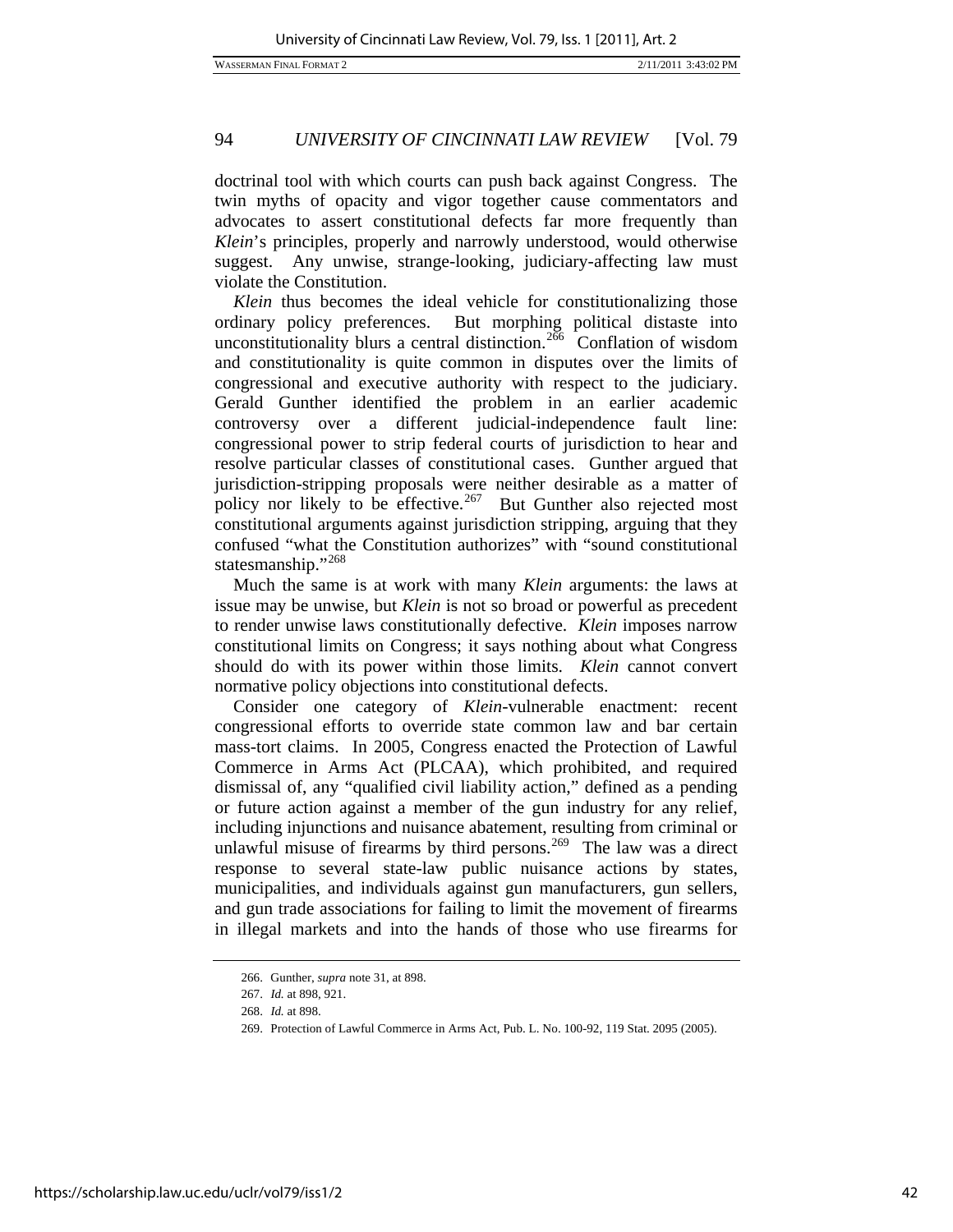unlawful purposes. That same year, the House passed the Personal Responsibility in Food Consumption Act (widely known as the "Cheeseburger Bill"), a structurally identical piece of legislation that would have prohibited and required dismissal of several actions by consumers against the fast-food industry for damages resulting from obesity, weight gain, and other health problems associated with fast food. $270$ 

In *City of New York v. Beretta*, [271](#page-43-1) the Second Circuit rejected a broad constitutional challenge to the PLCAA, including *Klein* arguments. The court properly focused on the no-dictating outcomes principle, then recognized that the PLCAA permissibly amended substantive law—it established a new federal legal standard to be applied in all defined civil actions.[272](#page-43-2) But Congress did not dictate findings or case outcomes; the court was left to exercise independent judgment as to whether a particular claim was a qualified civil action that must be dismissed. And given the substantive and structural identity between the PLCAA and the Cheeseburger Bill, the same analysis would have prevailed had the latter been enacted.

Congress obviously wanted to protect particular industries from civil litigation and obviously "hoped" that any such actions would be dismissed, which is why it changed applicable law. But Congress remains free to amend substantive law in a way likely to produce desired outcomes, depending on the application of new law to the facts of a case. Both the PLCAA and the Cheeseburger Bill altered the state of the law in all defined cases and dictated a new consequence—dismissal of the action—based on the application of new law to fact. But the judiciary retained its essential role. It remained for the court to decide, in the exercise of its independent judgment, whether the particular action meets the statutory definition making it subject to the affirmative defense and ripe for dismissal.

David Kairys criticized the PLCAA<sup>[273](#page-43-3)</sup> based on a distrust of legislatures. Legislatures, he argued, are at the mercy of powerful litigants who, given the option, ignore the litigation process and send lobbyists into legislative halls seeking exemption from legal rules that apply to everyone else and from which the less powerful cannot gain

<span id="page-43-0"></span> <sup>270.</sup> Personal Responsibility in Food Consumption Act of 2005, H.R. 554, 109th Cong. The Senate never acted on the bill.

 <sup>271. 524</sup> F.3d 384 (2d Cir. 2008).

<span id="page-43-3"></span><span id="page-43-2"></span><span id="page-43-1"></span><sup>272.</sup> *Id.* at 395–96. Because only sub-constitutional law was involved, Congress could not be understood as having attempted to dictate constitutional meaning or to declare constitutional untruths.

 <sup>273.</sup> Kairys's criticism would be equally applicable to the Cheeseburger Bill.